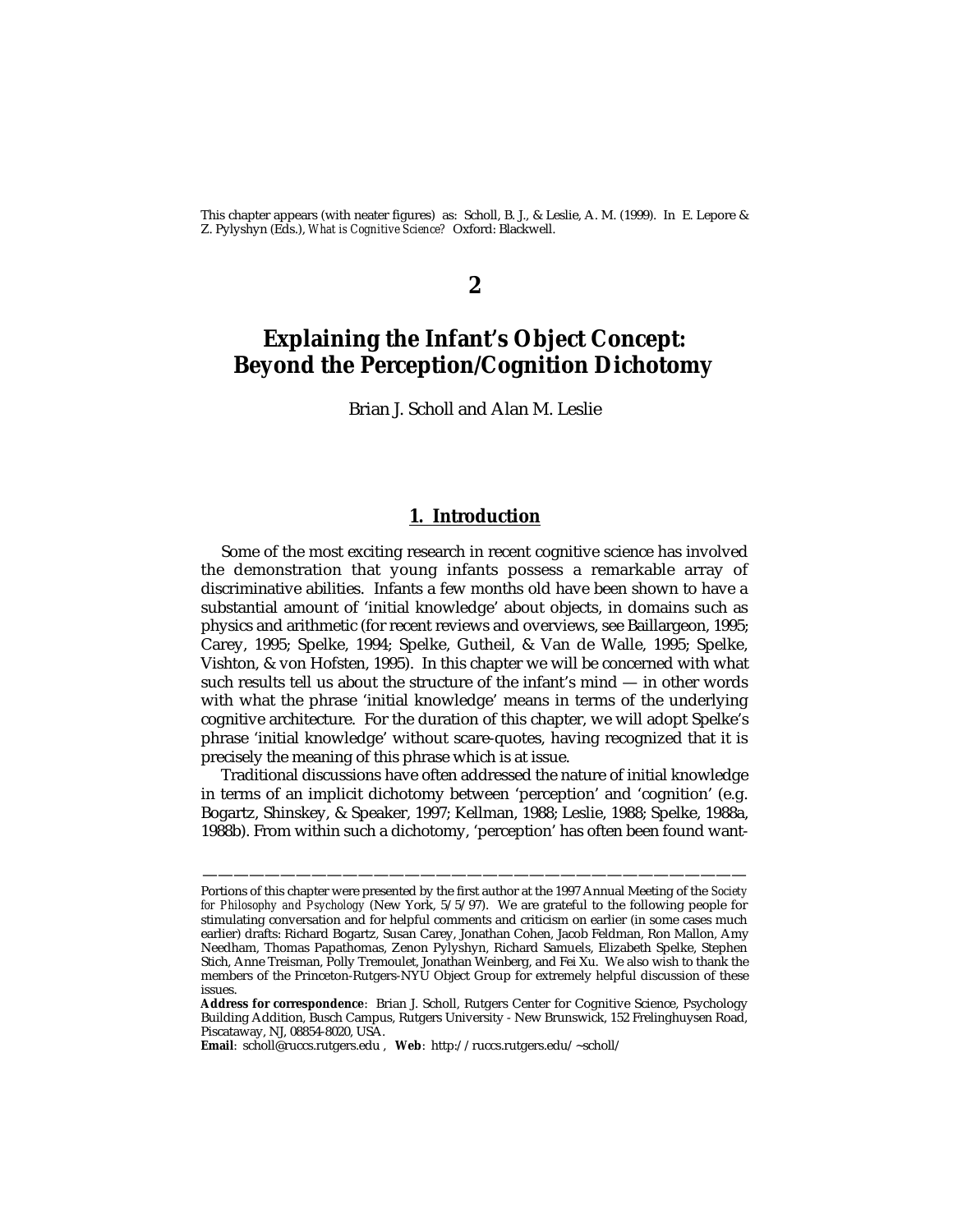ing as an explanation, resulting in more 'conceptual' theories which attribute to the infant various *thoughts*, *theories*, *principles*, and *beliefs* about objects. Such views are highlighted by the idea that this initial knowledge is the core which develops into and interacts with other, later-acquired beliefs in the relevant domains. At one extreme, many researchers "doubt . . . that mechanisms for apprehending objects can be distinguished from mechanisms of thought in any sense" (Spelke, 1988b, p. 220). We will refer to this as the *maximally central* view of the infant's object concept. At the other extreme, deflationary accounts of initial knowledge explicitly reject the maximally central view, and attempt to defend modified perceptual explanations (e.g. Bogartz et al., 1997; Melkman & Rabinovitch, 1998). These deflationary accounts have their origin in the traditional empiricist accounts of the origin of the object concept, whereby infants initially interact with the world via fleeting sensations, which they gradually organize into more structured entities. We will refer to theories which attempt to explain initial knowledge by appeal only to sensation as *maximally sensory* theories.

We will argue that neither the maximally central view nor the maximally sensory view is correct, and that the dichotomy between 'perceptual' and 'cognitive' explanations is of dubious value. The mechanisms and processes which drive infants' discriminative abilities may be best characterized as neither 'perceptual' nor 'conceptual', but somewhere in between. We agree with several traditional arguments that maximally sensory views cannot adequately explain the object concept. At the same time, these arguments (discussed below) do not entail a maximally central account, since there do exist mental mechanisms which are not captured by the dichotomy — for example, mechanisms of object-based visuospatial attention.

In this chapter we will explore the prospects for explaining parts of the infant's object concept by appeal to such mechanisms. Object-based mechanisms of visuospatial attention enjoy many of the crucial properties which serve to rule out maximally sensory explanations, and yet are not maximally central. We will suggest that the initial knowledge comprising the infant's object concept is best characterized in terms of this *attentional interface* between perception and cognition.**1** The attentional mechanisms at this interface may be able to account for the infants' abilities without appeal to beliefs or principles about object *types* (i.e. without appeal to general explicit beliefs about objects), but only to reactions to specific object *tokens*, via mechanisms whose existence has been motivated independently from the cognitive development literature. In this vein, we hope to draw together two literatures which have been developed completely independently: developmental research on the infant's 'object concept', and research on the nature of object-based visuospatial attention in adults (see also Leslie, Xu, Tremoulet, & Scholl, 1998).

**<sup>1</sup>**On visuospatial attention as the interface between perception and cognition, see Julesz (1990) and Pylyshyn (1998, in press).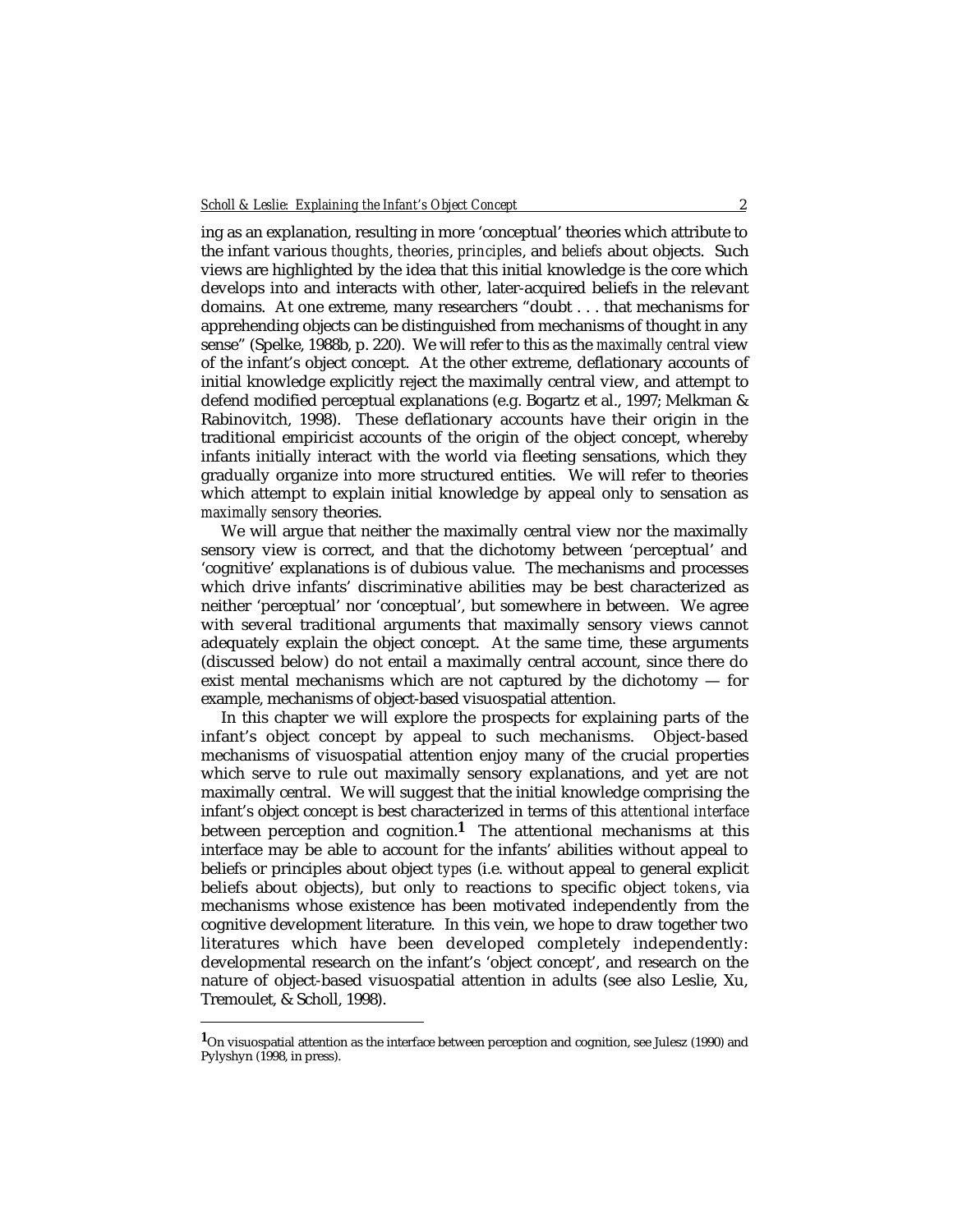In the next section we discuss the results of experiments with infants, which comprise the *explananda* for the different competing accounts. We discuss the general design of the relevant experiments, and describe in detail some examples of initial knowledge in the domains of physics and arithmetic. We then turn to the explanation of these data. In *Section 3* we identify several arguments which have been taken to favor maximally central explanations over maximally sensory explanations, and we discuss the resulting appeals to highlevel thought and cognition. We then argue in *Section 4* that these arguments rest on a dubious dichotomy. We appeal to object-based mechanisms of visuospatial attention as an example of mental mechanisms that possess the crucial properties lacked by maximally sensory accounts, but that are not maximally central. The conclusion of this section will be a modest claim of possibility: that there is an alternative to both maximally sensory and maximally central accounts which rules out a strategy of arguing for one by arguing against the other.

An account of the infant's object concept which is neither maximally sensory nor maximally central may well be possible. But could such mechanisms actually explain any of the infancy data? We address this question in *Section 5*, by discussing our *Object Indexing* framework — a theory of the infant's object concept which is motivated by mechanisms at the attentional interface between perception and cognition. We discuss some related theories of the objectconcept in *Section 6* (including other recent 'deflationary' explanations of the object concept, and appeals to *sortal* concepts), and we offer some concluding thoughts in *Section 7*. Throughout we use notions such as 'knowledge' without prejudging the issue of what property of infant cognitive architecture is implicated.

# **2. Spatiotemporally-Based Initial Knowledge in Infancy**

### 2.1 Spatiotemporal vs. Contact-Mechanical Properties

What is the appropriate scope for a theory of the infant's object concept i.e. for an account of what infants know about objects, where and when they must exist, and how they interact with each other? On the one hand, there has been an enormous amount of research in recent years on many kinds of initial knowledge about objects, and it might seem *a priori* implausible that a single theory could account for everything. On the other hand, it seems unfair for a theory to arbitrarily pick and choose its explananda. One wants to specify the domain of an explanation in some non-arbitrary way, which characterizes the domain as a natural kind. For the purposes of this chapter, we will draw a distinction between those parts of object knowledge which are based on *contact mechanics* and those which are not.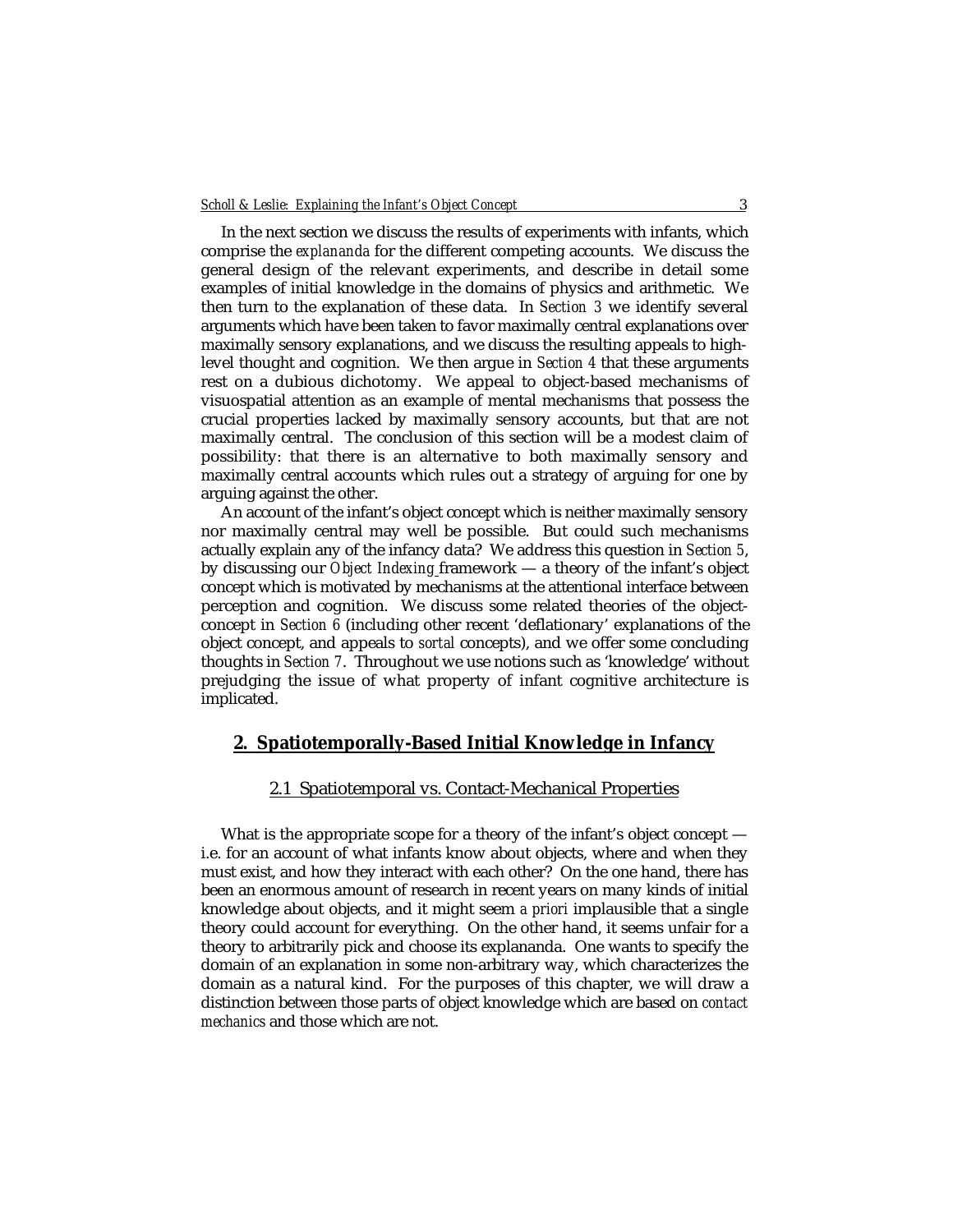Some of the initial knowledge which infants seem to enjoy concerns how objects can physically interact with each other. Baillargeon, Spelke, & Wasserman (1985), for instance, investigated infants' knowledge of object *solidity*, and argued that infants are sensitive to the constraint that objects cannot occupy the same place at the same time, and thus cannot pass through each other. Other examples of such 'contact-mechanical' knowledge include Spelke's studies of *solidity and persistence* (e.g. Spelke, Breinlinger, Macomber, & Jacobson, 1992), Leslie's studies of *physical causality* (e.g. Leslie, 1984; Leslie & Keeble, 1987), and Baillargeon's studies of *support* and *collision* phenomena (summarized in Baillargeon, 1995).

At the same time, many other parts of the object concept do not seem to focus on the physical interactions of objects. Other studies ask in what conditions infants will apprehend the existence of an object in the first place, under what conditions object representations will persist, and how objects are enumerated. (We discuss several examples of this type below.) We do not intend our discussion in this chapter to speak to knowledge of contactmechanical constraints, but only to this latter type of knowledge, of what we might call 's*patiotemporal' constraints*. We believe that there may be a basic architectural distinction between those types of initial knowledge based on contact-mechanical constraints, and those based on spatiotemporal constraints. We suggest that these two types of initial knowledge may be subserved by specific and distinct mechanisms. In any case, we address only the spatiotemporal types of initial knowledge in this chapter.

This discussion thus complements Leslie's (1994) notion of *ToBy* — the 'theory of body' mechanism — which is a more specialized (and perhaps modular) piece of core architecture on which later developing knowledge can bootstrap (cf. Leslie, 1986, 1988). Motivated by the fact that infants of certain ages seem to have initial knowledge about properties such as *solidity*, *substance*, and *causality* (e.g. Leslie & Keeble, 1987; Spelke et al., 1992), but not *inertia* or *gravity* (e.g. Kim & Spelke, 1992; Spelke et al., 1992, Experiments 4 and 5; Spelke, Katz, Purcell, & Erlich, 1994; though cf. Needham & Baillargeon, 1993), Leslie has suggested that we might think of ToBy as an embodiment of contactmechanical knowledge — i.e. knowledge of the ways in which solid objects can (and cannot) interact with each other. See Leslie (1994) for details.

Having established the scope of our discussion, we now review the general design of the looking-time experiments which frequently characterize infant research in this area, and then discuss three demonstrations of initial 'spatiotemporal' knowledge which employ these methods.

### 2.2 Looking-Time Methods for Assessing Infant Knowledge

The demonstration of initial knowledge in infancy often relies on analyzing infants' *looking times*. The amount of time infants spend looking at a stimulus display decreases with repeated presentations. Several experimental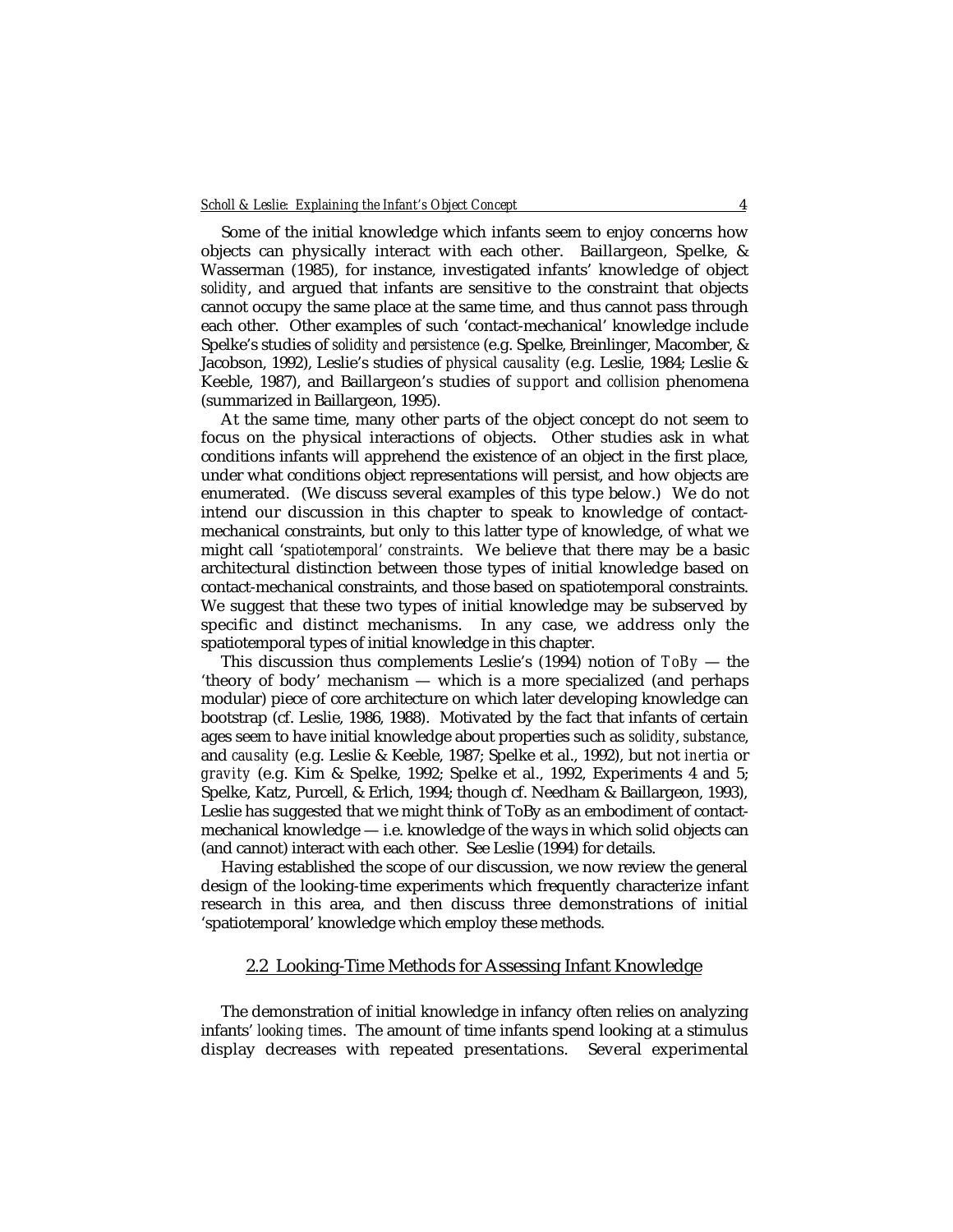paradigms based on this fact have been employed in order to determine the character of cognitive abilities in infancy.

A canonical example works as follows: When you present an infant with a stimulus, she will typically visually orient to it and focus attention on it, and then eventually look away. Repeat this event, until the infant's looking times have decreased by some specified amount. The infant is now *habituated* to (or *familiarized* with) the event. At this point, introduce some change in the stimulus event, and present it as before. If the infant detects the difference, and interprets it as a fundamentally novel stimulus, then she will *dishabituate* (or 'recover' looking time), and her looking-time will jump back up by some measurable amount. We might say that she is 'surprised', so long as we leave open what this means in terms of the infant's cognitive architecture. If she fails to detect the difference (or if she does not interpret it is a significant difference), then her looking-time will stay near the familiarized level, since she is just seeing another instance of the same familiar stimulus.

The trick, then, is to design test events and control events such that infants will look longer at those test events which violate some principle (e.g. of physics or arithmetic) than at control events which incorporate similar perceptual differences without violating the principle. By designing ingenious controls, one can work toward a precise characterization of the properties on the basis of which the infants recover looking times. If this property seems characterizable only in terms of some principle or law, then researchers can conclude that the infant has a mechanism with knowledge of that principle.

Again, though, the nature of this knowledge is exactly what is at issue here. This becomes especially clear when the results of such experiments are phrased in terms of 'surprise': "The infant was *surprised* by the 'impossible' event." Some writers (e.g. Bogartz et al., 1997) have taken issue with such descriptions, arguing that infants in such experiments do not demonstrate bona fide surprise, but merely look longer at the relevant test stimuli. As with 'initial knowledge', however, we suggest that the meaning of such phrases is exactly what is at issue.

### 2.3 Example #1: Spatiotemporal Continuity

Consider the following physical principle: *Objects cannot jump in and out of existence. If an object moves from point A to point B, it must do so by traversing a continuous path through space*. Do infants employ this principle, as we do, when perceiving and reasoning about the physical world? Spelke and her colleagues (Spelke & Kestenbaum, 1986; Spelke, Kestenbaum, Simons, & Wein, 1995) have demonstrated that indeed they do, based on the stimuli of Moore, Borton, and Darby (1978).

They tested four-month-old infants on displays involving an object which traveled from left to right (and back again), passing behind two occluders (see Figure 1). In the 'continuous' condition (Figure 1a), the object appeared in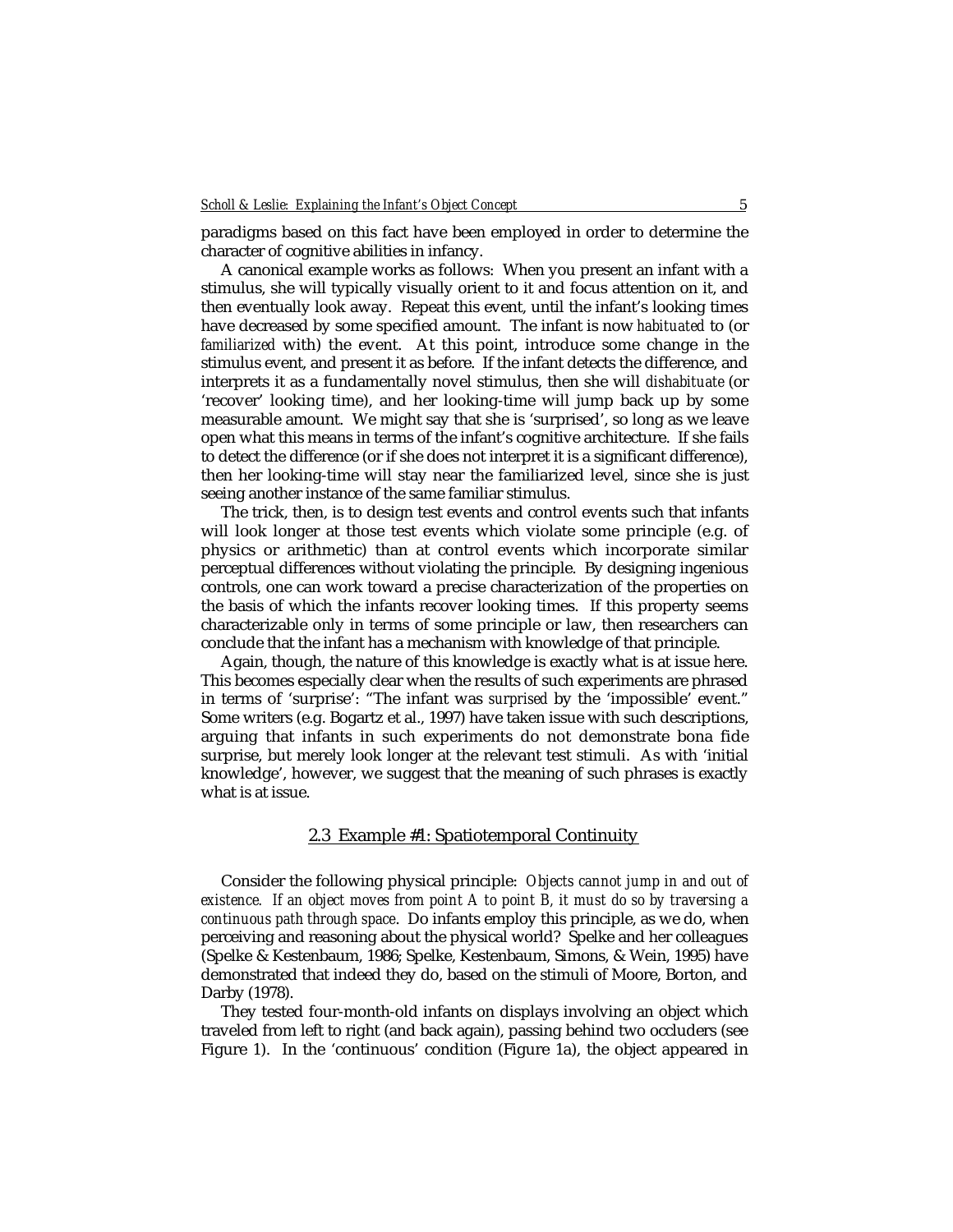between the two occluders; in the 'discontinuous' condition (Figure 1b), the object did not appear between the two occluders: it disappeared behind the first, and then eventually reappeared (after an appropriate delay) from behind the second, without ever traversing the intervening space. Infants were habituated to one of these events, and were subsequently presented with a test event, consisting of the same object motions, but without the occluders. In the one-object test event (Figure 1c), a single object moved from left to right (and back again), simulating the motion of the continuous event. Likewise, the twoobject test event simulated the discontinuous event (Figure 1d).



**FIG. 1**. Stimuli employed by Spelke, Kestenbaum, Simons, and Wein (1995): (a) the 'continuous' familiarization event; (b) the 'discontinuous' familiarization event; (c) the one-object test event; (d) the two-object test event. See text for details. (Adapted from Spelke, Kestenbaum, et al., 1995)

Looking times to these test events were compared with each other, and with control groups who saw only the test events, with no previous habituation. Infants habituated to the 'continuous' event tended to look longer at the twoobject test event, while infants habituated to the 'discontinuous' event tended to look longer at the one-object test event. In other words, infants generalized more from the continuous events to single-object tests, and from the discontinuous events to two-object tests. In general: "Although preferences for the two-object display did not differ consistently from control levels over the . . . experiments, the trends in the data . . . suggest that infants perceived a single object in the continuous event and two objects in the discontinuous event" (Spelke, Kestenbaum et al., 1995, p. 136). Spelke and her colleagues (see also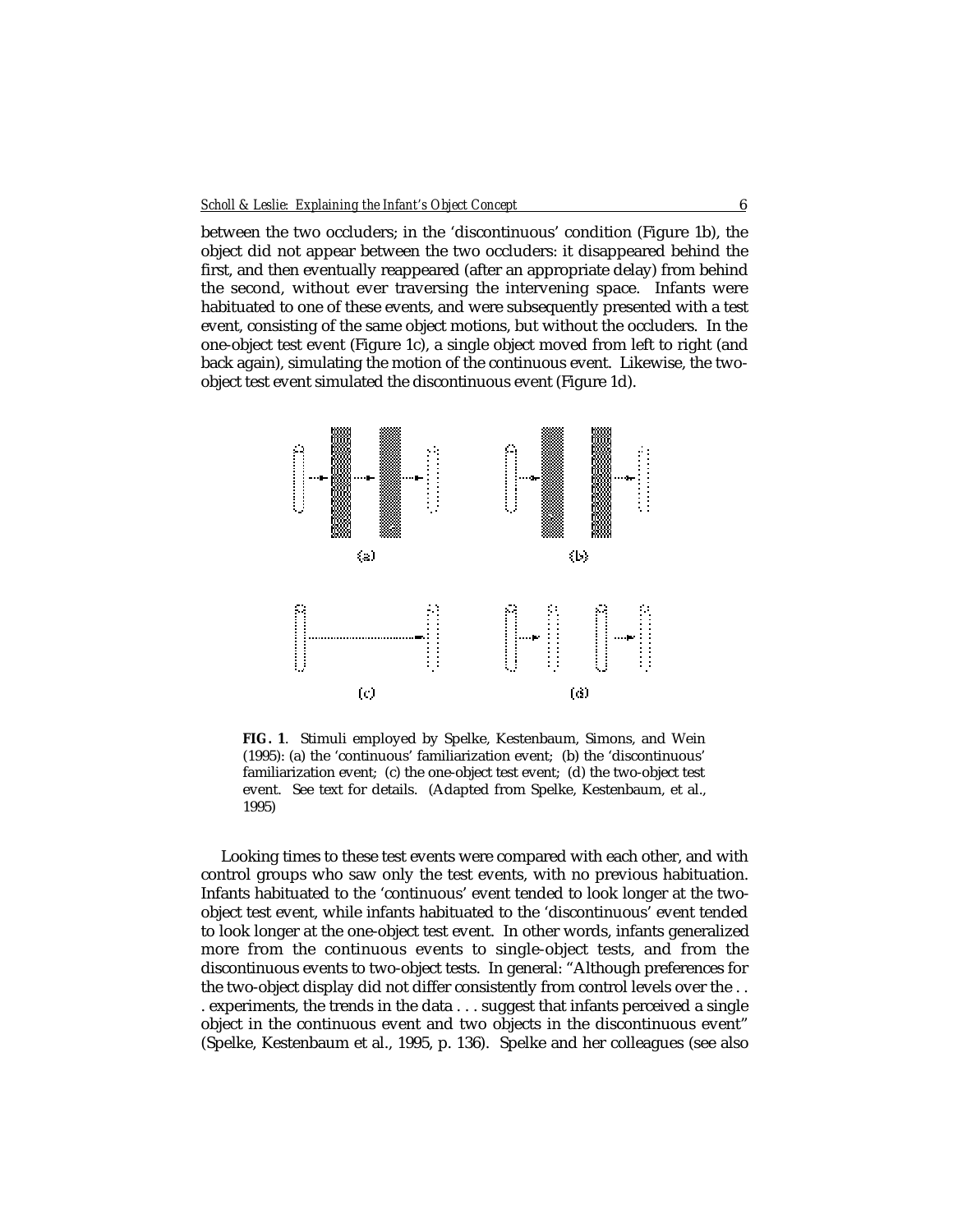Spelke, 1988a) take these results as reflecting initial knowledge of the principle of spatiotemporal continuity.**2**

#### 2.4 Example #2: Arithmetic

Karen Wynn (1992) has reported similar experiments suggesting that infants may possess initial knowledge of numerical principles, including the arithmetical laws which define addition and subtraction. Two of the conditions from her experiment are presented in Figure 2.**3**

In her '1+1 = 1 or 2' condition (Figure 2a), five-month-old infants viewed a single doll resting on a small stage. A screen then rose up to cover part of the stage, obscuring the doll. While the screen was up, a hand appeared with a second doll, moved behind the screen, and left empty-handed. The screen then dropped, revealing either one or two dolls. Wynn measured infants' looking times to this final tableau, and found longer looking-times to the single-object case compared to the two-object case, suggesting that the infants 'expected' there to be two objects.

A separate  $2-1 = 1$  or 2' condition (Figure 2b) was run to be sure that infants weren't simply responding preferentially to fewer items. When two objects appear initially, and a hand removes one from behind a screen, leaving either one or two objects, infants looked longer at the two-object display. These results suggested to Wynn that either (a) infants are able to "compute the numerical results of these arithmetical operations" (Wynn, 1992, p. 750) or (b) they simply know that arithmetical operations *change* quantities of items — that addition leads to more items, and subtraction to fewer items. To test these hypotheses, she ran another '1+1 = 2 or 3' condition (not pictured), in which the result was either two or three objects. Infants looked longer at the three-item final tableaus, suggesting to Wynn that they are indeed doing arithmetic.

Simon, Hespos, & Rochat (1995) replicated Wynn's results, but added an interesting twist. Using 'Ernie' and 'Elmo' dolls as stimuli, their experiment included not only conditions with *arithmetical violations* (e.g. Ernie + Ernie = Ernie; as in Wynn, 1992) but also conditions with *identity violations* (e.g. Ernie + Ernie = Ernie + Elmo) and conditions with *both* types of violations (e.g. Ernie + Ernie = Elmo). Following Wynn (1992), the experiments tested both addition  $(1+1 = 1 \text{ or } 2)$  and subtraction  $(2-1 = 1 \text{ or } 2)$ . (A control condition verified that the infants could indeed distinguish the two dolls.)

**<sup>2</sup>**Parts of these experiments were previously reported by Spelke and Kestenbaum (1986), who used slightly different test events. For another modified replication, see Xu and Carey (1996, Experiment 1).

**<sup>3</sup>**Several earlier studies have demonstrated numerical competence in infants, particularly the ability to detect correspondences between sets of items. These studies have demonstrated that infants can reliably detect differences between sets of 2 and 3 items (e.g. Antell & Keating, 1983; Starkey & Cooper, 1980; Starkey, Spelke, & Gelman, 1990; Strauss & Curtis, 1981) and sometimes between sets of 3 and 4 items (e.g. Starkey & Cooper, 1980; Von Loosbrook & Smitsman, 1990).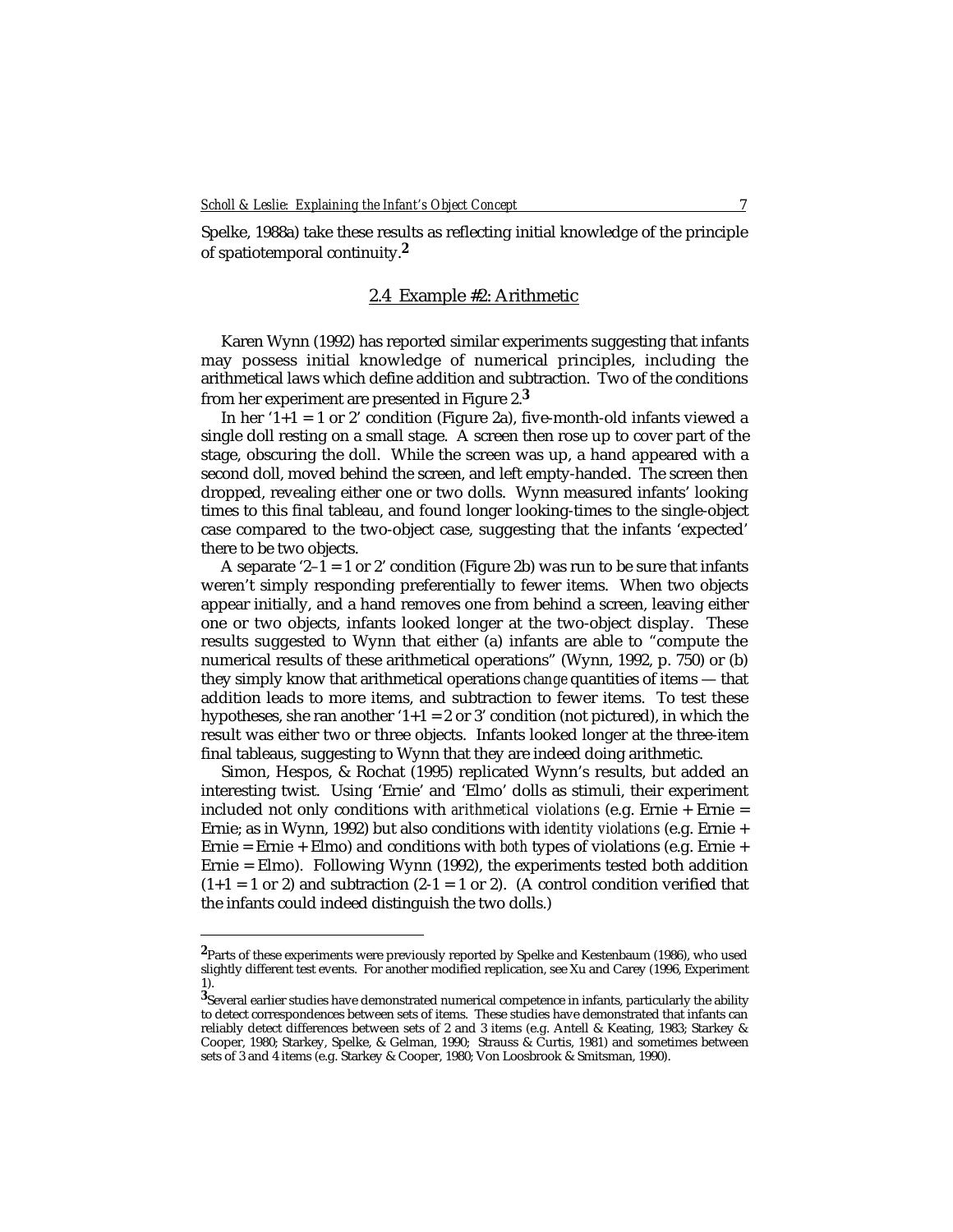

00 Alisander Kleik

| 4. Objecta glorial vocalista.                                         | 2. Anno de senso mage-<br><u> 1999. stolet</u> 18 | > Baybetrontooten | 6 Samulus Arswurd G  |
|-----------------------------------------------------------------------|---------------------------------------------------|-------------------|----------------------|
| Thon, sithor<br><u> Nastikle Coulogine,</u><br>(magambhin Szeinmann). |                                                   |                   |                      |
| <b>E-formational regular</b>                                          | a maalingi siyot                                  | Schwarzschieden   | S. Marakay Policycle |

@ Alaensmailme

**FIG. 2**. Stimuli employed by Wynn (1992): (a) the '1+1 = 1 or 2' condition; (b) the '2-1 = 1 or 2' condition. See text for details. (Adapted from Wynn, 1992)

Simon et al. (1995) measured the duration of the infants' first gazes to the different outcomes, and found a tendency to look longer at arithmetical violations (compared to the final tableaus with the 'correct' arithmetical answer), but no tendency to look longer at identity violations (compared to the final tableaus containing the 'correct' dolls). These results suggest that infants expected there to be the correct number of objects in the final tableau, but didn't care about the identities of those objects, even if they had somehow (magically) changed during the period of occlusion. This experiment thus supported Wynn's contention that young infants already possess initial knowledge of at least some principles of arithmetic.**4**

**<sup>4</sup>**Simon et al. (1995) were actually pursuing a deflationary account of Wynn's experiments, in which infants were responding not to arithmetical violations per se, but only to the associated physical violations (i.e. of the principle that objects can't jump in and out of existence). Their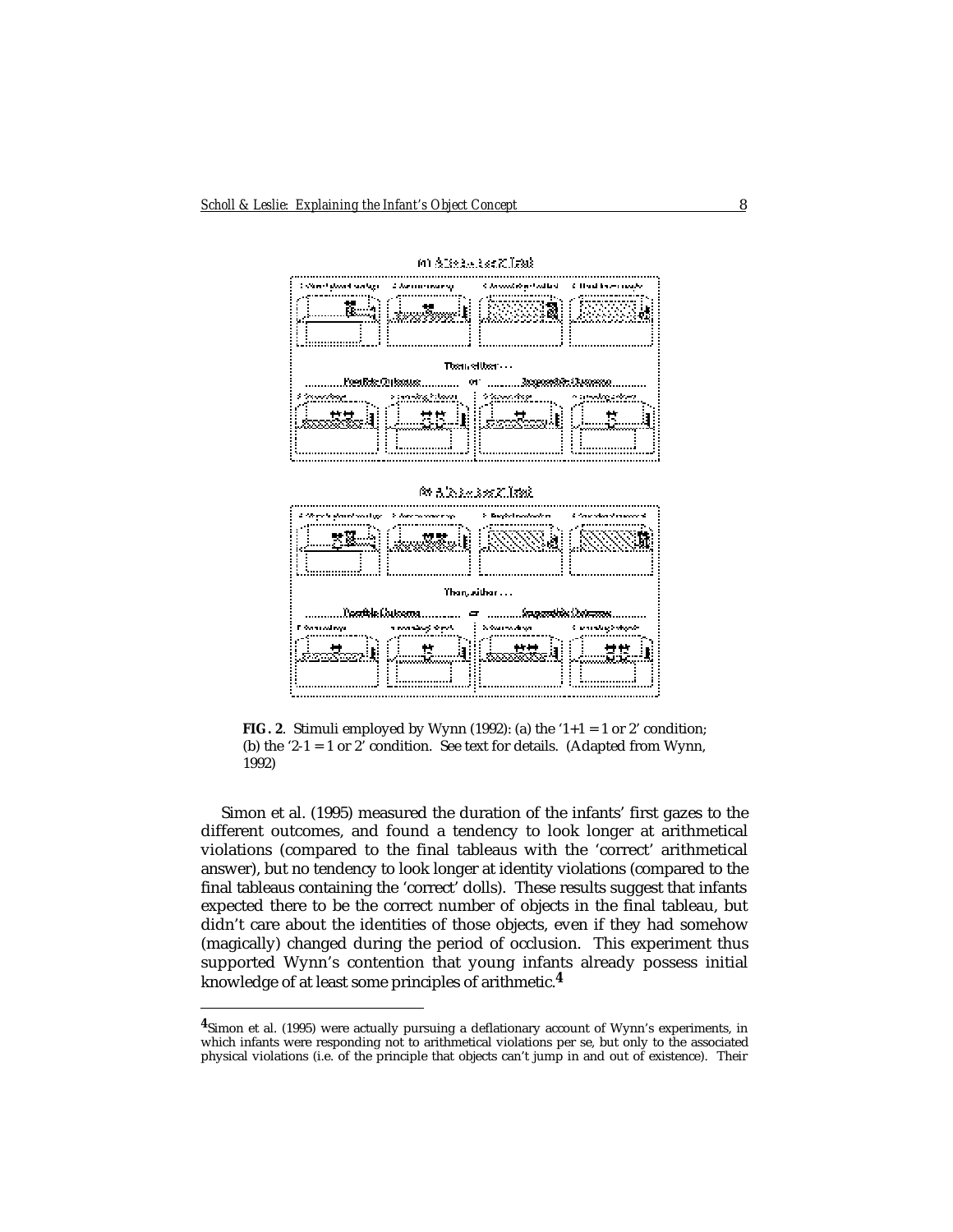# 2.5 Example #3: Spatiotemporal and Property-Based Criteria for Object Apprehension

Xu and Carey (1996) have recently explored more carefully when (and on what basis) infants will apprehend the existence of an object behind a screen. In a typical experiment, infants were familiarized with events in which two objects were taken from and then replaced behind a screen. (One object was always removed and replaced from the left side of the screen, while the other was always removed and replaced from the right side of the screen.) During their removal and replacement, the two objects were either in view simultaneously (in what we will call the *spatial condition*; see Figure 3) or only sequentially (in what we'll call the *property condition*; see Figure 4). The two objects (e.g. a yellow rubber duck and a white styrofoam ball) typically differed both in their perceptual properties (i.e. size, shape, color) and in their categorical kind. Following this familiarization phase was a test phase in which the screen was removed to reveal either one or both of the previously seen objects (see Figures 3 and 4).

Ten-month old infants in the spatial condition tended to look longer at final tableaus containing only a single object, but they showed no preference for one or two test objects in the final tableaus of the property condition. Twelvemonth old infants, in contrast, showed a preference for one test object in both the spatial and temporal conditions.**5**

We can interpret these results as follows. Ten-month-old infants expected there to be two objects in the final tableau of the spatial condition (and thus looked relatively longer at a single test object), but had no such expectation in the property condition. In other words, infants appeared to use *spatiotemporal* information (i.e. the simultaneous presence of both objects) as a basis on which to form an expectation for two objects, but declined to use *property/kind* information (i.e. the difference in the identities and visible properties of the two objects ) as such a basis, in situations where no spatiotemporal information was available. The results of this experiment and others "are consistent with the strong claim that the property differences between the two objects had no effect at all on the [ten-month-old] baby's looking time patterns" (Xu & Carey, 1996, p. 136). This is in marked contrast, of course, to our mature perceptions of such events: adults (and 12-month-olds) will readily form an expectation for two

results, however, failed to support or disconfirm this hypothesis. More recently, Simon (1997, 1998) has offered another 'non-numerical' account of these results, which we discuss in Section 6.1.

**<sup>5</sup>**The data were actually more complicated than this. In all conditions there was a baseline preference for looking at two objects (compared to one), so that 'success' in these experiments consisted of overcoming this baseline preference. In the experiment described above, for instance, ten-month-old infants looked longer at a final tableau containing two objects in both the *baseline* and *property* conditions, but looked equally long at one and two test objects in the *spatial* condition (thus overcoming the baseline preference, and looking relatively longer at one test object). See Xu and Carey (1996) for details.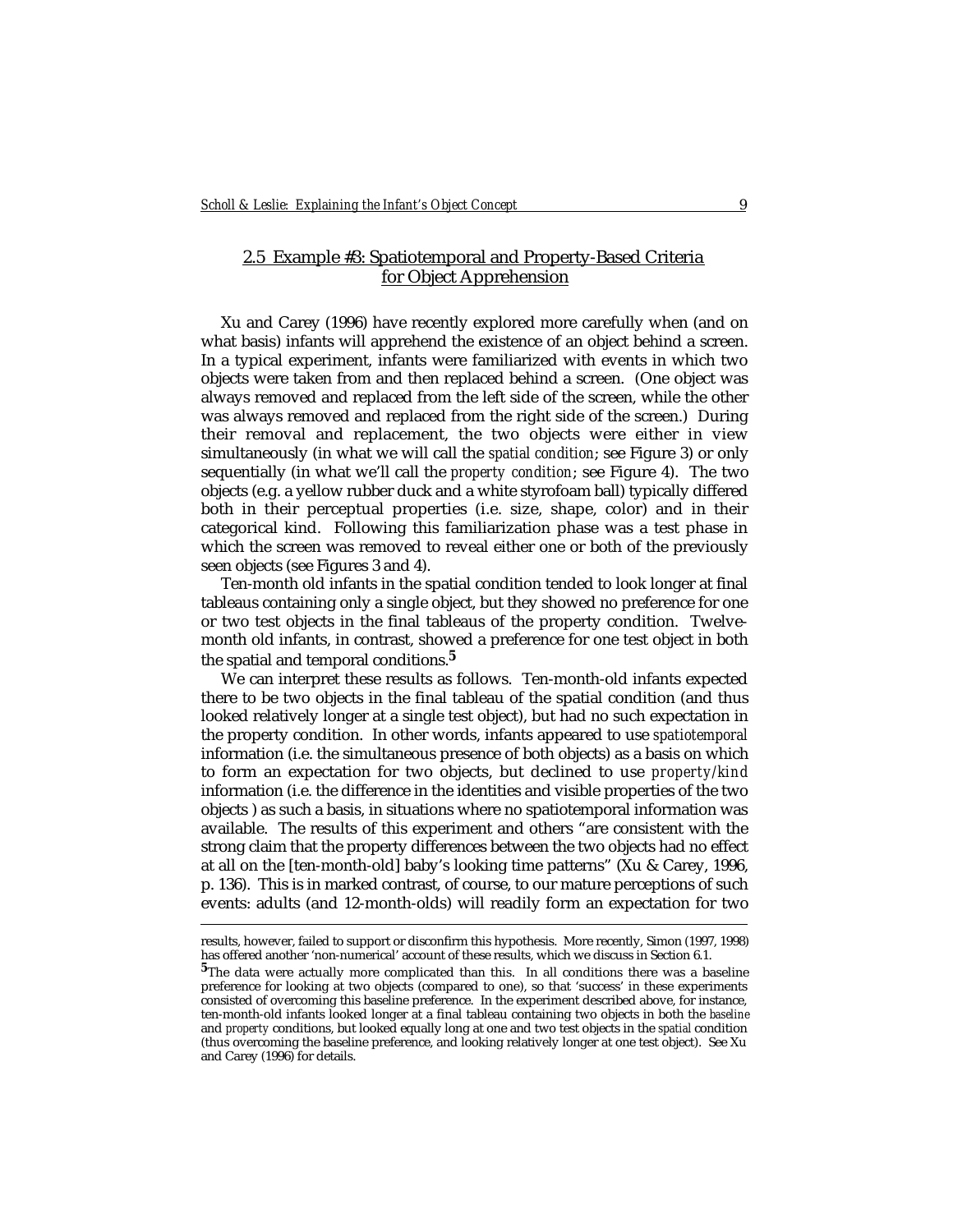objects behind the screen not only when two objects are simultaneously revealed, but also if two sequentially revealed items differ in their visible properties.**6**



**FIG. 3**. The *spatial* condition from Xu and Carey (1996). See text for details. (Adapted from Xu & Carey, 1996)

In sum, these studies have demonstrated that infants possess the ability to discriminate stimuli in looking-time experiments in ways which respect various physical and arithmetical principles, in particular those principles which seem to be based on spatiotemporal factors rather than contact-mechani-

**<sup>6</sup>**Xu and Carey (1996) interpret their results in terms of *sortal concepts*, and more particularly as support for the *object-first hypothesis*, wherein infants employ the sortal concept BOUNDED PHYSICAL OBJECT before they employ any more specific sortal concepts. We discuss this proposal in Section 6.2.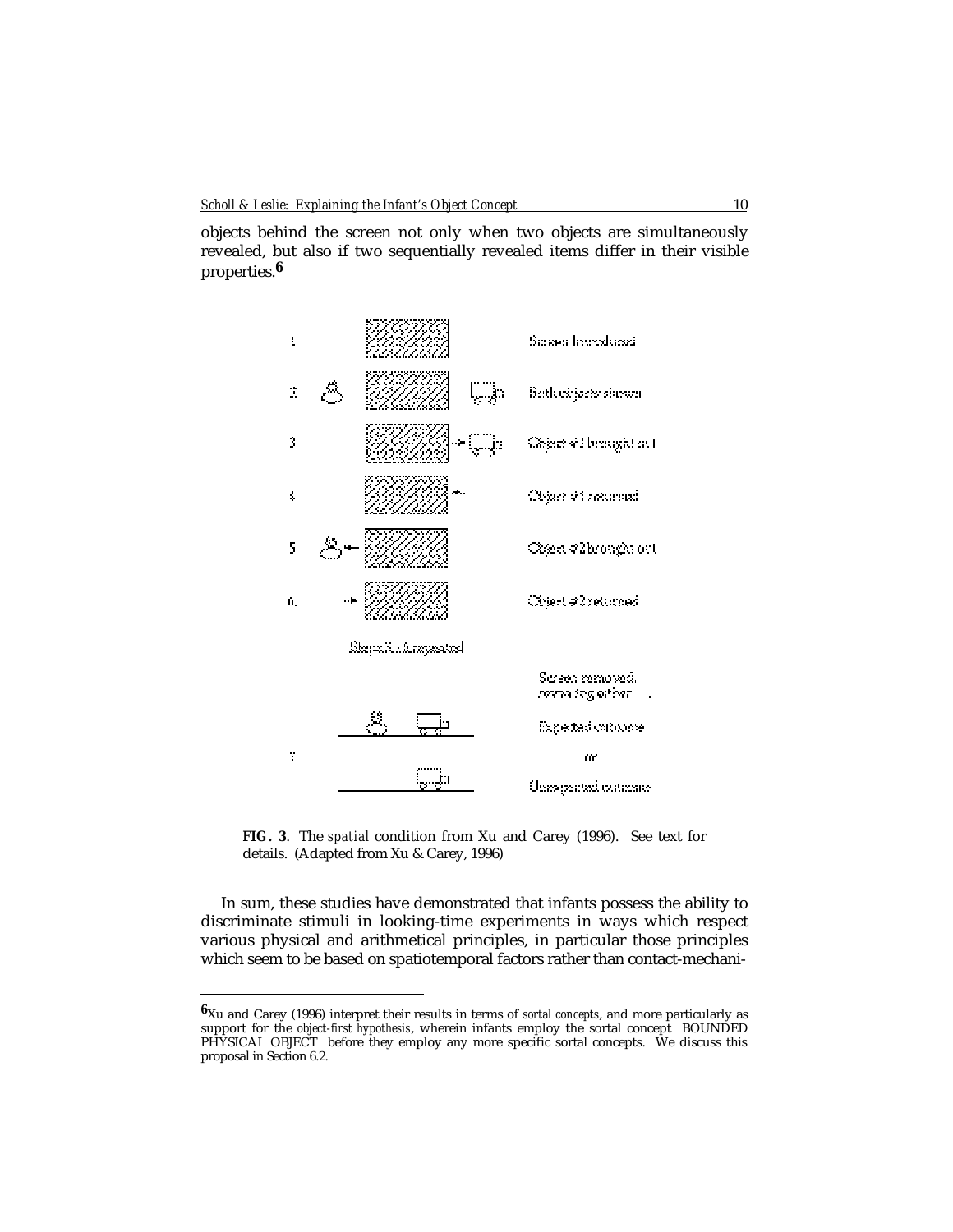

**FIG. 4**. The *property* condition from Xu and Carey (1996). See text for details. (Adapted from Xu & Carey, 1996)

cal factors. Xu and Carey (1996) conclude from their experiments that 10 month-old infants possess the capacity to infer the existence of an object behind a screen on the basis of earlier spatiotemporal information, but not property/kind information, while 12-month-olds can use both sorts of information when inferring the existence of occluded objects. Wynn (1992) concludes from her 'arithmetic' experiments that infants are able to "compute the numerical results of . . . arithmetical operations" (p. 750) and that "The existence of these arithmetical abilities so early in infancy suggests that humans innately possess the capacity to perform simple arithmetical calculations" (p. 750). And Spelke concludes from the continuity experiments that "Infants appear to apprehend the identity of objects by analyzing the apparent continuity or discontinuity of paths of motion, in accord with the principle that objects move on spatio-temporally continuous paths" (Spelke, 1988a, p. 179).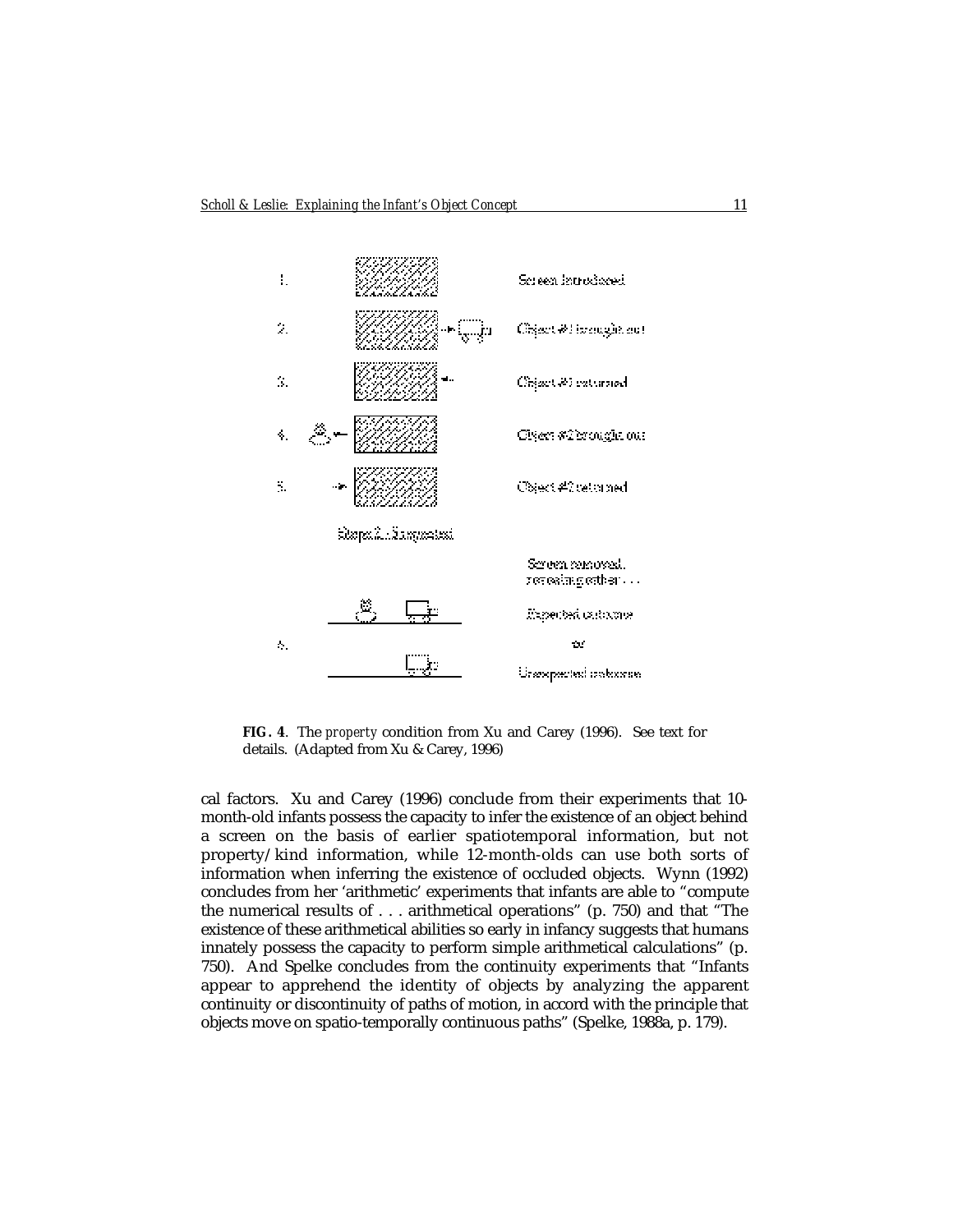# **3. 'Conceptual' vs. 'Perceptual' Accounts of the Object Concept**

Having reviewed some examples of the sorts of experiments which motivate claims of initial knowledge about objects, we now turn to the issue of exactly how this initial knowledge is embedded in the cognitive architecture. Previous discussions of the nature of infants' discriminative abilities in these domains have tended to focus on a distinction between 'perceptual' explanations and 'cognitive' or 'conceptual' explanations (e.g. Bogartz et al., 1997; Kellman, 1988; Leslie, 1988; Spelke, 1988a, 1988b). Spelke, for instance, discussed (in a paper titled 'Where perceiving ends and thinking begins') why 'perceptual' explanations are inappropriate:

[They] assume that objects are *perceived*: that humans come to know about an object's unity, boundaries, and persistence in ways like those by which we come to know about its brightness, color, or distance. I suggest, in contrast, that objects are *conceived*: Humans come to know about an object's unity, boundaries, and persistence in ways like those by which we come to know about its material composition or its market value. (Spelke, 1988b, p. 198)

From within such a dichotomy between perceptual (or what we have been calling maximally sensory) explanations and conceptual (what we call maximally central) explanations, any arguments against one of these options can be taken as support for the other. And since nearly all of the relevant discussions proceeded by providing arguments that the maximally sensory explanations could not be correct, their conclusion is that the correct explanations must appeal to maximally central cognition: high-level thoughts, theories, and beliefs about objects. Below we review three examples of such arguments, based on (a) the necessity for discrete object representations, (b) the necessity for representations which are not tied to retinal images, and (c) the fact that in some cases perceptual systems seem to violate the very constraints which comprise initial knowledge in infancy.

### 3.1 The Object Individuation Argument

The first reason for thinking that parts of the infant's object concept cannot be explained in maximally sensory terms is that perceptual systems are thought to be intrinsically *continuous* in nature, and do not map distinct objects to distinct representations.

Perceptual systems do not package the world into units. The organization of the perceived world into units may be a central task of human systems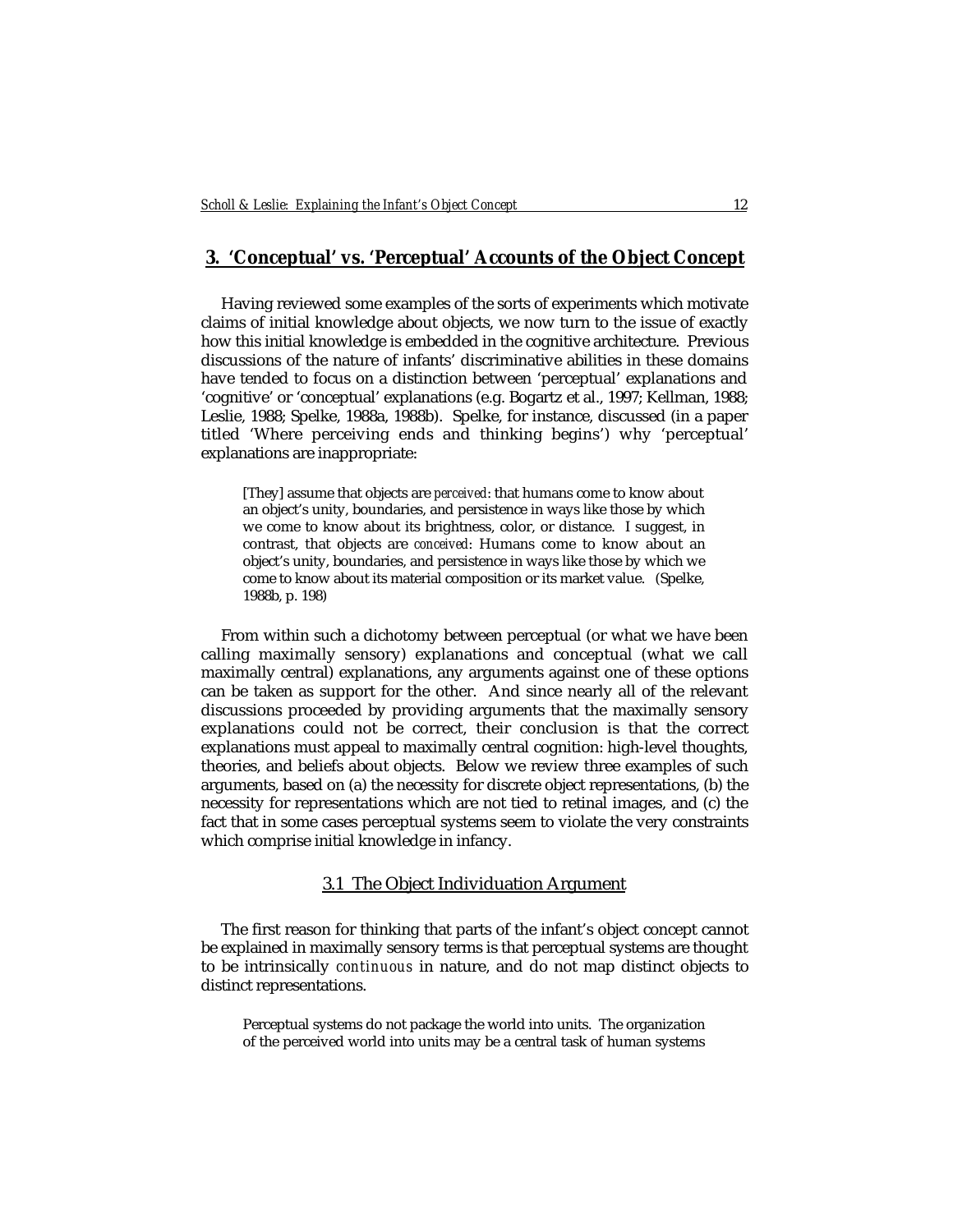of thought. . . . The parsing of the world into things may point to the essence of thought and to its essential distinction from perception. Perceptual systems bring knowledge of an unbroken surface layout. . . . (Spelke, 1988b, p. 229)

Perception, in other words, does not individuate discrete *objects*, whereas infants "are predisposed to interpret the physical world as composed of discrete, individual entities when perceiving spatial layouts" (Wynn, 1992, p. 750). And again: "[T]he ability to apprehend physical objects appears to be inextricably tied to the ability to reason about the world. Infants appear to understand physical events in terms of a set of principles that guide . . . the organization of the perceived world into units" (Spelke 1988b, p. 198). "*Thought*, in contrast, breaks this continuous layout into units — into objects and events — and finds relations between these units" (Leslie, 1988, p. 201). Since perception doesn't represent discrete objects, and 'thought' does, the correct explanations must appeal to the latter.

#### 3.2 The Occlusion Argument

A second factor which militates against maximally sensory explanations is that perceptual representations are thought to be intrinsically *fleeting* in nature, active only when the corresponding objects in the world are actually visible on the retinae. For example, the sorts of discriminative abilities described above (involving objects traveling behind occluders) must be due to a mechanism which, unlike 'perception', "organizes events in ways that extend beyond the immediately perceivable world in space and time" (Spelke, 1988a, p. 180). "[T]he mechanism appears to carry infants beyond the world of immediate perception, allowing them to make sense of events in which objects are completely hidden" (Spelke, 1988a, p. 172). Contemporary writers still give credence to this argument: Wellman and Gelman (in press) note that these sorts of experiments are "designed to tap *conceptions* about objects, not just object *perception*, in that [they assess] infants' expectations about unseen events — the object's unwitnessed path of movement behind the screen" (our emphases), and Bertenthal (1996) notes in a recent review that "these abstract representations about the motions of objects are accessible to infants as explicit knowledge. . . . The principle evidence for this knowledge derives from occlusion studies in which inferences are required because the entire event is not visible" (p. 450). The responsible mechanisms must therefore "carry infants beyond the world of immediate perception" (Spelke, 1988a, p. 172). When this issue is approached from a dichotomy between perception and cognition, this argument favors the latter: since perceptual representations only exist while their objects are visible, while 'conceptual' representations are free to persist indefinitely, the correct explanations must be maximally central in nature, and appeal to the latter.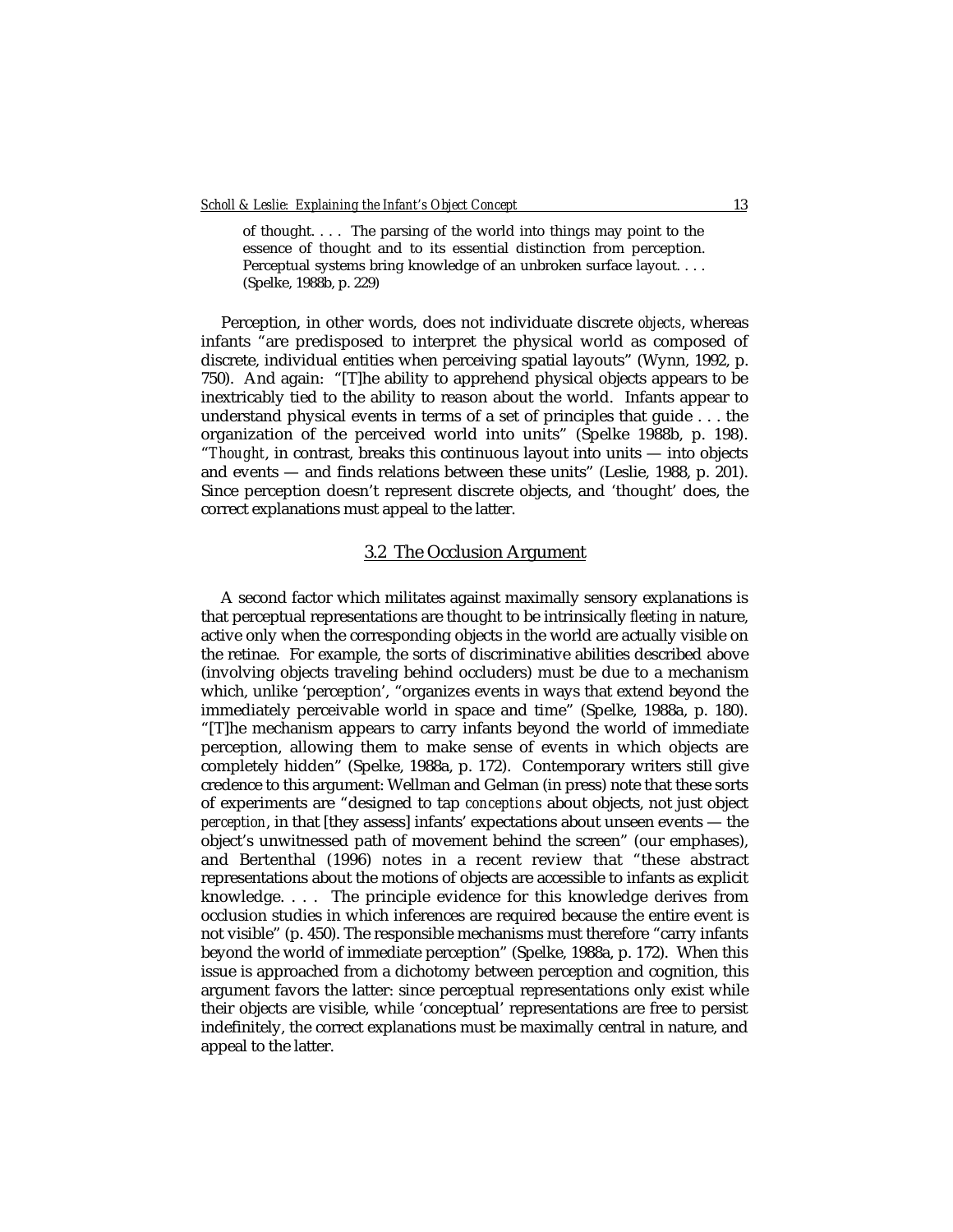(This concern with occlusion, of course, has always been a part of research on the infant's object concept. Piaget, 1954, for instance, held that an important aspect of a 'true' object concept was an ability to represent the locations of objects which were fully hidden from view.)

#### 3.3 The 'Pulfrich Pendulum' Argument

A third sort of argument against perceptual explanations consists in showing that perceptual systems sometimes violate the very constraints they would have to explain. Leslie (1988) proffered this sort of argument against perceptual explanations of the contact-mechanical principle of 'solidity', by which infants seem to have initial knowledge of the principle that objects cannot occupy the same place at the same time, and thus cannot pass through each other (e.g. Baillargeon et al., 1985). To rule out a perceptual explanation of this type of initial knowledge, Leslie identified a type of evidence which would be conclusive:

Much better would be evidence that input systems are actually quite happy with the idea of one object passing through another. ... The following kind of evidence is needed: a robust and clearly describable illusion in which one solid rigid object is seen to pass through another solid rigid object; the illusion arises from the visual system's attempt to resolve an incongruity; and it occurs despite the continuous availability of perceptual information that conflicts with the resolving (illusory) percept. (Leslie, 1988, pp. 196 - 197)

It turns out that this type of evidence actually exists, in the form of the *Pulfrich Double Pendulum Illusion* (see Figure 5).

Wilson and Robinson (1986) constructed a display in which two pendulums (sand-filled detergent bottles attached to rigid metal rods) swing back and forth in parallel but in opposite phase, one slightly behind the other. This event is entirely ordinary, unless viewed in dim light (by both eyes), while wearing a neutral density filter over one eye. Such a filter reduces the luminance for one eye, resulting in slightly slower processing. This leads to a percept in which a pendulum's perceived depth varies with its location and direction of motion. A single pendulum is thus seen as swinging in an ellipse, while two pendulums swinging in opposite phase are seen as following intersecting ellipses (Wilson & Robinson, 1986; see Figure 5). Leslie (unpublished) replicated this effect, and subsequently verified that subjects receive "the clear perception of the rigid solid rods passing through each other. Most observers were able to find an angle of view where even the pendulum bottles appear to pass through one another despite their large size and marked surface texture" (Leslie, 1988, p. 199).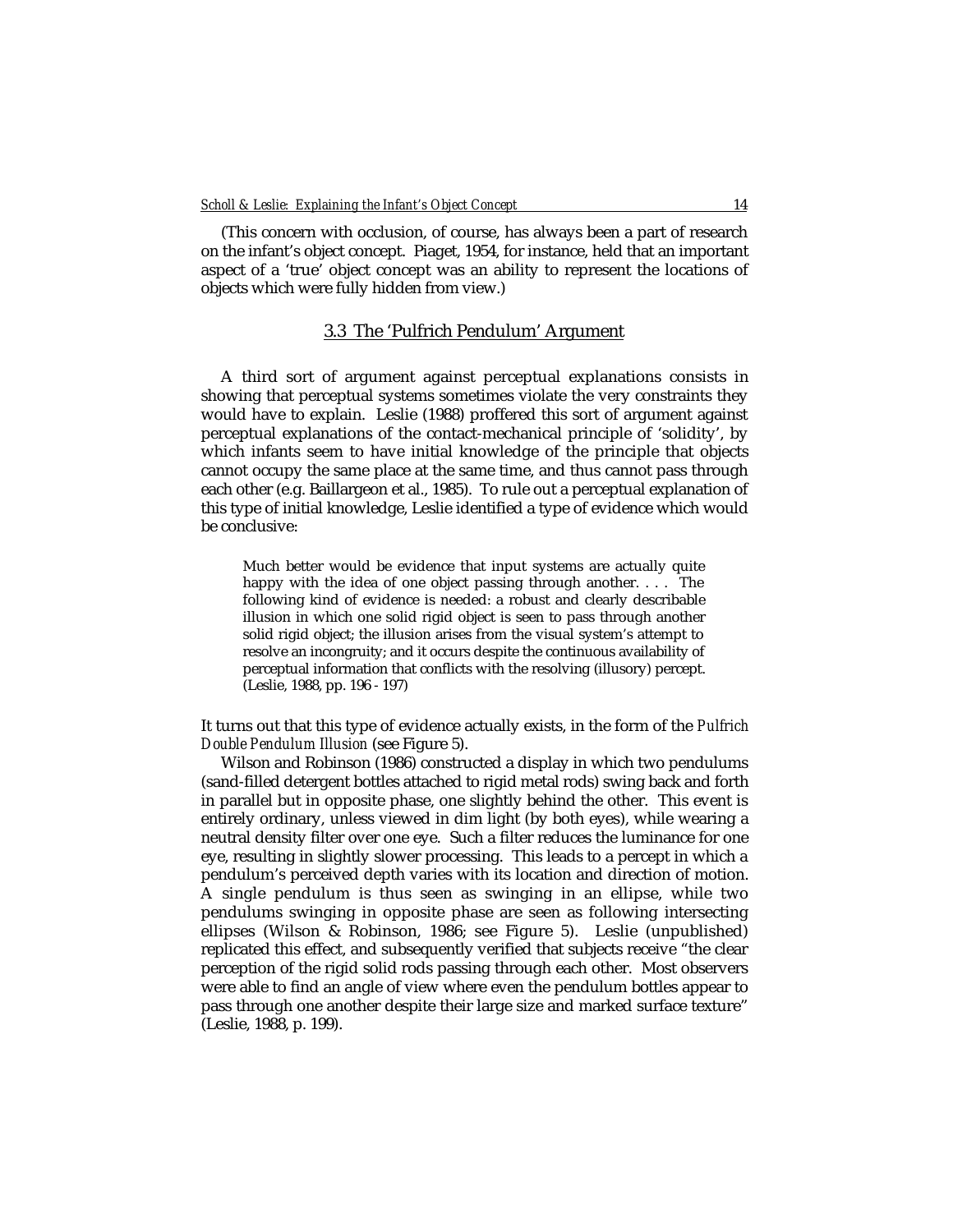The fact that the perceptual systems are 'willing' to construct this sort of percept suggests that they are not the architectural locus of the solidity constraint, which is being blatantly violated. The intended conclusion of this demonstration is that perceptual systems cannot be responsible for infants' initial knowledge of the solidity constraint, since they themselves appear to violate this constraint in constructing the percept of the Pulfrich Pendulum. Again, the implication is that the responsible mechanisms must actually be maximally central.



**FIG. 5**. The 'Pulfrich Pendulum' illusion. (a) What really happens. (b) What is perceived. See text for details. (Adapted from Leslie, 1988)

### 3.4 The Maximally Central View of the Infant's Object Concept

The impact of these sorts of arguments against perceptual explanations is apparent today in the popularity of explaining these facets of the infant's object concept by appeal to innate *knowledge* and the like. Once more, though, it is precisely the nature of this knowledge which we are discussing. 'Initial knowledge' is not a technical term, and there is nothing inherently objectionable or controversial about suggesting (for example) that "the infant's mechanism for apprehending objects is a mechanism of thought: an initial theory of the physical world" (Spelke, 1988a, p. 181). However, many interpretations of looking-time data are obviously intended to be maximally central in nature. Baillargeon, for example, attributes to Leslie and Spelke the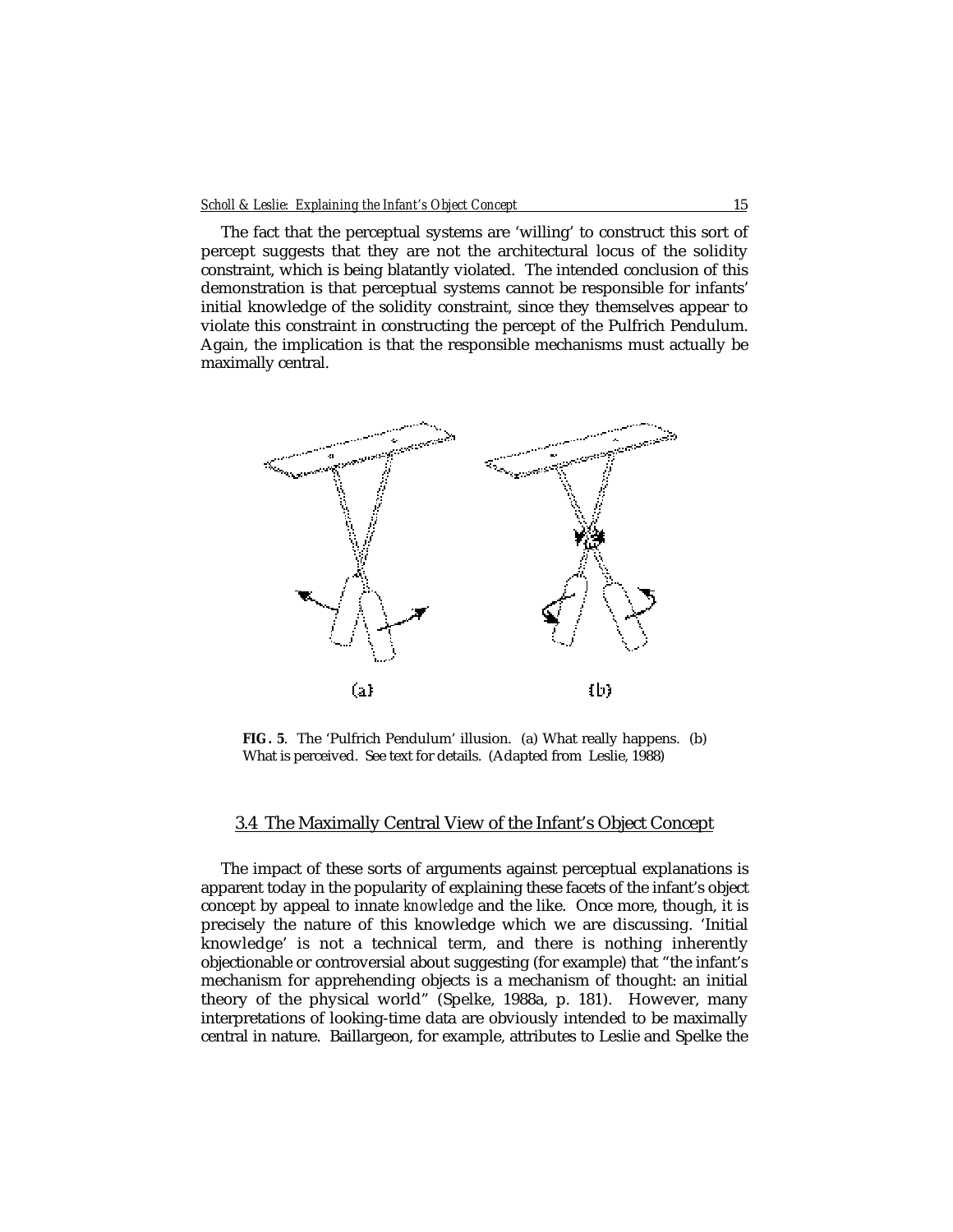view that "infants are born . . . with substantive beliefs about objects" (1995, p. 184; also 1994, p. 133), and recall Spelke's suggestion that our initial knowledge comprising the object concept is acquired "in ways like those by which we come to know about [an object's] material composition or its market value" (Spelke, 1988b, p. 198). (See also Gopnik and Meltzoff, 1997, ch. 4, for another explicitly maximally central theory of the infant's object concept.)

In sum, several traditional arguments have suggested that perceptual systems cannot be responsible for initial knowledge in infancy, and in the context of the perception/cognition dichotomy this militates in favor of 'cognition' and 'thought'. We are in general agreement with these arguments, and take our task to be an explication of exactly what 'thought' amounts to in this context. We disagree, however, that the responsible mechanisms must therefore be maximally central, and cannot "be distinguished from thought in any sense". In our view, the foundation of spatiotemporally-based initial knowledge lies in neither maximally sensory nor maximally central mechanisms, but rather at the attentional interface between these levels . . .

# **4. Beyond the Perception/Cognition Dichotomy: Object-Based Mechanisms of Visuospatial Attention**

The arguments reviewed in the previous section require that the mechanisms responsible for the infants' discriminative abilities be able to 'parse' the visual world into discrete objects, employing representations which survive occlusion. Maximally central mechanisms certainly meet these requirements. We are struck, however, by the fact that there exist independently-motivated mechanisms of object-based visuospatial attention which also meet these constraints, but which appear to be neither fully 'perceptual' nor fully 'conceptual' in nature. In short, we may have been misled by this artificial dichotomy between 'perception' and 'thought' into thinking that the answer must lie fully at one extreme or the other.

Below, we describe recent object-based conceptions of visuospatial attention, focusing on two theories which will be especially relevant for our purposes: object file theory and the FINST theory of visual indexing.

### 4.1 The Shift to Object-Based Conceptions of Visuospatial Attention

Attention imposes a limit on our capacity to process visual information, but it is not clear at the outset what the correct *units* are for characterizing this limitation. It was traditionally argued or assumed that attention simply restricts various types of visual processing to certain spatial areas of the visual field — for example in the popular *spotlight* models of visual attention (e.g. Eriksen & Hoffman, 1972; Posner, Snyder, & Davidson, 1980), or the *zoom-lens* metaphor of Eriksen and St. James (1986). It has recently been demonstrated,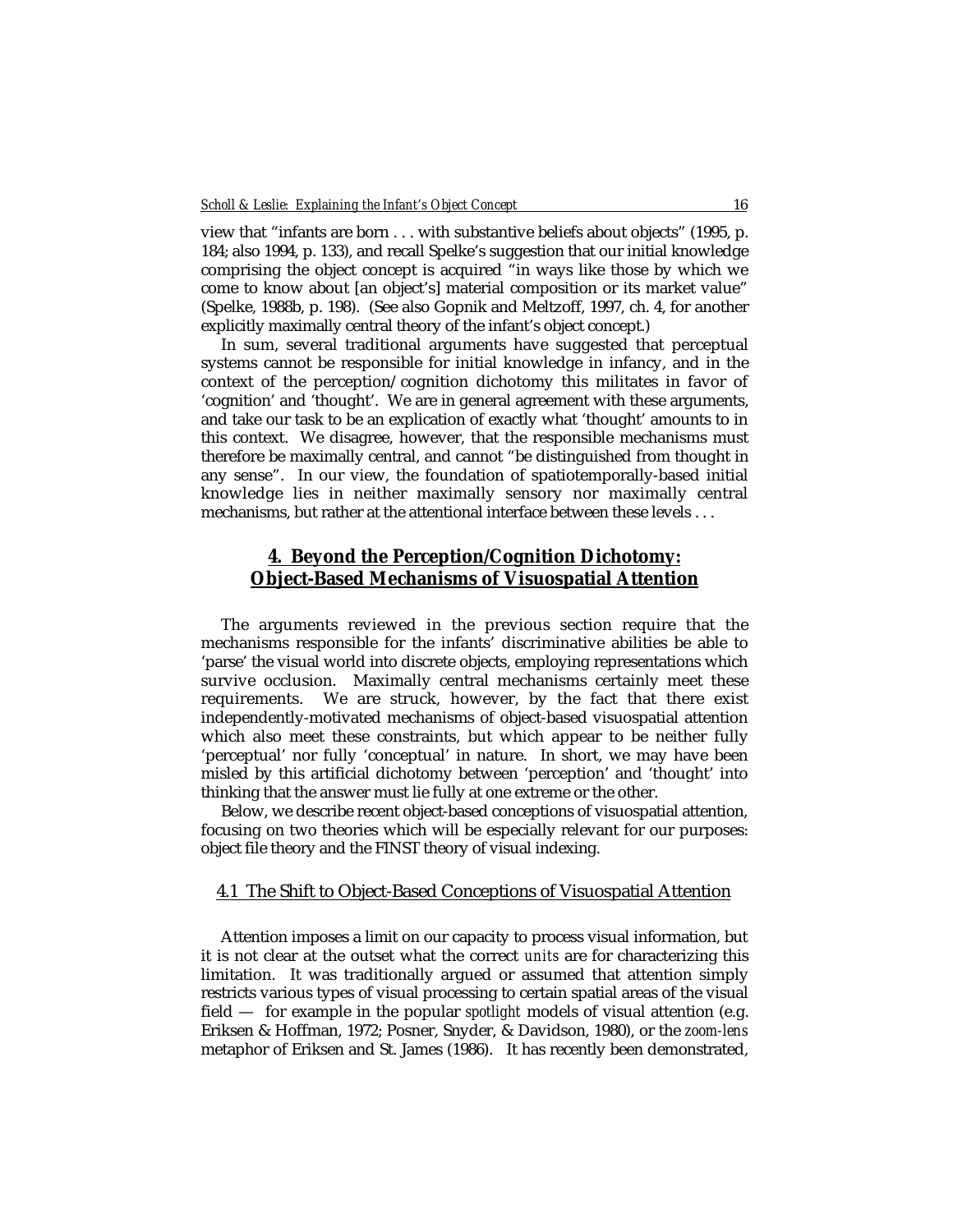however, that there must also be an *object-based* component to visual attention, in which attentional limitations are characterized in terms of the number of preattentively-defined discrete *objects* which can be simultaneously processed.

There now exist several demonstrations of object-based effects in visuospatial attention. These include:

- Demonstrations that it is possible to pay attention to distinct objects or 'object schemas' while ignoring other stimuli (comprising different objects) which happened to be spatially superimposed or overlapped (e.g. Neisser & Becklen, 1975; Rock & Gutman, 1981)
- Experimental demonstrations that it is easier to attend to multiple parts of a single object than to multiple parts of two distinct objects, even when the 'parts' in question reside in identical spatial locations, and when the difference is defined only by perceptual set (e.g. Baylis & Driver, 1993; Duncan, 1984)
- Experimental demonstrations that attention automatically spreads more readily from one part of an object to another part of the same object, versus another part of a different object — again, even when the 'parts' in question are spatially identical (e.g. Egly, Driver, & Rafal, 1994)
- Experimental demonstrations that attentional phenomena such as *inhibition of return* and the *negative priming effect* adhere to objects rather than (or in addition to) locations (e.g. Tipper, Brehaut, & Driver, 1990; Tipper, Driver, & Weaver, 1991)
- Corroborating neuropsychological evidence that the phenomenon of *unilateral spatial neglect* operates (at least in some cases) in object-centered rather than scene-centered coordinates, so that patients neglect halves of multiple objects at different locations in the visual field, rather than half of the visual field as a whole (e.g. Behrmann & Tipper, 1994; Driver & Halligan, 1991)
- Additional corroborating neuropsychological evidence from *Balint Syndrome*, in which patients exhibit *simultanagnosia*, the inability to perceive more than one object at a time (for a review, see Rafal, 1997)

For reviews of the recent turn to object-based conceptions of visuospatial attention, see Egeth and Yantis (1997) and Kanwisher and Driver (1992).

Several recent theories have been concerned with how visual objects are individuated, accessed, and used as the basis for memory retrieval. These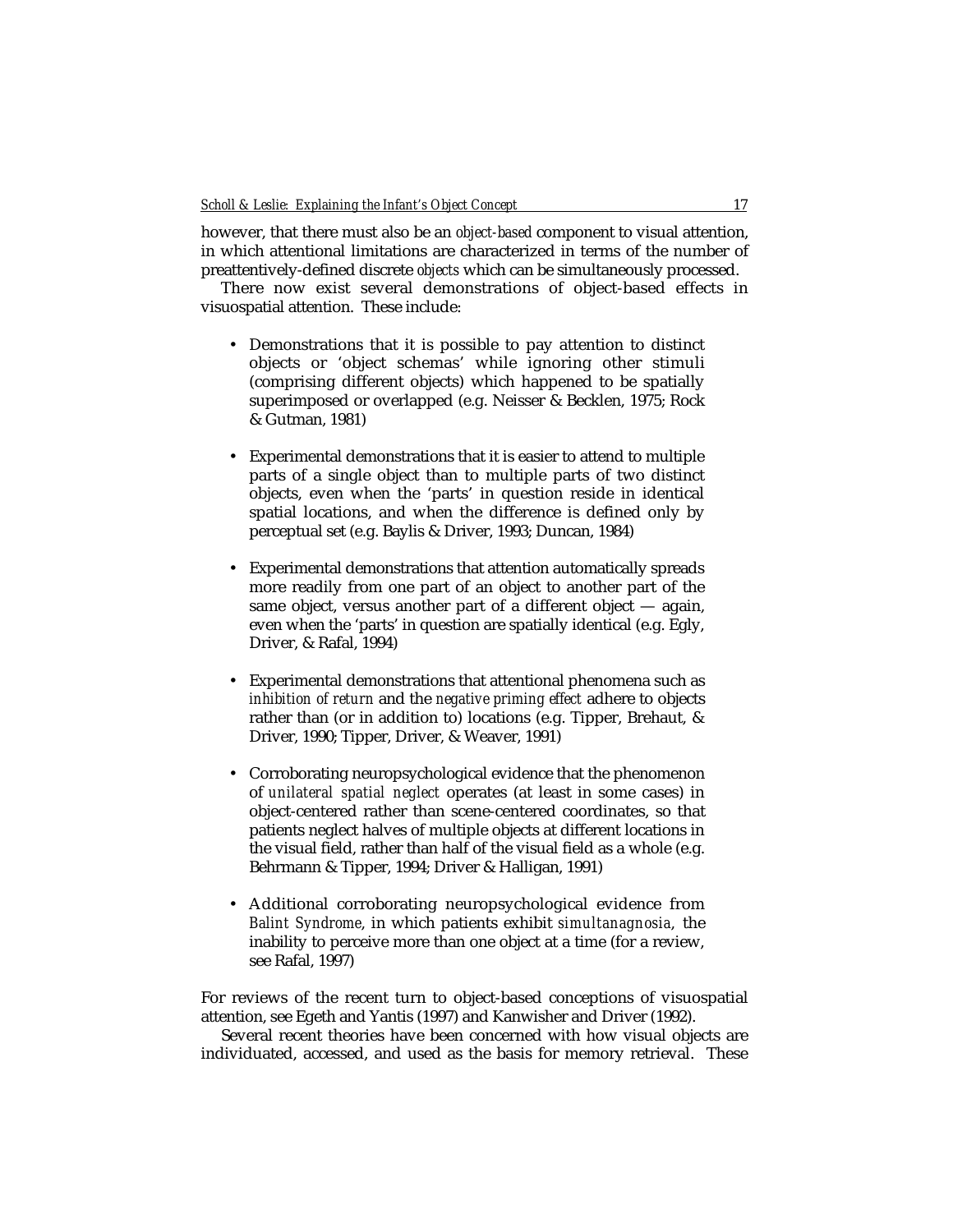theories include Kahneman and Treisman's *Object File* theory (Kahneman & Treisman, 1984; Kahneman, Treisman, & Gibbs, 1992), Pylyshyn's *FINST* theory of visual indexing (Pylyshyn 1989, 1994), Yantis' *Attentional Priority Tags* (Yantis & Johnson, 1990; Yantis & Jones, 1991), the notion of *Object Tokens* (Chun & Cavanagh, 1997; Kanwisher, 1987), and Wolfe's theory of *Preattentive Object Files* (Wolfe & Bennett, 1997).

To get the flavor of these theories, and how they enjoy the relevant properties which rule out 'perceptual' accounts of the infant's object concept, we will now describe two of these theories in some detail. (These will be central in our theory of *Object Indexing*, presented in Section 5.)

### 4.2 The FINST Theory of Visual Indexing

Pylyshyn's theory of *visual indexing* (e.g. Pylyshyn, 1989, 1994) complements other theories of object-based attention by postulating a mechanism whereby preattentive object-based individuation, tracking, and access are realized. In order to detect even simple geometrical properties among the elements of a visual scene (e.g. being collinear, or being 'inside'), Pylyshyn argues that the visual system must be able to simultaneously reference  $-$  or 'index'  $$ multiple objects. Similarly, although focal attention may scan about until it finds objects, it cannot orient directly to a particular object which has not already been indexed. These considerations suggest a need for multiple loci of 'attention'.

A more concrete demonstration of these requirements is the *multiple-object tracking* (MOT) paradigm. In the standard MOT task (Pylyshyn & Storm 1988; Yantis, 1992), subjects must track a number of independently and unpredictably moving identical items in a field of identical distractors. In the original experiment, Pylyshyn and Storm (1988) introduced the MOT paradigm as a direct test of the visual indexing theory. Subjects in their first experiment viewed a display initially consisting of a field of identical white items. A certain subset of the items were then flashed several times to mark their status as targets. All of the items then began moving independently and unpredictably about the screen, constrained only so that they could not pass too near each other, and could not move off the display. At various times during this motion, one of the items was flashed, and subjects pressed keys to indicate whether the flash had been at the location of a target, a non-target, or neither. See Figure 6 for a schematic representation of this basic MOT task. Since all items were identical during the motion interval, subjects could only succeed by picking out the targets when they were initially flashed, and then tracking them through the motion interval. Subjects were successful (never less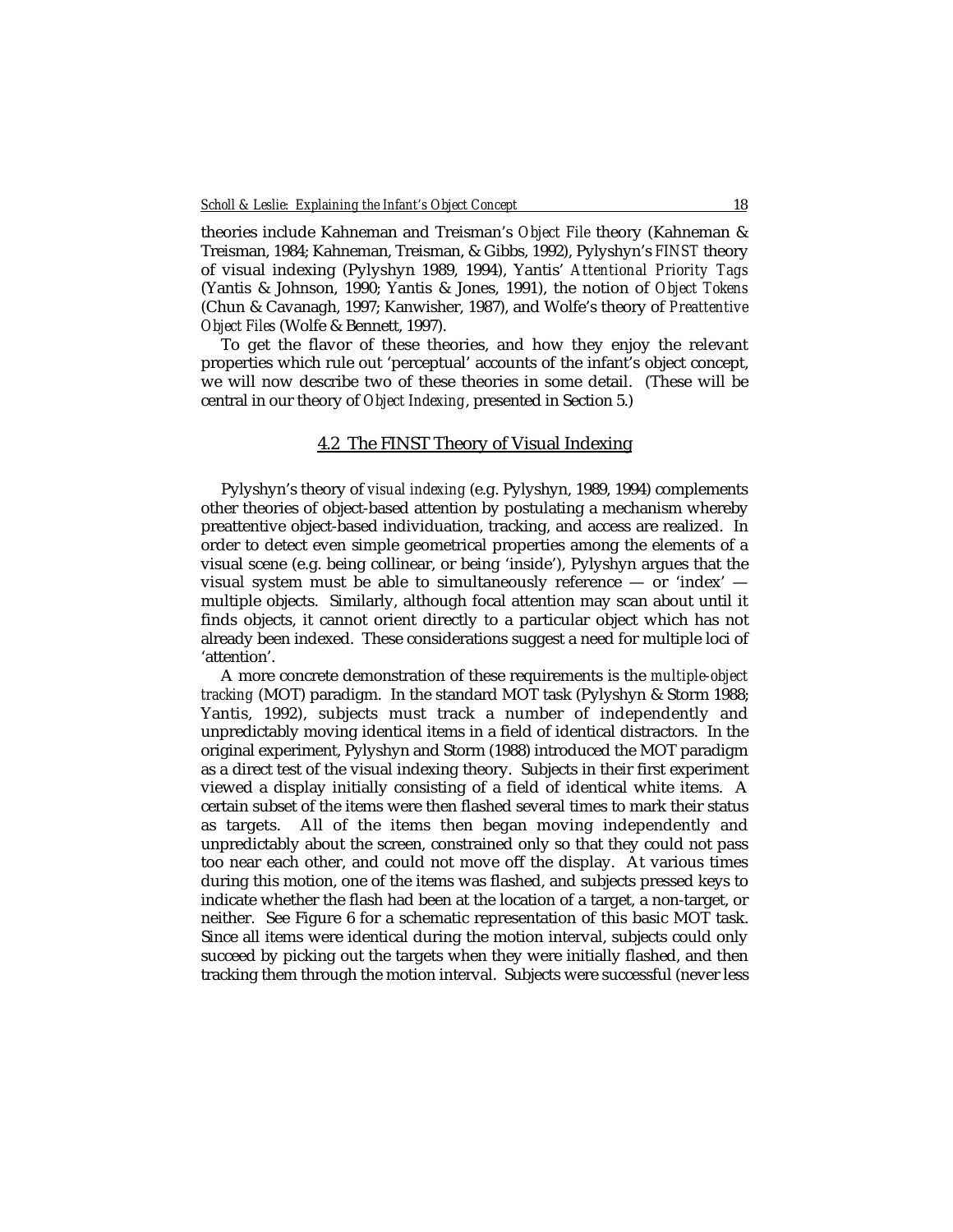than 85.6% accurate) in these experiments when tracking up to five targets in a field of ten identical independently and unpredictably moving items.**7**

All of these considerations suggest the need for multiple loci of attention which can serve to independently 'index' and track a number of salient items. The 'FINST' model of visuospatial attention provides just such a mechanism. Pylyshyn's model is based on *visual indexes* which can be independently assigned to various items in the visual field, and which serve as a means of *access* to those items for the higher-level processes that allocate focal attention. In this regard, they function rather like pointers in a computer data structure: they reference certain items in the visual field (identifying them *as* distinct objects), without themselves revealing any properties of those objects.

Pylyshyn initially called these indexes *FINSTs*, for FINgers of INSTantiation, due to the fact that physical fingers work in an analogous way: "Even if you do not know anything at all about what is located at the places that your fingers are touching, you are still in a position to determine such things as whether the object that finger number 1 is touching is to the left of or above the object that finger number 2 is touching.  $\ldots$  [T]he access that the finger contact gives makes it inherently possible to track a *particular* token, that is, to keep referring to what is, in virtue of its historical trace, the *same* object" (Pylyshyn, 1989, p. 68).

Visual indexes can be assigned to objects in the visual field regardless of their spatial contiguity (in contrast with spotlight models), with the following restriction: the architecture of the visual system provides only about *four* indexes. Furthermore, the indexes are *sticky*: if an indexed item in the visual field moves, the index moves with it. The visual indexes confer a processing priority to the indexed items, insofar as they allow focal attention to be shifted to indexed (and possibly moving) items without first searching for them by scanning through the intervening space. (Note that the visual indexing theory thus complements — rather than competes with — theories that posit a single locus of focal attention; cf. Pylyshyn & Storm, 1988, p. 180). Attention is typically thought to improve various sorts of low-level visual processing, speeding response times to attended objects or areas (e.g. Downing & Pinker, 1985; Posner et al., 1980). Similarly, visual indexes confer a processing advantage to the indexed items, since they can be immediately accessed by higher-level processes without a serial search. Intriligator (1997, Experiment 2) and Sears and Pylyshyn (in press) explored these issues in the context of multiple-object tracking, demonstrating that this type of processing advantage is target-specific; in particular, it doesn't hold for non-targets — even those located within the convex polygon bounded by the moving targets. Thus, it

**<sup>7</sup>**Pylyshyn and Storm ruled out a class of alternate explanations for this result in which a single spotlight of attention sequentially and repeatedly visits each item in turn: even at the fastest reported scan velocities (around 250 deg/s), a simulated attentional spotlight, augmented with several location-prediction and guessing heuristics, was unable to approach the actual performance of human subjects. See Pylyshyn and Storm (1988) for the details of this simulation.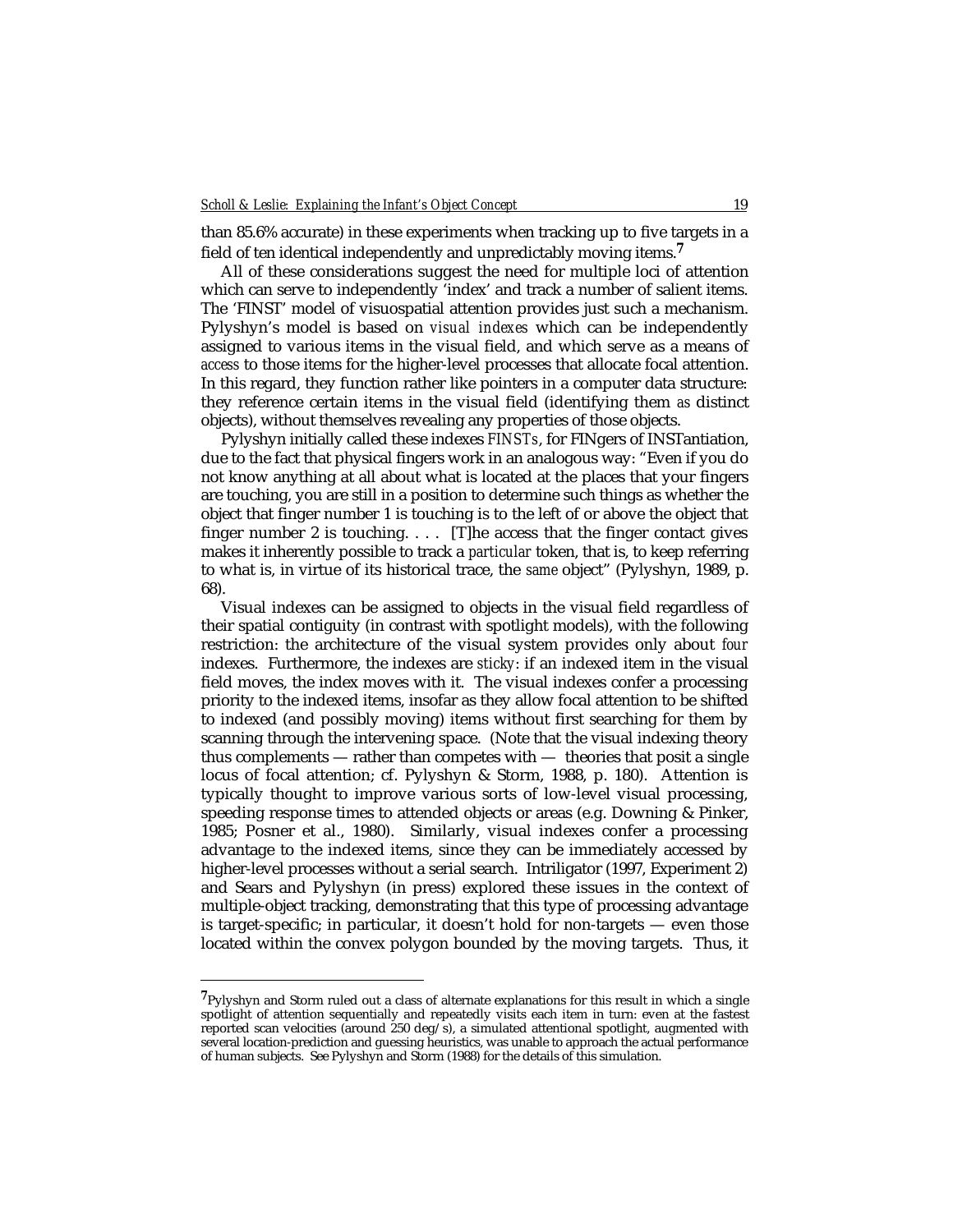must be the items *themselves* which are being indexed and tracked in the MOT task, and not the region of space in which they're located.



 $\langle \sigma \rangle$ 



 $\Omega_{\rm C}$ 



**FIG. 6**. A schematic depiction of a generic multiple-object tracking task (not to scale). A number of items are presented, and a subset of them are flashed several times to indicate their status as targets. All of the items then begin moving randomly and unpredictably about the screen. At one or more predetermined intervals, the motion stops, and one of the items is flashed again to indicate its status as the probe. Subjects are to decide if the probe item is one of the target items, and respond appropriately.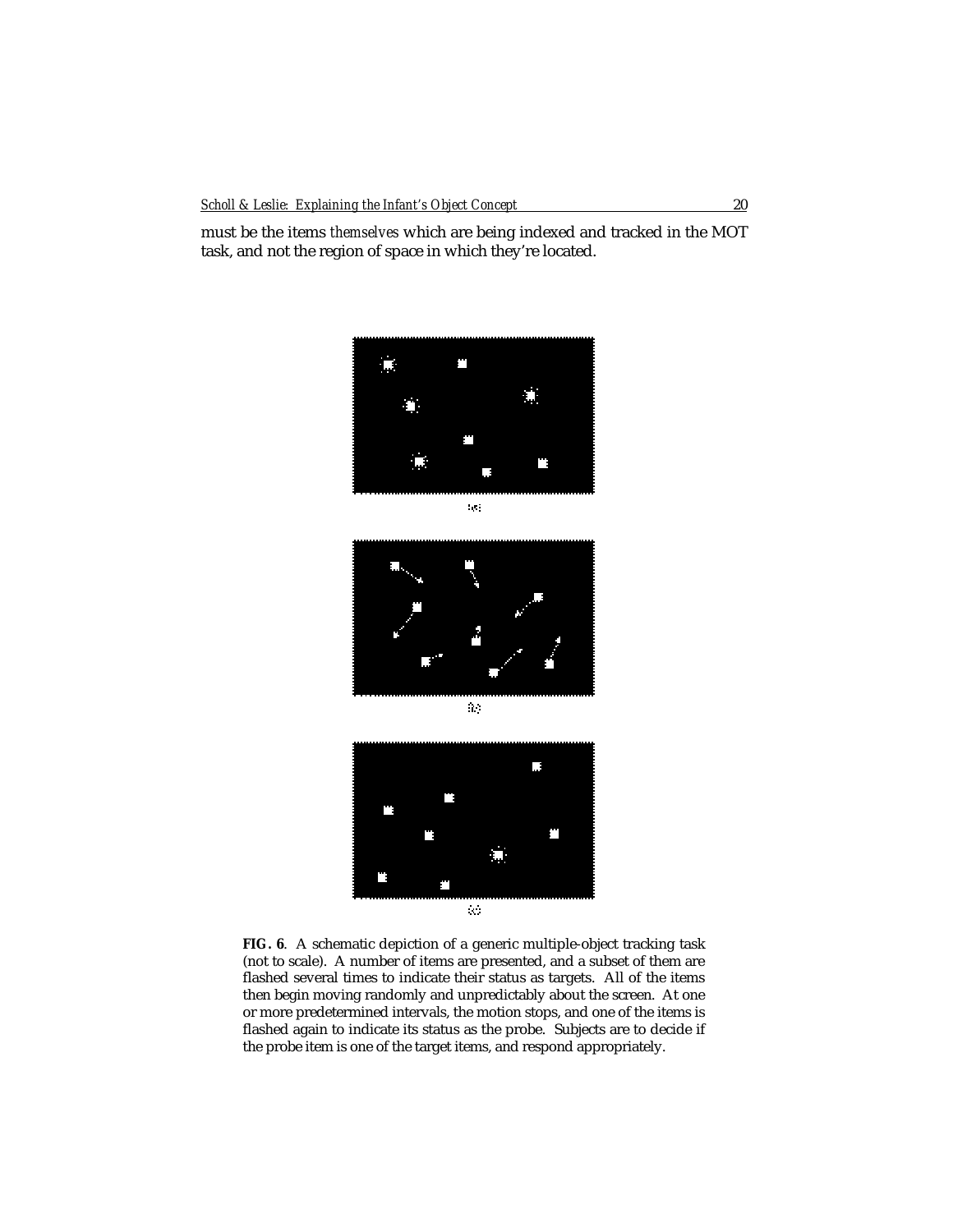

**FIG. 7**. Some of the different 'occlusion' conditions from Scholl and Pylyshyn (in press). The inherently dynamic nature of the occlusion conditions makes them difficult to represent in a static medium, but here we present some of them as sequences of static 'snapshot' diagrams. In each condition, an item travels downward throughout five sequential frames of motion, interacting with a hypothetical occluder position (not to scale). Solid occluder boundaries represent visible occluders, while dashed occluder boundaries represent invisible occluders (presented to aid comprehension). (Adapted from Scholl & Pylyshyn, in press)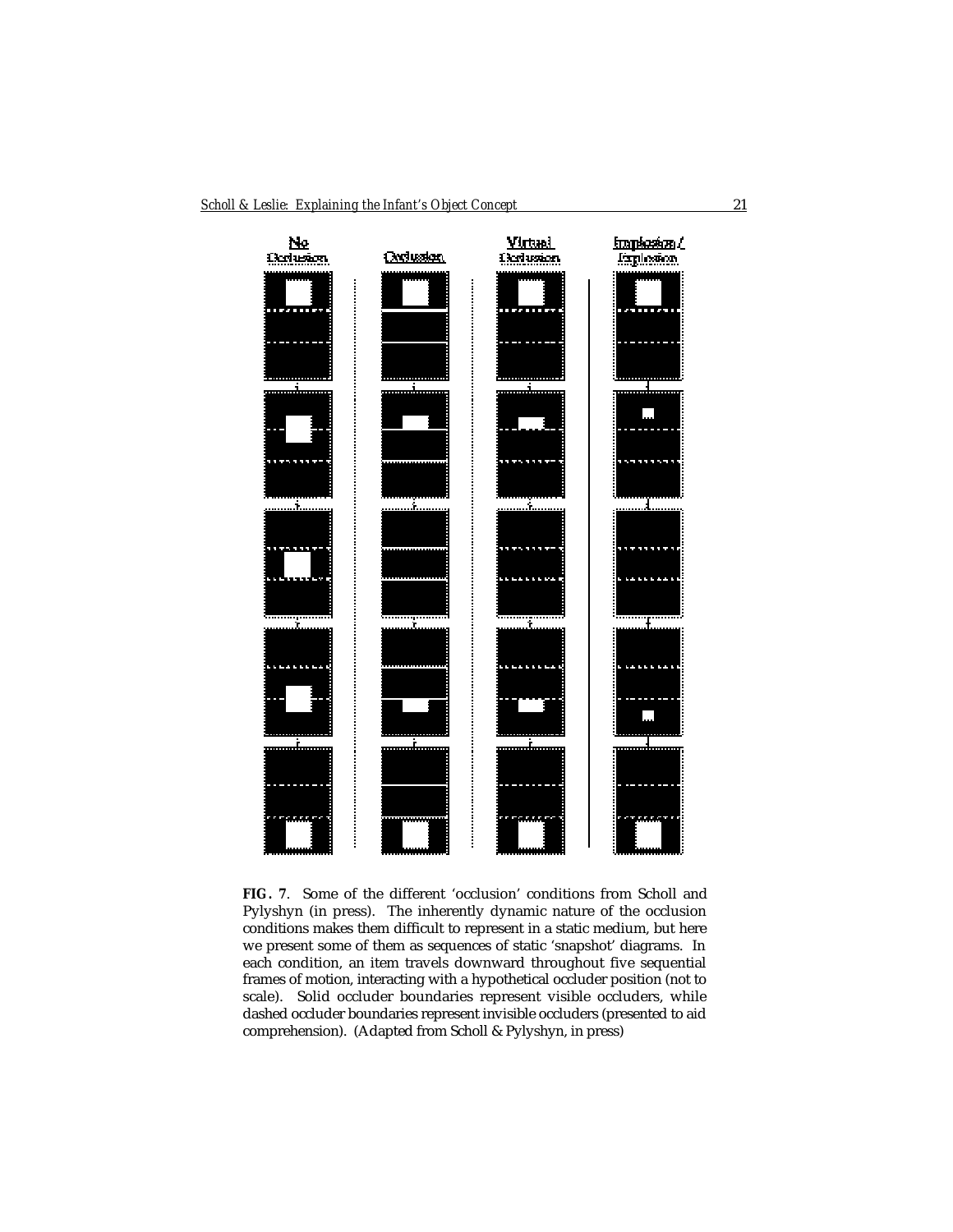Of particular relevance here is the recent demonstration that visual indexes survive occlusion. Scholl and Pylyshyn (in press) used the standard MOT task but had different conditions where occluders were (visually or functionally) present on the screen. Subjects were able to track items even when the items were briefly (but completely) occluded at various times during their motion, suggesting that occlusion is taken into account when computing enduring perceptual objecthood (see also Section 4.4.2). Unimpaired performance required the presence of accretion and deletion cues along fixed contours at the occluding boundaries. Performance was significantly impaired when items were present on the visual field at the same times and to the same degrees as in the occlusion conditions, but disappeared and reappeared in ways which did not implicate the presence of occluding surfaces (e.g. by imploding and exploding into and out of existence, instead of accreting and deleting along a fixed contour). (See Figure 7 for a schematic depiction of these types of conditions.) This suggests that the visual indexing system is making allowances for occlusion *qua* occlusion, and is not merely robust in the face of any modest interruptions in spatiotemporal continuity.

Several additional experimental paradigms have been used to adduce support for the visual indexing framework, including evidence from *subitizing* (Trick & Pylyshyn, 1993, 1994), *visual search* (Burkell & Pylyshyn, 1997), and the *line-motion illusion* (Schmidt, Fisher, & Pylyshyn, 1998). For concise reviews of this experimental support, see Pylyshyn (1994) and Pylyshyn et al. (1994).

# 4.3 Object Files

Like Pylyshyn's visual indexing theory, Kahneman and Treisman's *object file* theory attempts to describe the nature of object-based representations of visual attention. We assume, as do Kahneman and Treisman, that visual indexes and object-files are both parts of a single indexing system. Kahneman et al. (1992) suggest that "We might think of [a visual 'FINST' index] as the initial spatiotemporal label that is entered in the object file and that is used to address it. . . . [A] FINST might be the initial phase of a simple object file before any features have been attached to it" (p. 216).

One traditional model of visual experience contends roughly that visual stimuli are identified as objects when their visual projections activate semantic representations in long-term memory. Visual experience, then, consists in shifting patterns of this type of LTM activation. Kahneman et al. (1992) call this the 'display-board model of the mind', and note that it has a number of serious shortcomings. It appears to be the case, for instance, that objects can be perceived and tracked through space even when they remain unidentified. Furthermore, when objects are initially mis-identified, and later correctly recognized, there is still never any doubt that the object involved was the same object. "Two identical red squares in successive fields may be perceived as distinct objects if the spatial/temporal gap between them cannot be bridged,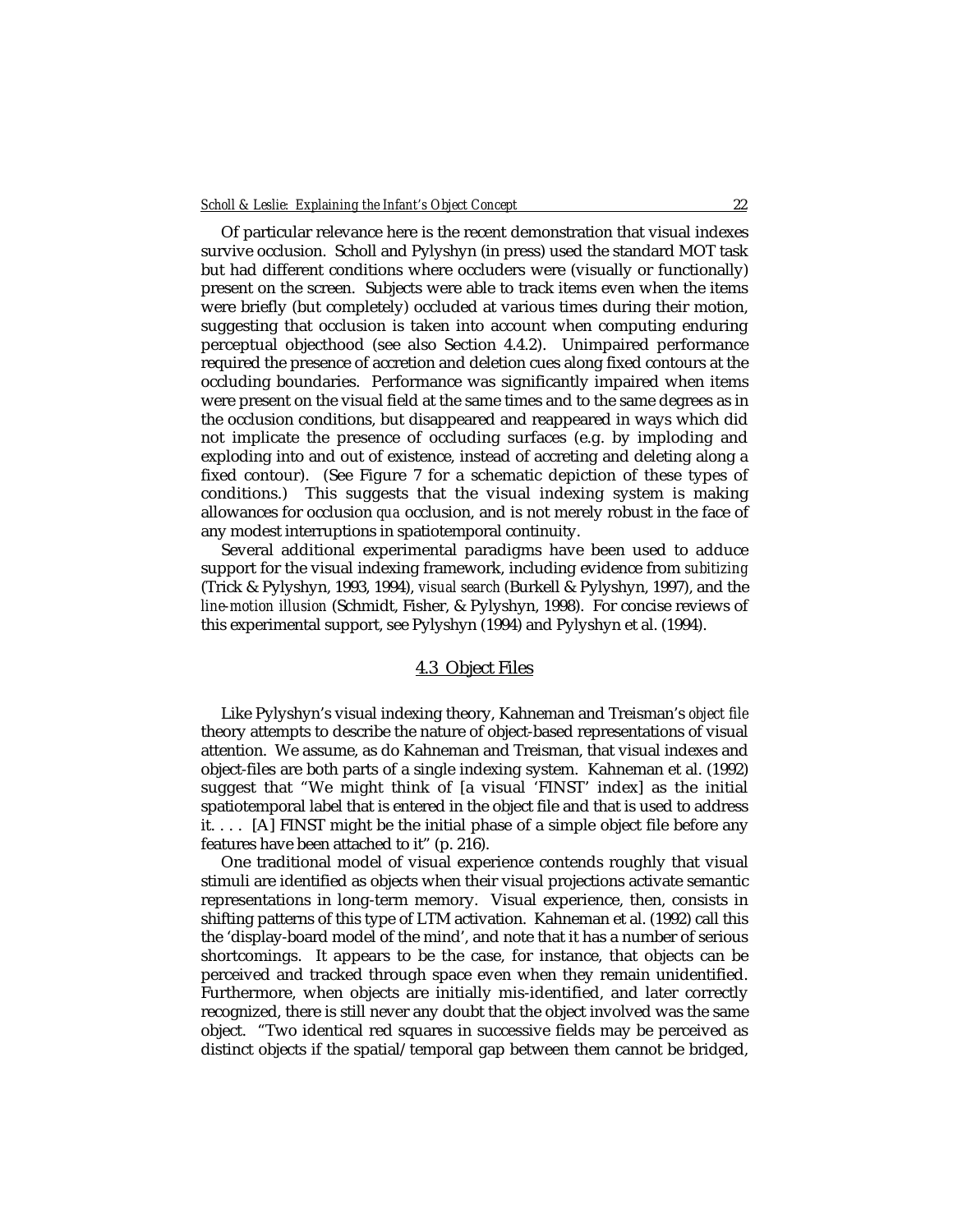but the transformation of frog into prince is seen as a change in a single visual object" (Kahneman et al., 1992, p. 179). Identification *of* a particular object, in other words, is distinct from identification *as* an object in the first place.

Kahneman and Treisman have argued that an intermediate level of representation is needed to mediate this latter task. In their theoretical framework, this role is played by *object files*. According to their theory, attending to an object in the visual field causes a temporary representation called an object file to be created. This object file stores information about the object's properties (including its color, shape, and current location), and this information is continually updated when the world changes. Object files are allocated and maintained primarily on the basis of spatiotemporal factors, however. Each time an object's spatiotemporal properties change (e.g. in item motion or apparent motion), the new state of the object is compared with the previous state of the object file. If these two states are spatiotemporally similar enough, then the object is seen as continuous, and the object file is updated appropriately. If the two states are sufficiently spatiotemporally dissimilar, however, the previous object file decays, and a new object file is opened to represent the 'new' object.

Kahneman et al. (1992) describe three operations which are involved in managing object files: (a) a *correspondence* operation, which determines for each object whether it is novel, or whether it moved from a previous location; (b) a *reviewing* operation, which retrieves an object's previous characteristics, some of which may no longer be visible; and finally (c) an *impletion* operation which uses both current and reviewed information to construct a phenomenal percept, perhaps of object motion. Kahneman et al. (1992) demonstrated that object files survive real and apparent motion, and Scholl and Pylyshyn (in press) suggest that they also survive occluded motion.

### 4.4 Object-Based Attention and the Anti-'Perceptual' Arguments

These and other object-based mechanisms of visuospatial attention are not thought to be entirely continuous with 'thought' and 'cognition' in general, but rather to occupy a distinct part of the cognitive architecture which serves as an interface between early visuospatial processing and cognition (Julesz, 1990; Pylyshyn, 1999, in press). They lie, in other words, in neither extreme of the 'perception'/'cognition' dichotomy, but somewhere in the middle. And although these mechanisms have been motivated and developed completely independently from concerns about the infant's object concept, they seem, at a minimum, to enjoy those crucial properties which have sometimes been taken to rule out 'perceptual' explanations, such as individuating distinct objects, and employing representations which survive occlusion.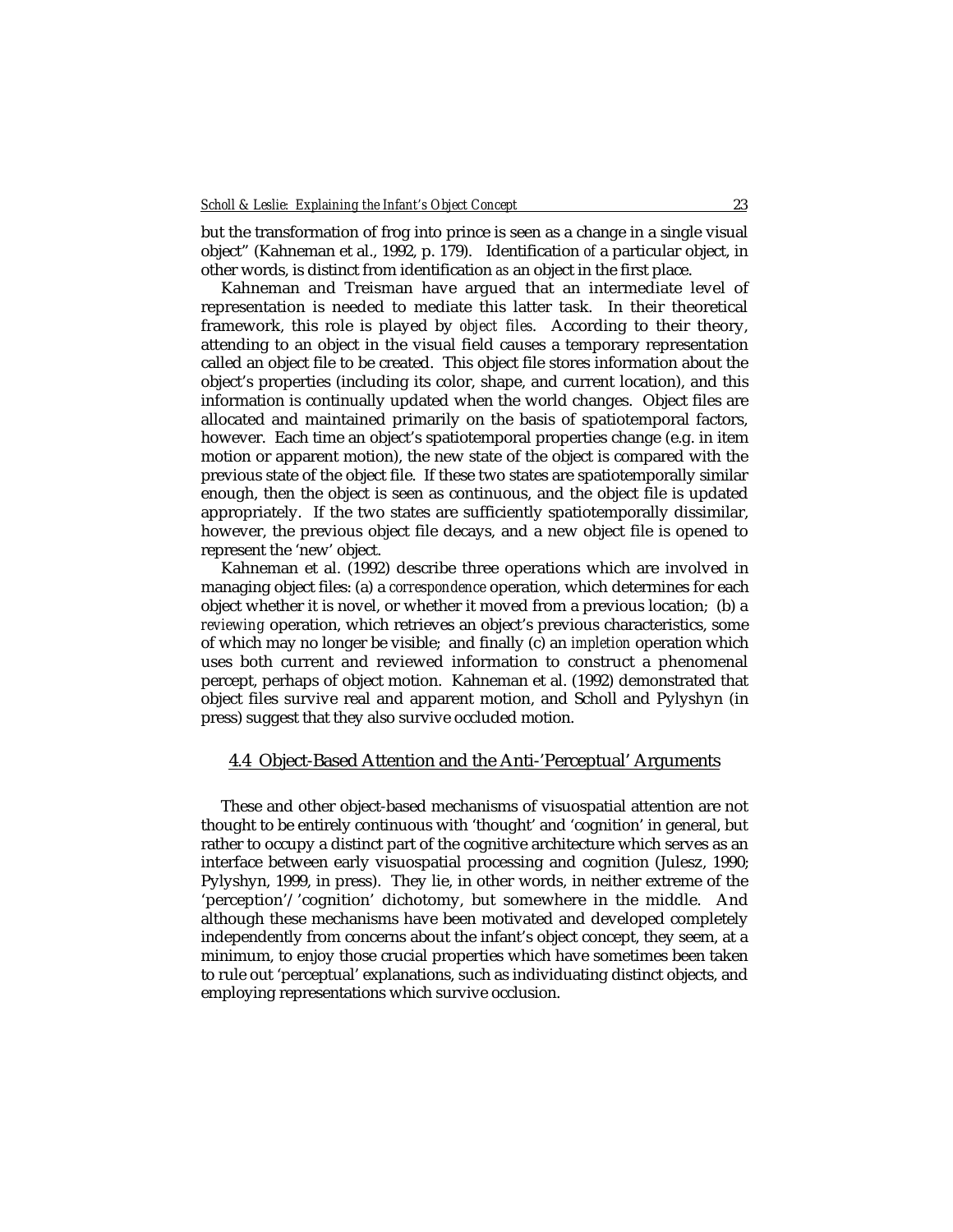#### *4.4.1 Attending to the Object Individuation Argument*

The first argument that we discussed concerned the requirement that the responsible mechanisms employ discrete representations of individual objects — in contrast to the intrinsically continuous nature of perception. Object-based mechanisms of visuospatial attention meet this constraint. As their very name indicates, these mechanisms are designed to represent discrete objects. Indeed, the object-based attention literature was originally motivated by just this sort of distinction, between continuous spatial representations and discrete objectbased representations.

Similarly, both the object file and visual indexing frameworks were explicitly designed for indexing discrete objects, in an attempt to explain exactly how and when discrete objects are represented by mechanisms of visuospatial attention. The existence of such mechanisms casts doubt on the inference from the necessity of discrete representations to the necessity of appealing to maximally central thought to explain the infant's competence. It may be true that 'thought', unlike 'perception', "packages the world into units", but so do mechanisms of object-based visuospatial attention, which reflect parts of cognitive architecture which are not maximally central.

### *4.4.2 Attending to the Occlusion Argument*

The second argument concerned the need for representations which could survive total occlusion — in contrast to the fleeting, retinally-bound nature of perceptual representations. While persistence in the absence of retinal stimulation is perhaps not a necessary feature of object-based representations, it is a feature of both the object file and visual indexing theories. This is most explicit in the case of the visual indexing, as discussed above. Moreover, Scholl and Pylyshyn (in press) argued that their results also had to be interpreted under the object file framework as involving object files persisting through occlusion, and Treisman has confirmed that no upper bound has been experimentally determined concerning how long object files can persist during a cessation of retinal input (personal communication, 1997).

In fact, the persistence of representations through occlusion may be a general theme of attentional processing. There are several reasons to think that allowances for occlusion *should* characterize early visual processing, based on the fact that occlusion permeates visual experience. As Nakayama and his colleagues have noted,

"[O]cclusion varies greatly, depending on seemingly arbitrary factors the relative positions of the distant surface, the closer surface, the viewing eye. Yet, various aspects of visual perception remain remarkably unimpaired. Because animals, including ourselves, seem to see so well under such conditions and since this fact of occlusion is always with us, it would seem that many problems associated with occlusion would have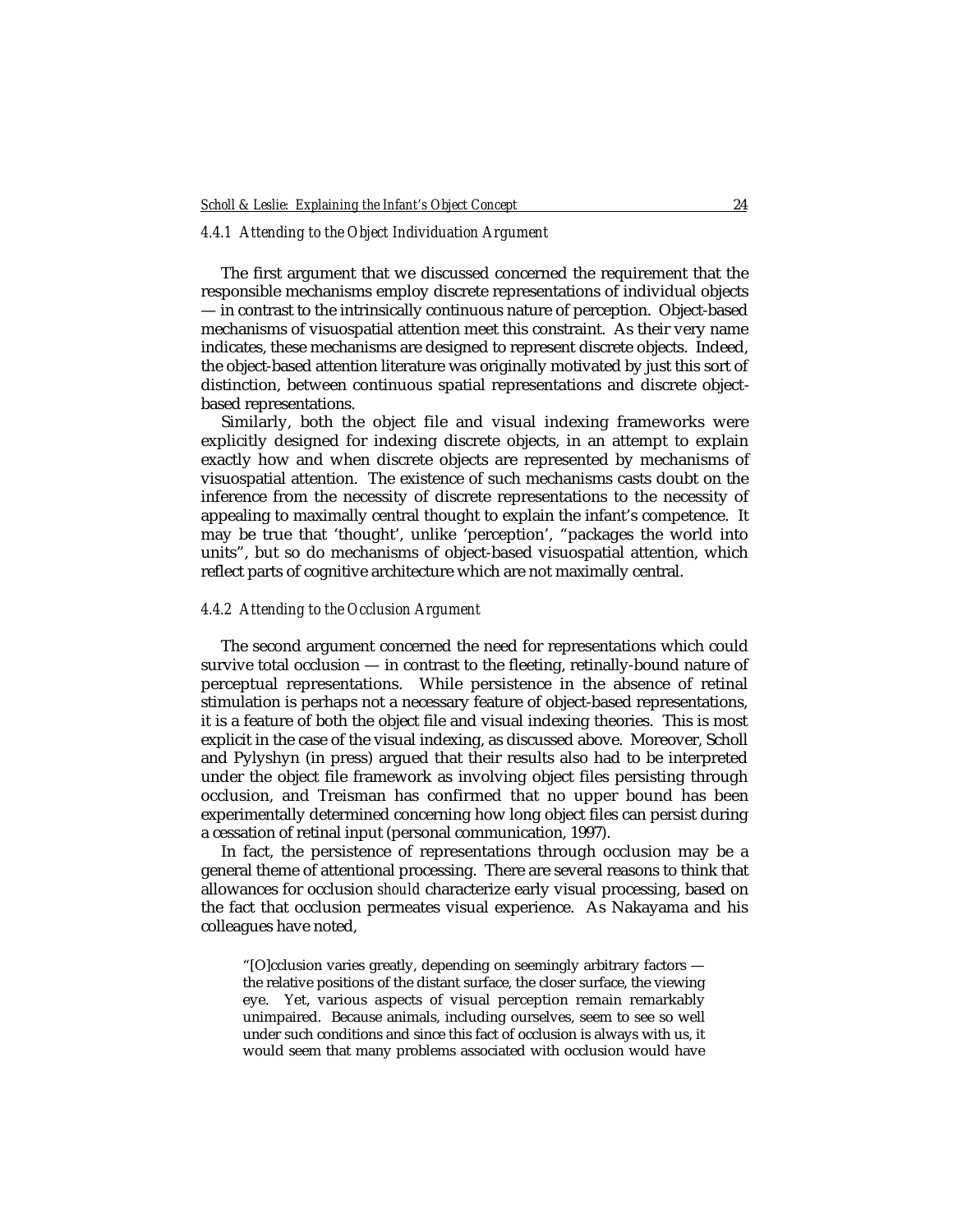been solved by visual systems throughout the course of evolution. (Nakayama & Shimojo, 1990, quoted in Nakayama, He, & Shimojo, 1995, p. 62)

These sorts of general considerations have been borne out by Scholl and Pylyshyn's (in press) experiments, and also by several recent related demonstrations. Many of these experiments involve static stimuli in the context of visual search (e.g. Davis & Driver, 1994; Enns & Rensink, 1998; He & Nakayama, 1994), but similar results have been reported in other paradigms involving dynamic stimuli (Shimojo & Nakayama, 1990; Tipper, Brehaut, & Driver, 1990; Yantis, 1995). We will not discuss these studies here for lack of space, but the general lesson of these experiments is that "preattentive processes do more than simply register and group together elementary properties of the two-dimensional image — they are also capable of determining properties of the corresponding three-dimensional scene" (Enns & Rensink, 1991, p. 346). Compare this to Spelke, Vishton et al. (1995) on the relevant occlusion constraint in cognitive development: "[I]nfants' perception of objects depends on analyses of the arrangements and motions of surfaces in the three-dimensional visual layout, not on analyses of the arrangements and motions of the elements in any two-dimensional retinal projection of the layout. . . . [This] suggest[s] that the processes underlying object perception occur relatively late in visual analysis" (p. 168). Spelke and her colleagues are explicitly assuming that properties of the 3D scene are computed only in *late* visual processes, whereas the evidence cited above demonstrates that such computation is performed in early, preattentive processing.

In sum, some preattentive and attentive mechanisms do recognize occlusion, and make allowances for it. In such situations, perceptual objecthood is continuously maintained throughout an item's trajectory via some internal representation — such as a visual index or an object file — even though the object may frequently disappear completely from the visual field.

#### *4.4.3 Attending to the 'Pulfrich Pendulum' Argument*

The point of the third argument was that in some cases 'perceptual' systems seem to violate the very constraints that they are being asked to explain. Above, we offered the example of the 'Pulfrich Pendulum', in which the visual system constructs a percept which seems to violate the contact-mechanical 'solidity constraint', about which infants seem to enjoy initial knowledge. The point we wish to stress is that no case has been found in which the attentional system violates the spatiotemporal constraints with which this chapter is concerned, as opposed to contact mechanical constraints (see Section 2.1).

We believe that there may be a fundamental, architecturally real distinction between the spatiotemporal and contact-mechanical types of initial knowledge, and that the former may be explained by appeal to mechanisms analogous to object-based mechanisms of visuospatial attention (see Section 5). According to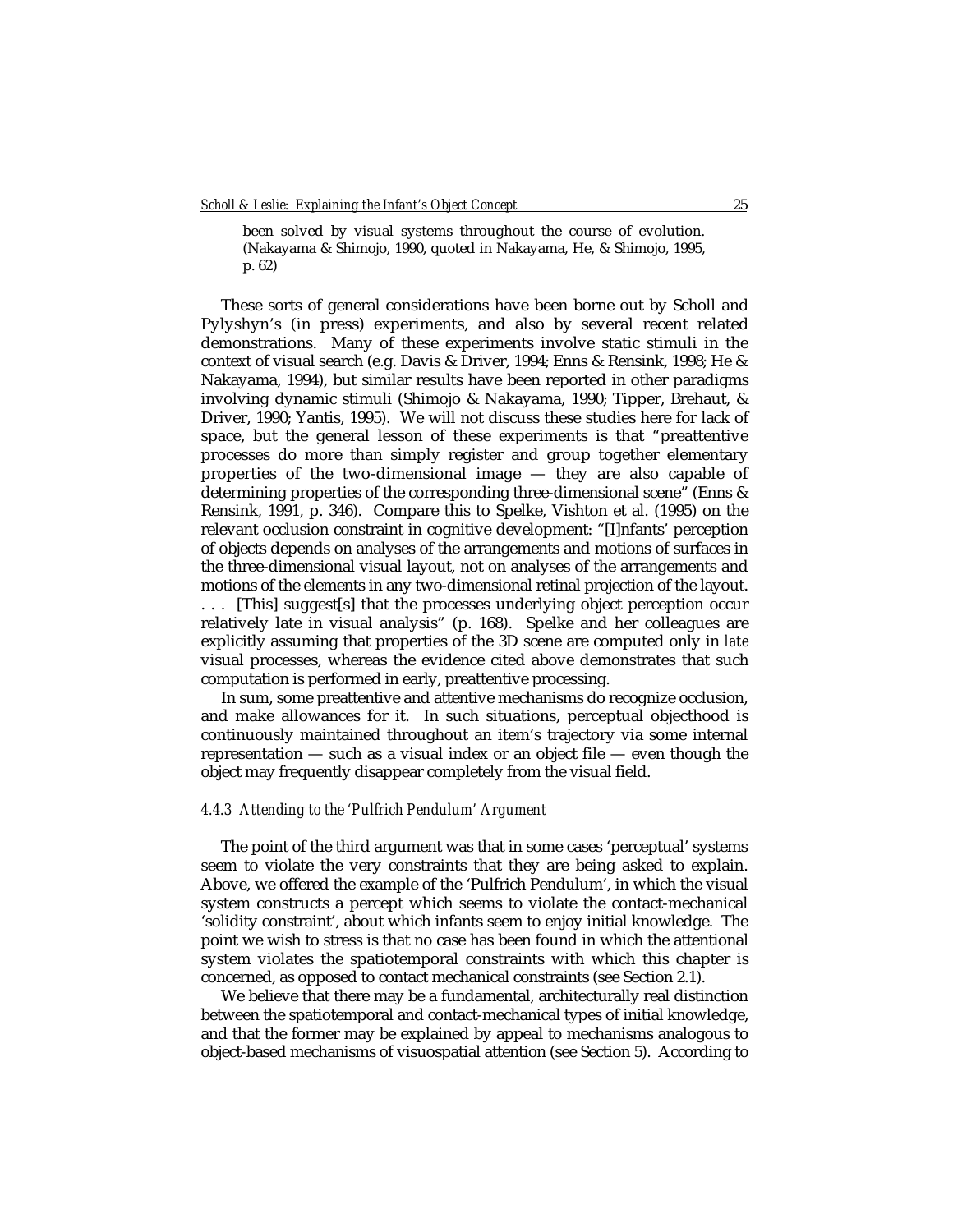the logic of the 'Pulfrich Pendulum' argument, we should thus be unable to demonstrate violations of the relevant spatiotemporal principles in the operation of the attentional mechanisms themselves. And indeed, there do not seem to be cases like this in which the attentional systems interpret dynamic scenes in ways which violate basic laws of spatiotemporal continuity, object individuation, and arithmetic. (This is despite the fact that certain contactmechanical constraints are interchangeable with certain spatiotemporal constraints, for example solidity and continuity; see Spelke et al., 1992). Nor should this seem surprising, since the hypothesized purposes of many attentional mechanisms are exactly analogous to spatiotemporally-based initial knowledge. To foreshadow our discussion in Section 5, consider:

• Spatiotemporal continuity

Infants seem to have initial knowledge concerning the principle that objects must trace spatiotemporally continuous paths through space, while mechanisms such as visual indexes are designed in the first instance to represent visuospatial objects as they trace spatiotemporal paths through space. Thus when a tracked item in the visual indexing framework disappears from the visual field, the index which was tracking it becomes deassigned (unless the disappearance is accounted for by an occluding surface, just as in the infancy research).

• Subitizing

Infants seem to have initial knowledge concerning basic arithmetical operations, so long as the cardinality of the operands is less than about five. This is exactly the limit which has been independently motivated in the visual indexing framework, and indeed one of the primary sources of experimental support for visual indexing comes from studies of the ability of adults to *subitize*, or rapidly determine the cardinality of sets with fewer than 5 items (Trick & Pylyshyn, 1993, 1994).

• The Primacy of Spatiotemporally-Based Object Individuation Infants seem to have initial knowledge of how to individuate objects based on spatiotemporal information, which is exactly what mechanisms such as visual indexes and object-files are designed to do — to account for the individuation and tracking of objects, regardless of their (perhaps tenuous) properties. Indeed, the performance of ten-month-olds in Xu and Carey's (1996) experiments exactly mirrors the motivation for mechanisms such as object files.

(We return to these three analogous aspects in more detail below, in Section 5.) While it could be that phenomena analogous to the 'Pulfrich Pendulum' could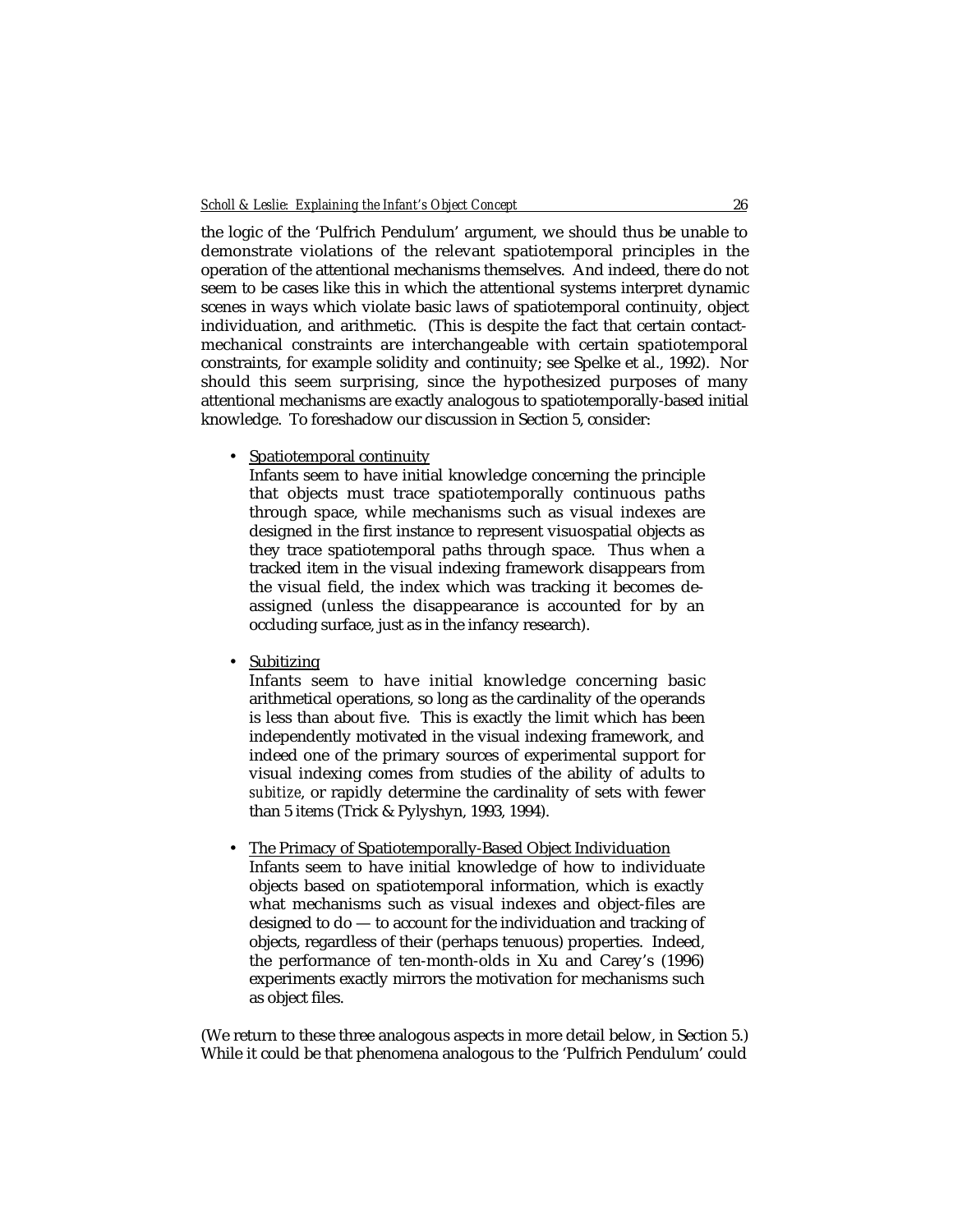yet be observed in the case of spatiotemporal constraints, we are not aware of any at present, and we predict that no such violations will be found.

To summarize where we have come: The nature of initial 'spatiotemporal' knowledge of the object concept has sometimes been addressed in terms a dichotomy between perception and cognition, and given this framework there are several arguments which militate in favor of cognition. The resulting explanations of initial knowledge have sometimes attributed to the infants various beliefs and theories which supply the relevant principles about how objects must behave. Such maximally central explanations are not mandated by the traditional arguments, however, since, as we have seen, other mechanisms which are neither maximally central nor maximally sensory find the traditional anti-perceptual arguments entirely congenial. (In the years since the traditional anti-perceptual arguments were first formulated, Spelke has continued to develop her ground-breaking views about the object concept, and seems now to agree, at least, that these two literatures have been developed in similar ways. In recent writings, she keeps the door open to the relevance of the attentional interface, but she does not develop these connections; cf. Spelke, Gutheil et al., 1995, Section 8.5.2.) All of this suggests that it would be interesting to pursue a theory of the object concept which was modeled after such attentional mechanisms rather than after maximally central aspects of objects such as their "market value".**8**

# **5. Object Indexing Theory**

Leslie et al. (1998) introduced the *Object Indexing* theory as an attempt to embody the analogous aspects of the cognitive development and visual attention research programs in a concrete framework. This is not the place in which to mount a detailed defense of the framework, but having emphasized the potential importance of an attentionally-based theory in principle, we hope to sketch a plausible theory in which the insights from the object-based attention literature are put to good use.

**<sup>8</sup>**Another analogous aspect of the infancy experiments and the object-based attentional research lies in the role of *novelty*. Recall that in the looking-time measures, the test phase checks to see if a novel event is interpreted by the infant as a fundamentally new event. The longer looking times, in other words, correspond to perceived *novelty*. This bears a striking resemblance to another recent trend in the study of visuospatial attention, emphasized by Steven Yantis. Yantis has argued that visual attention is automatically captured by the appearance of *new visual objects* (Yantis 1993, 1995). Abrupt onsets, for example, capture attention "not because they are accompanied by a luminance increment, but because they mark the appearance of a new perceptual object" (Yantis, 1993, p. 157). In different contexts (e.g. the reappearance of an object from behind an occluder), the same luminance increment will not be interpreted as a new visual object, and so will not exogenously attract visual attention. Yantis explains this in terms of the underlying responses of the object-file system.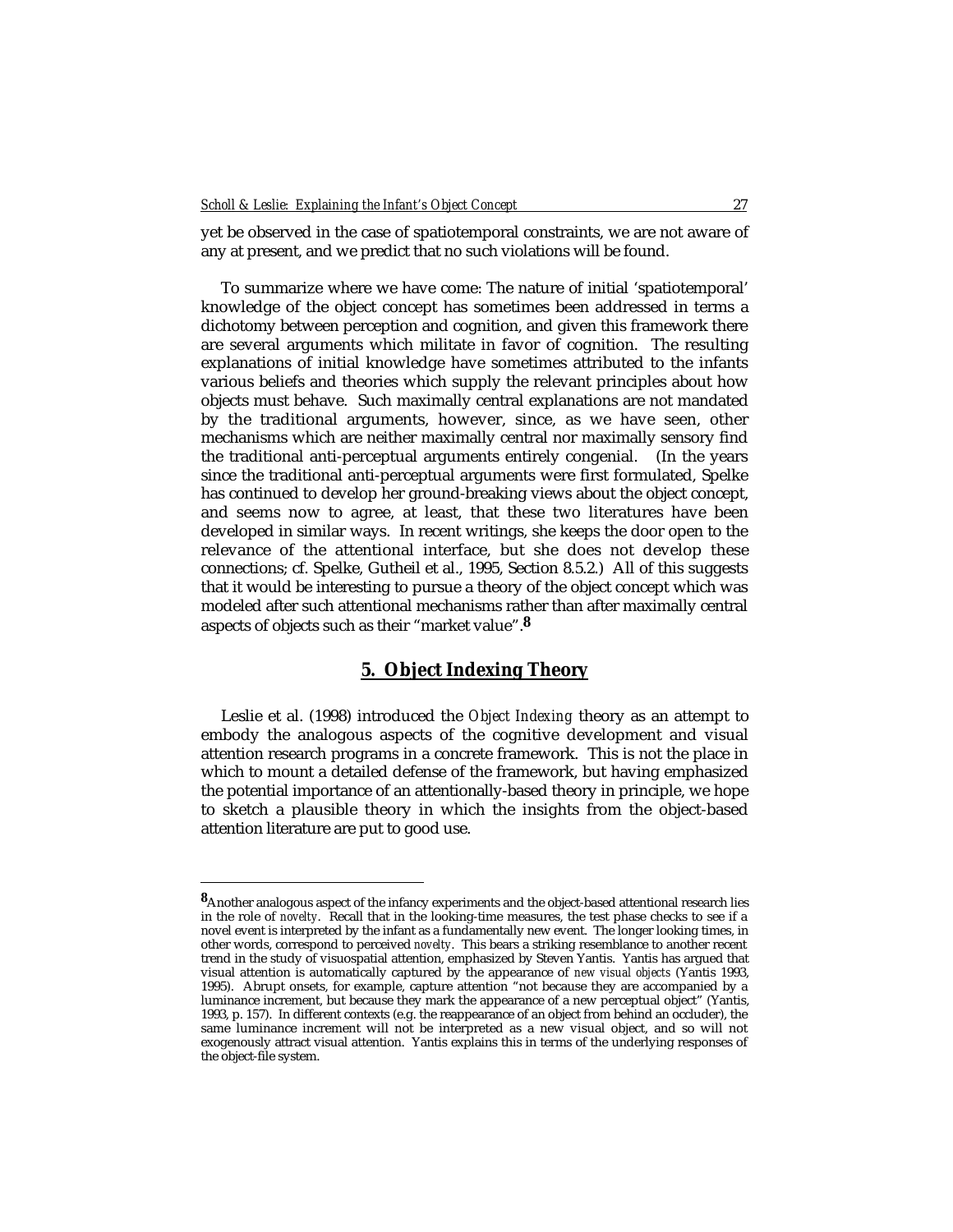The key notion in the Object Indexing framework is the 'sticky' index. Like Pylyshyn's visual indexes, an object index is an internal representation that is inherently abstract: an index picks out and keeps track of an object by location, without representing any of the object's properties. Once pointing to an object, however, the object can be accessed rapidly, and properties and featural information can be associated with, or 'bound' to an index. An object index functions in the way that a pointer in a computer program might reference a data structure in the computer's memory: it references data without itself revealing any of the data.

To a first approximation, object indexes can do many of the things that pointing fingers can do. Both object indexes and fingers can point to and thus individuate items based on spatiotemporal criteria (e.g. independent motion, the existence of a spatial gap between the items), and can track the continuing identity of an object as it moves about the world. Both object indexes and fingers can also serve to enumerate the number of objects in the world — at least up to the number of available indexes or fingers. At the same time, neither object indexes nor fingers can by themselves reveal an object's color, luminance, composition, or global shape.

As a mechanism of selective attention, the object indexing system is resource-limited, and has only a small number of available indexes. Following Pylyshyn's visual indexing experiments, we predict that there are not more than *four* object indexes, and that this number serves as an effective compromise between focusing resources and being able to compute relations between distinct objects. We hypothesize the following properties of object index assignment (compare Spelke, Gutheil et al., 1995, section 8.2.4):

- 1. Indexes are assigned primarily *by* location, but not *to* locations. Rather, indexes are assigned to objects in locations.
- 2. A distinct object can attract only a single index. Multiple indexes cannot be assigned to identical objects.
- 3. Multiple spatially-separated areas of the visual field may in some cases be assigned a single index if there is no spatiotemporal information (e.g. relative motion) to distinguish them. (Thus, groups with common motion may be assigned a single index.)
- 4. Once assigned, an index sticks to its object even as the object moves through several different locations. Indexes may follow objects behind occluders, in which case they point to 'somewhere behind the occluder'.
- 5. When all available indexes are already assigned to objects, a new object can be indexed only by first de-assigning one of the active indexes, flushing its bound features, and reassigning it to the new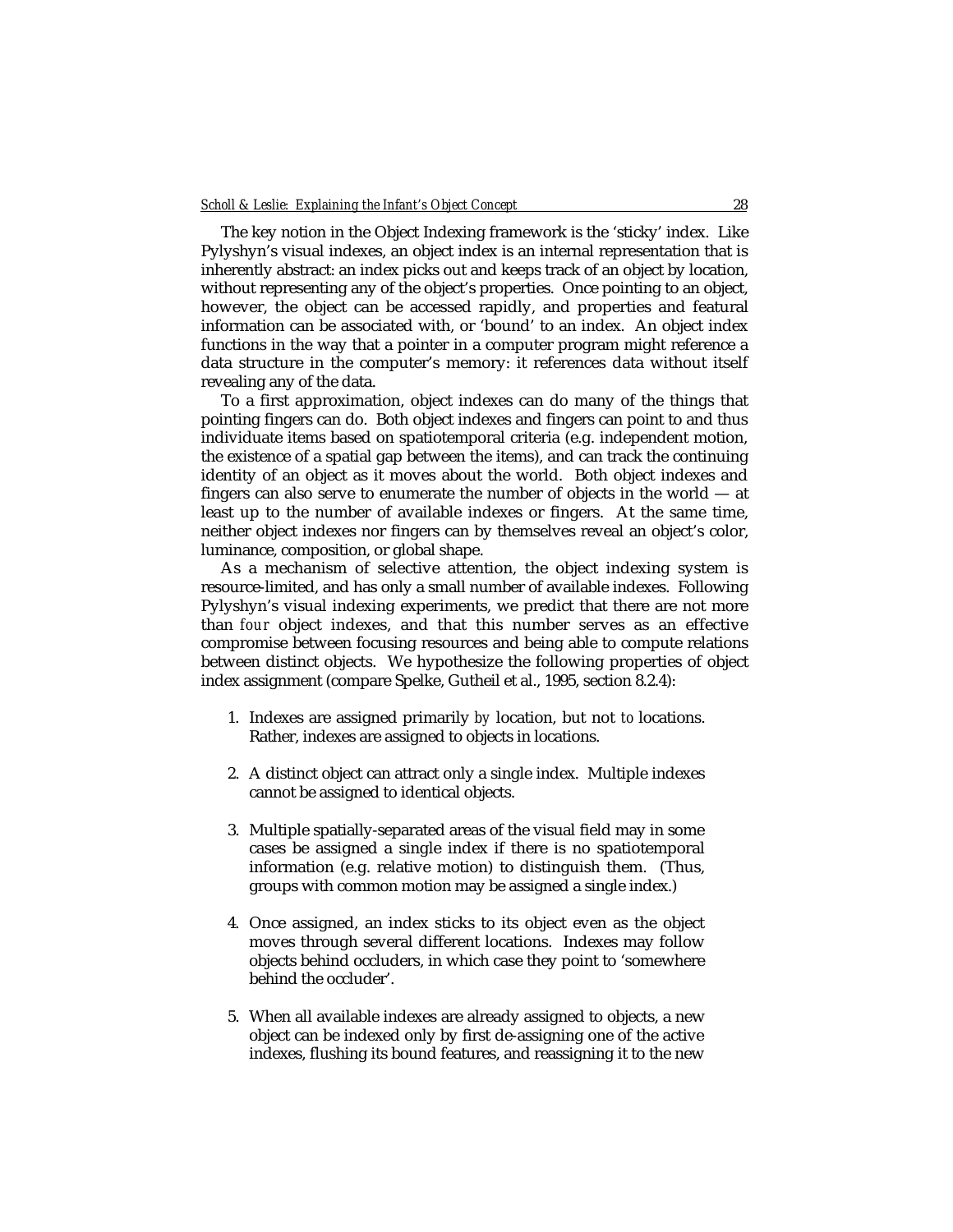object. In this case, the previously indexed object is no longer represented within the object indexing system.

Property information may later drive object indexing, but we assume that this will occur only if spatiotemporal information is absent or ambiguous, and that this process matures only later in development.**9** Featural information, when present, is stored on our model in a *feature map*, which simply registers the *presence* of a feature (cf. Treisman & Gelade, 1980). Crucially, featural information at this stage is registered without any indication of *where* the feature is in the visual field (or what object it is bound to), but only its presence or absence. The appearance of a red cross and a green circle may thus not be distinct on this level from the appearance of a green cross and a red circle, since the same features are present in each case.**10** See Figure 8 for a summary of this model.

The architectural distinction between indexing and feature binding underwrites a functional distinction between spatiotemporally-driven object *individuation* and featurally-driven object *identification*. In processes of visuospatial attention, the former task is accomplished separately and perhaps earlier in online processing than the latter task (cf. Johnston & Pashler, 1990; Pylyshyn, 1989; Quinlan, 1998; Sagi & Julesz, 1985; Tanaka & Shimojo, 1996). In cognitive development, the former task seems to be accomplished separately and perhaps earlier in maturational development (cf. Bower, 1974; Xu & Carey, 1996).

It is tempting to put this all in terms of another traditional distinction, between the processing of 'what' and 'where' — between the processing of which objects are present (regardless of their locations) and where there exist objects (regardless of their identities). Featural and locational information are thought to be processed, largely independently, by distinct anatomical 'streams' in the brain (e.g. Maunsell, 1995; Sagi & Julesz, 1985; Ungerleider & Mishkin, 1984). Talking about 'what' versus 'where' in functional terms is a useful way to characterize our theory of the object concept, but we remain agnostic on the relation of these ideas to the actual relevant neuroanatomical pathways, (a) since it is unclear how these neural circuits map on to the objectbased attentional mechanisms, and (b) because the nature of the domains of these circuits has recently become less clear (e.g. Goodale, 1995; see also Bertenthal, 1996).

Why might it make sense to divide up the effort in this way, and to give priority to the processing of spatiotemporal information? One reason may

**<sup>9</sup>**When featural information does begin to play a role in object indexing, it may do so in two importantly-distinct ways: *individuation by feature* and *identification by feature*. These are distinct processes in principle, and also appear to be dissociable experimentally, with feature-driven individuation maturing earlier (for some features) than feature-driven identification (Tremoulet, 1998).

**<sup>10</sup>**Cf. Wolfe and Bennett (in press) for an intermediate step in this type of process.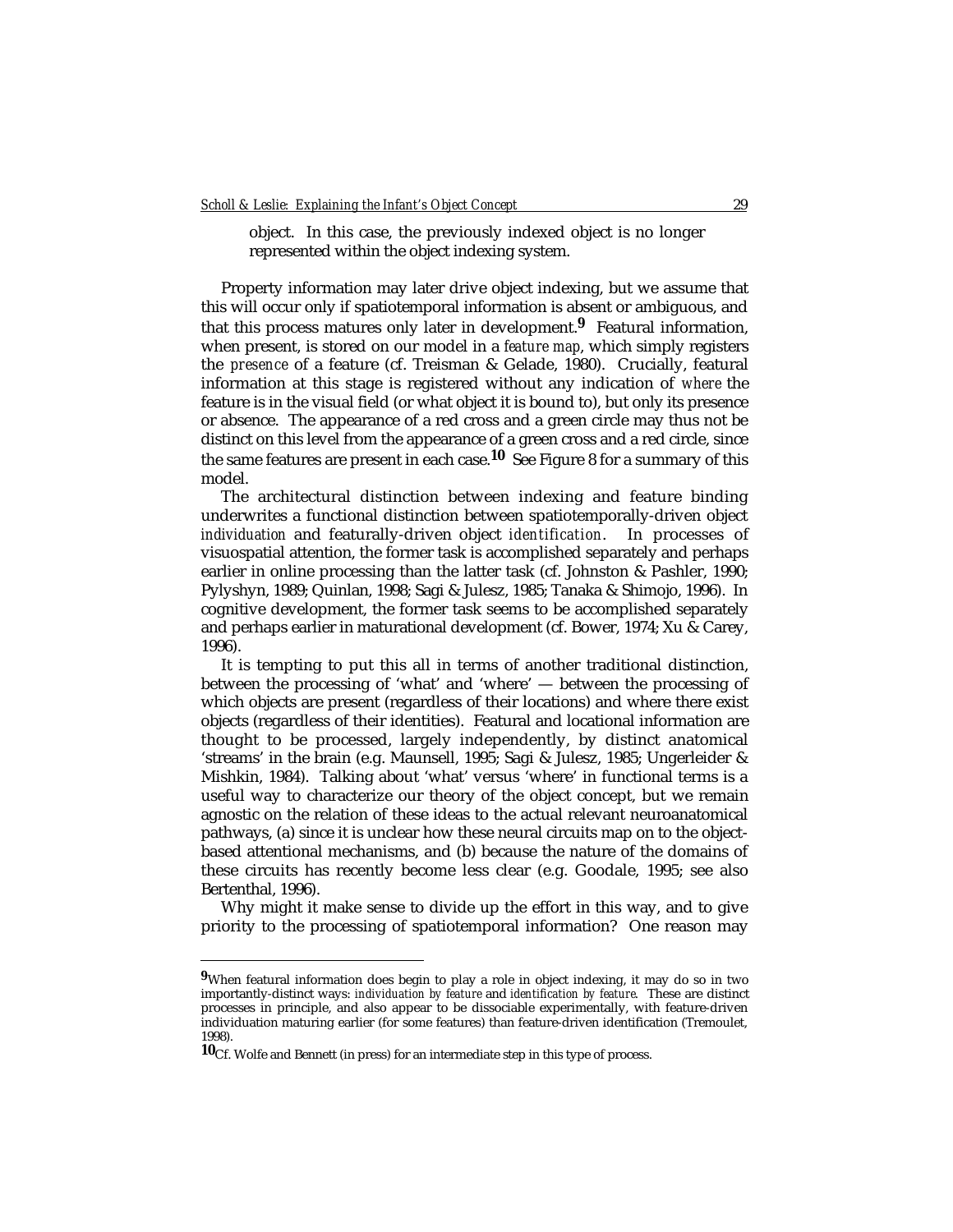simply be *learnability*. Some objects undergo radical featural changes (and may also merely *seem* to do so), while still retaining their identity. Without a reliable



**FIG. 8**. The mature object indexing system can individuate (i.e. assign indexes) either by location or by feature. The binding of featural information (e.g. F1, F2) to an index (denoted by an arrow) occurs after the index has been assigned, if it occurs at all. Although feature binding is not required for individuation, it is required for identification of objects. We assume that there is only a limited number of available indexes. See text for discussion. (Adapted from Leslie et al., 1998)

guide to which objects engage in such behavior, it may behoove infants to remain agnostic about object identities as determined by featural properties (see also Simon, 1997):

It might serve the human baby well to use spatiotemporal information to individuate objects, and then slowly learn about the more specific kinds of individuals, and for each which properties change over time and which do not. . . . The infant must learn which properties stay constant for various categories of objects. In order to learn this, however, the infant must have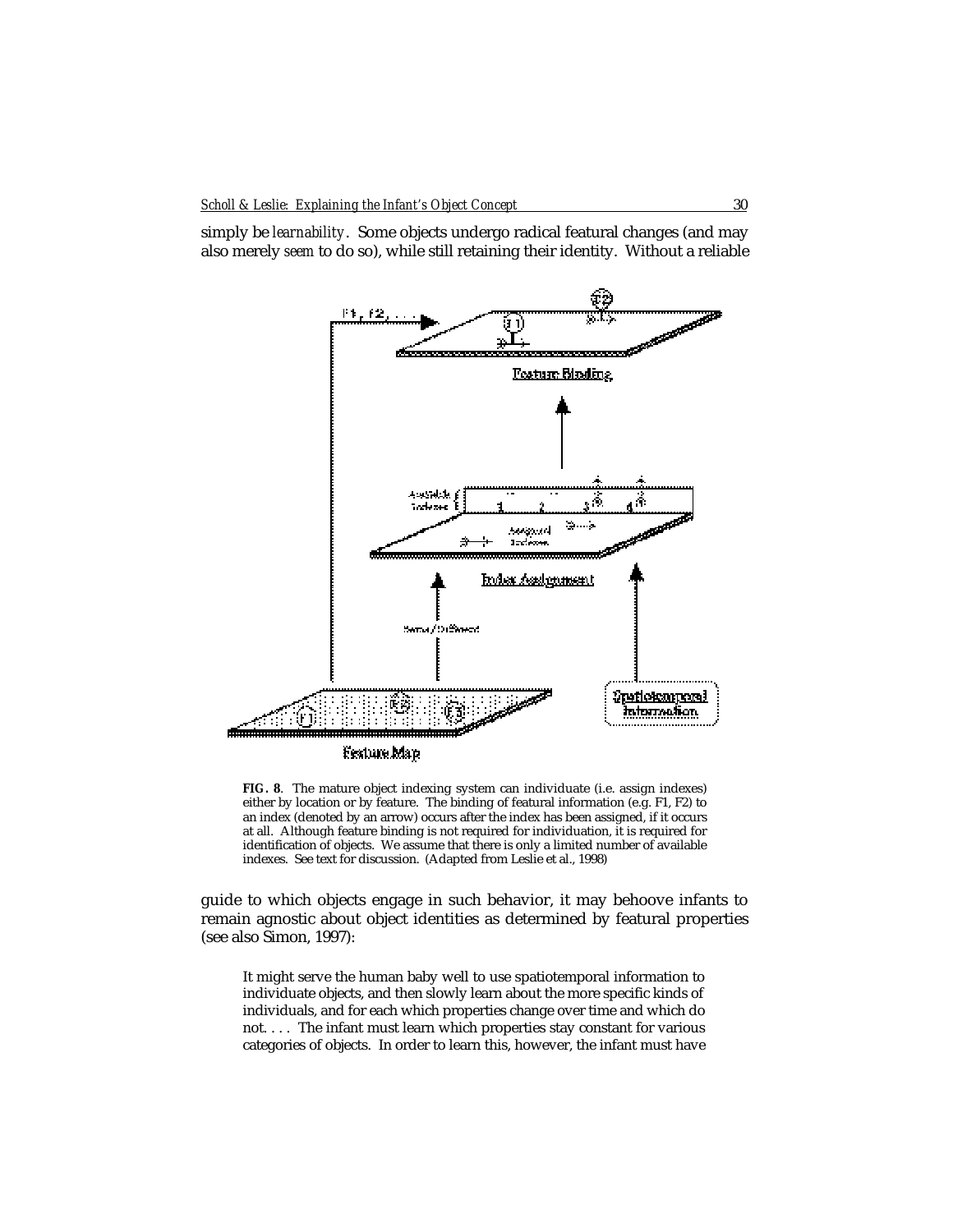some way of individuating objects and tracing them through time. The spatiotemporal criteria for object fulfill this need. (Xu & Carey, 1996, pp. 114, 150)

# 5.1 What Object Indexing Is Not: Sensations, Principles, Types, and Tokens

Most properties of object indexing are modeled on ideas which were completely independently motivated (e.g. the indexing model, the 'stickiness' of the indexes, the properties of index assignment, the priority of spatiotemporal information, the limit on the number of available indexes, and the feature-binding model). Such a framework differs in several important respects from both maximally sensory and maximally central theories of the object concept.

In the traditional empiricist view, infants first encounter objects in the world only in terms of continuous, fleeting sensations, and only slowly associate these sensations, resulting in bundles of features. Object indexing turns this on its head, and suggests that featural information may often be *ignored* for some purposes early in life, and that the core of the object concept may rather be a kind of mental pointing at a 'this' or a 'that'. In any case, the indexing framework accepts the traditional arguments against maximally sensory views, and assumes that the responsible mechanisms must involve discrete object representations which persist through occlusion. Object indexing is thus opposed to 'perceptual' accounts of the object concept, and we take pains in Section 6.3 to dissociate our framework from contemporary 'perceptual', empiricist, and otherwise deflationary theories (e.g. Bogartz et al., 1997; Munakata, McClelland, Johnson, & Siegler, 1997).

We take object indexing to be continuous with the projects of other researchers such as Carey, Spelke, and Wynn, who have advanced claims of initial knowledge in infancy. The goal of object indexing is to explain what this 'initial knowledge' amounts to, albeit in novel architectural terms. Object indexing does stand opposed, however, to maximally central views of the object concept (see Section 3.4), and tries to steer a course between the maximally sensory and central extremes.

One salient difference between object indexing and maximally central views lies in the fact that any initial knowledge afforded by object indexing would not be in the form of general principles in the way suggested by analogies to scientific theories (Gopnik & Meltzoff, 1997). Several writers have suggested that we think of initial knowledge in infancy in terms of a scientific theory, or an innately driven 'core theory', consisting of general principles (e.g. Gopnik & Meltzoff, 1997). The object indexing mechanisms, in contrast, may be seen as involving 'principles' only in the sense that there are mechanisms of attention that *implement* object principles, without explicitly representing them. The operation of the these mechanisms may indeed conform to certain intelligible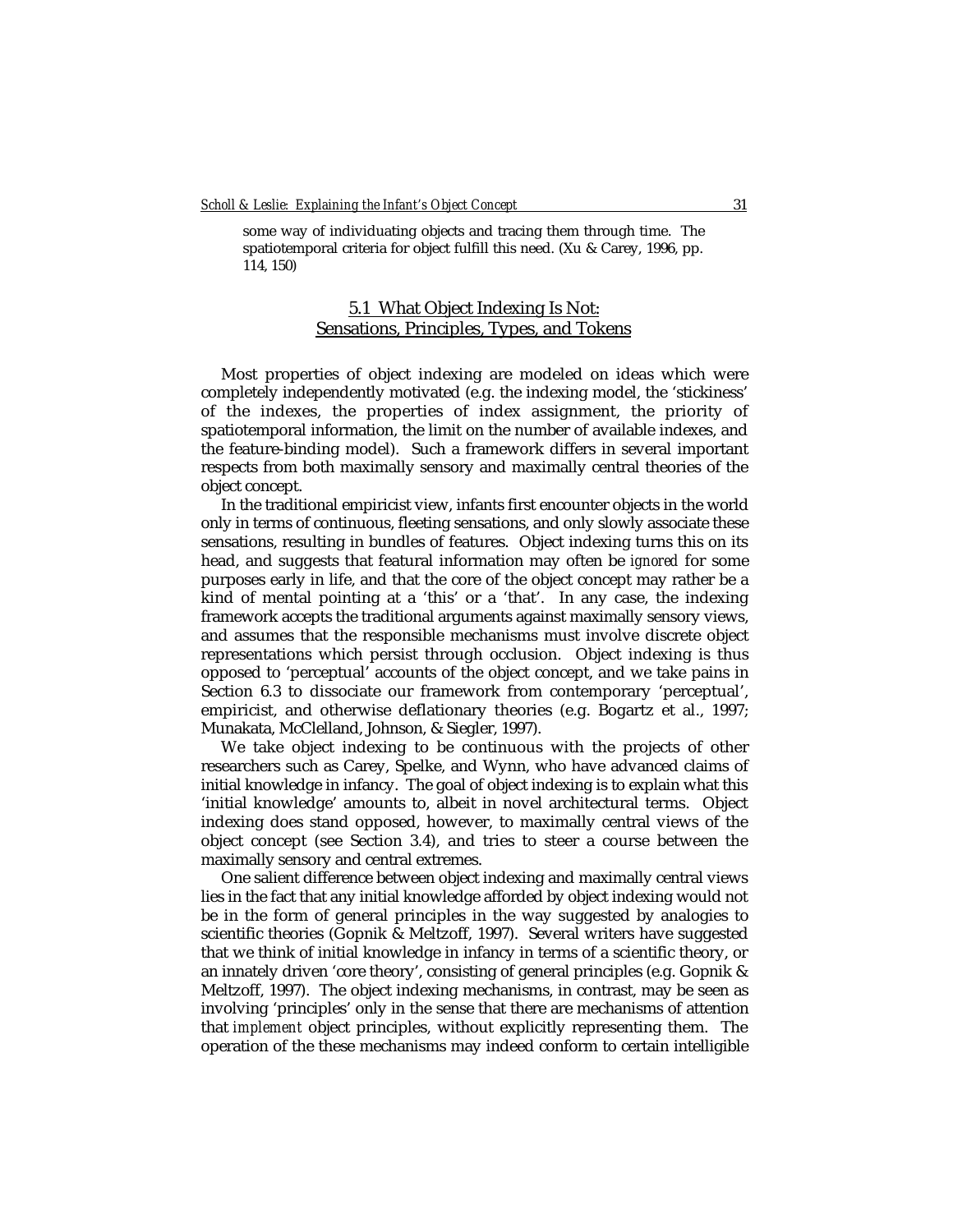physical or numerical principles, but such principles need not be explicitly represented anywhere, any more than "Objects are rigid!" is explicitly stored in the visual system (which treats them as such; e.g. Ullman, 1979). See Pylyshyn (in press) for a general discussion of this distinction.

One way to clarify this is via a distinction between 'types' and 'tokens'.**11** (This terminology is intended only to highlight a crucial distinction involving the *generality* of object representations. In particular, talk of object 'types' in this context has nothing to do with specific *kinds* of objects — e.g. *animals* or *artifacts*.) *Type*-based statements about objects will explicitly quantify over "objects" in general — for example the statements that "Objects trace spatiotemporally continuous paths through space" or that "Moving objects that disappear behind other surfaces with occlusion cues continue to exist behind those surfaces." *Token*-based statements about objects, in contrast, concern only the behaviors and states of affairs of *particular*, individual objects — for example the statement that "*That* object is currently somewhere behind *that* screen."

Object indexing mechanisms account for the infants' abilities without appeal to beliefs or principles about object *types*, but only to reactions to specific object *tokens*. In maximally central accounts, the initial knowledge is thought to take the form of principles concerning object types in general. Infants, for example, know that 'Objects must trace spatiotemporally continuous paths through space' — an explicit statement about objects in general. The object indexing mechanisms, in contrast, may be such that they eventually result in beliefs about individual object tokens (i.e. *that* object must be behind the screen; *that* object must have disappeared; *this* object must be different from that object which I saw a moment ago) without appealing to object types in general. In other words, the relevant conclusions about particular objects fall out of the design of the system, and may conform to the relevant principles without ever explicitly representing them (cf. Kellman, 1988).

Could object indexing account for the results of the infancy experiments which fueled the attributions of initial spatiotemporally-based initial knowledge? In the following sections we return briefly to the three experimental demonstrations of initial knowledge originally discussed in Section 2, and we interpret them in the context of object indexing.

### 5.2 Indexing and Spatiotemporal Continuity

In the first example, Spelke and her colleagues (Spelke & Kestenbaum, 1986; Spelke, Kestenbaum et al., 1995) demonstrated that infants had initial knowledge of the principle that '*Objects must trace spatiotemporally continuous paths through space'*, by examining their looking times while they observed objects moving behind occluders (see Section 2.3 and Figure 1).

**<sup>11</sup>**We are extremely grateful to Susan Carey for helping us to see object indexing in these terms.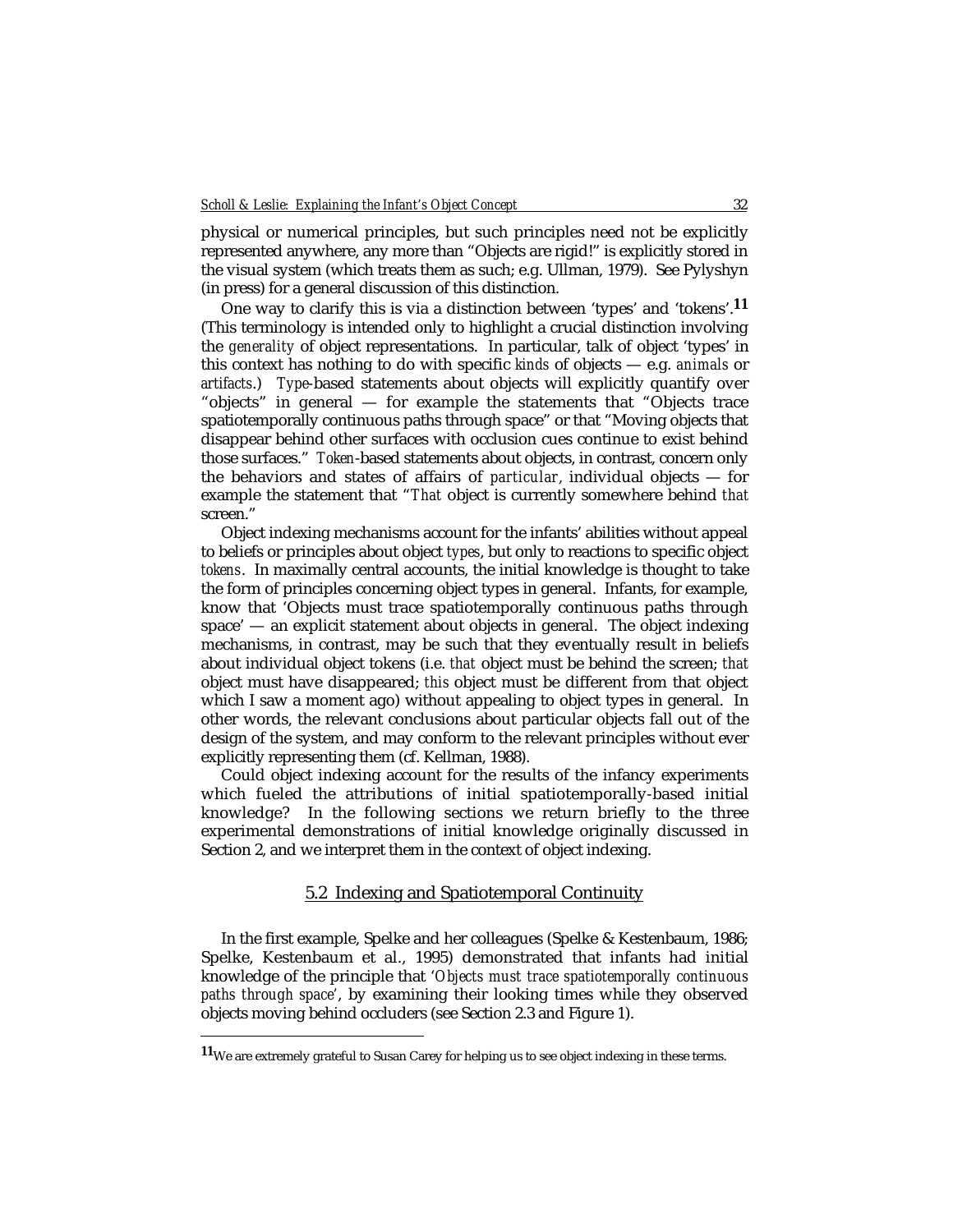The results of these experiments can readily be explained within the object indexing framework. The single item in the first moments of the familiarization displays (Figure 1a and 1b) attracts a single index, which stays attached as it moves along behind occluders (analogous to visual indexes tracking objects behind occluders; Scholl & Pylyshyn, in press). In the 'continuous' condition (Figure 1a), occlusion cues signal the indexing system that the object is behind an occluder. When the item reappears, the single object index reacquires and continues to track it. The event is thus apprehended using only a single index, and infants therefore expect only a single object. The one-object probe (Figure 1c) also employs only a single object index, and so has little novelty. With the two-object probe (Figure 1d), however, increased attention is allocated in the form of a new index, and infants look longer.

In the 'discontinuous' condition (Figure 1b), the first index does not reacquire the object at the screen's occluding boundary, and cannot jump the gap. When an object then appears from the far side of the other occluder, a new index must be assigned. This event requires two object indexes, and is thus apprehended as involving two distinct objects. The 2-object test event (Figure 1d) will then require the same number of indexes, and has little novelty. In the one-object test event (Figure 1c), however, increased attention is allocated to search for the 'missing' object corresponding to the original index (which is still pointing 'somewhere'), and infants look longer.

Spelke concludes from the continuity experiments that "Infants appear to apprehend the identity of objects by analyzing the apparent continuity or discontinuity of paths of motion, in accord with the principle that objects move on spatio-temporally continuous paths" (Spelke, 1988a, p. 179). This is entirely true in the object indexing framework, but the "in accord with" part becomes crucial: maintenance of spatiotemporal continuity is part of the modus operandi of the indexing system (operating over object *tokens*), rather than an explicitly represented principle (about objects as *types*).

### 5.3 Indexing and Arithmetic

The second example of spatiotemporally-based initial knowledge we discussed above was Wynn's (1992) demonstration that 5-month-old infants can "compute the numerical results of . . . arithmetical operations" (p. 750) (see Section 2.4 and Figure 2). Object indexing theory can explain these results by appeal to the fact that the indexing system can track the numerosity of objects in a scene simply by assigning indexes — rather than by counting to determine a cardinal value.

Infants' looking times in Wynn's ' $1+1 = 1$  or 2' condition are explained as follows. The original item draws an object index, which continues to point to 'somewhere behind the screen' when the object is occluded. The new item then appears in a location remote from the screen, attracting a new index. When it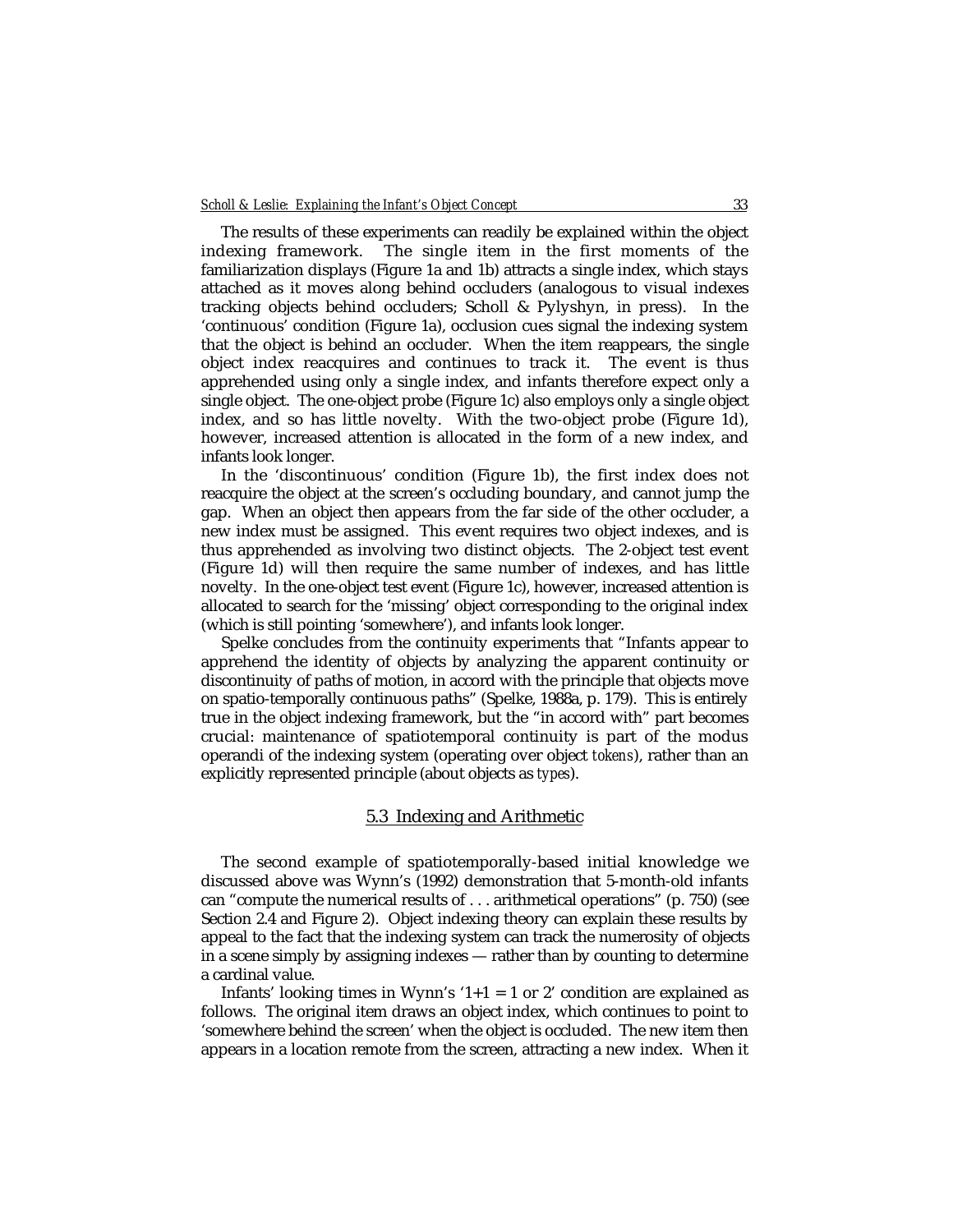too disappears behind the screen, the system has two indexes both pointing to 'somewhere behind the screen'. These two active indexes translate into an attentional expectation for 2 objects when the screen is lowered. If only a single object remains on the stage, then one active index is left object-less, and increased attention is allocated in a 'search' for the missing object. This increased attentional allocation yields longer looking times.

Similarly in the '2-1 = 1 or 2' case: two indexes are assigned initially to the visible and distinct pair of objects, and then point to 'somewhere behind the screen' when they are occluded. When the single object is removed, one of the active indexes reacquires it, and tracks it off the stage. The lone remaining active index reacquires an object as soon as the screen is lowered, but a new index must be assigned in the anomalous case because there is an extra (i.e. non-indexed) object present behind the occluder. Attention is allocated to effect this index assignment, which yields longer looking. The same type of explanation holds in the '1+1 = 2 or 3' case. Wynn is correct that the 'precise result' is being computed, but this may be effected implicitly by index assignment, and not explicitly by representing cardinal values. Again, the patterns of looking times in these experiments may simply reflect the modus operandi of the object indexing system, rather than knowledge of general, explicitly represented arithmetical principles.

Object indexing also provides a straightforward account of the upper limit on infants' numerical abilities. On the account just sketched, the infant will only be able to track precise numerosities if they remain in the range of available indexes. We assume — in line with the FINST and object file theories — that there exist no more than about four object indexes. That there should be *some* limit follows from the fact that indexing is a resource-limited mechanism of selective attention. The *particular* limit of about four derives empirically from studies of visual indexing and its relation to subitizing (Pylyshyn, 1994; Trick & Pylyshyn, 1993, 1994).

Finally, object indexing explains the otherwise-nonintuitive result of Simon et al. (1995). Simon et al. (1995) found that five-month-old infants in Wynn's paradigm have expectations regarding the numerosity of occluded objects, but did not seem to have any expectations about the properties or identities of those objects. Again, this is to be expected, if the indexes are assigned and accessed by location, and without feature binding. The assigned indexes are '*feature blind'*, and serve only to *individuate* the objects. The different properties of the objects in Simon et al.'s (1995) experiment are not 'visible' to the infant's object indexing system.

In sum, using the object indexing framework to account for the 'arithmetic' results seems quite natural. Indexing theory can account for the numerosity tracking, the apparent upper bound on infants' numerical competence, and the lack of anomalous-property effects, all without appeal to explicitly represented arithmetical principles or cardinal values.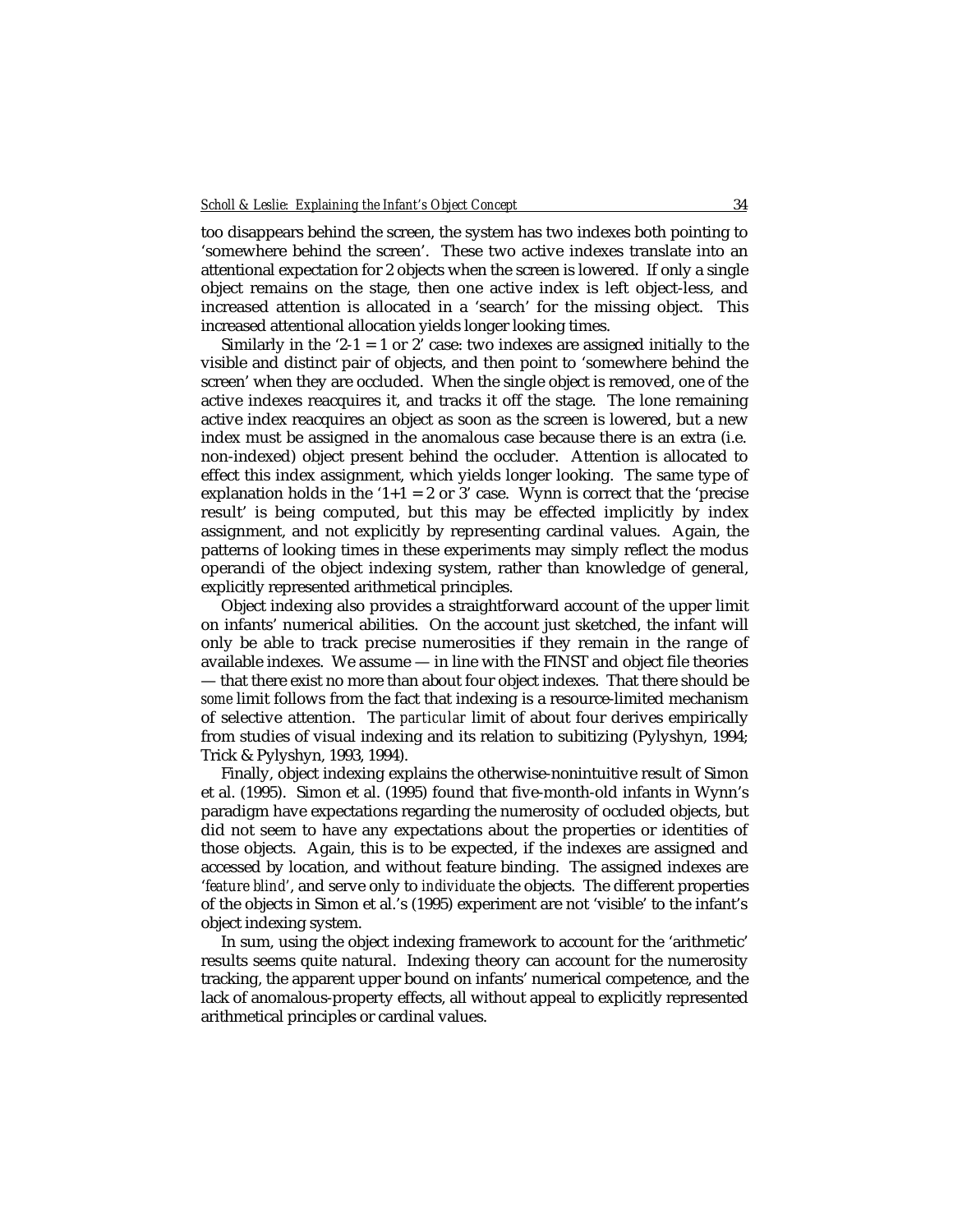#### 5.4 Indexing and Object Individuation

The third example discussed above was Xu and Carey's (1996) demonstration that ten-month-old infants will infer the existence of two occluded objects on the basis of spatiotemporal information (i.e. seeing both objects simultaneously in different locations), but not on the basis of property/kind information (i.e. seeing a duck and a ball sequentially), whereas 12-month-old infants will infer objecthood on the basis of both sorts of information (see Section 2.5 and Figures 3 and 4). In the object indexing framework, these results exemplify the development of feature-binding.

The ten-month-old's performance can be explained by feature-blind object indexing. In the spatial condition, the infant sees two objects in different locations simultaneously at the beginning of the familiarization phase, which results in the assignment of two object indexes. These indexes continue to point to 'somewhere behind the screen', occasionally re-acquiring one of the objects as it returns to view momentarily. These two active indexes translate into an attentional expectation for two objects, so that when only a single test object is revealed behind the screen, increased attention is allocated in a search for the missing object. Again, this increased attentional allocation engenders longer looking times. In the property condition, a single index is initially assigned when the single object — say, a duck — first emerges from behind the occluder. When the duck returns behind the screen, the index tracks it, and ends up pointing to 'somewhere behind the screen'. When an object — say, a ball — then appears from behind the other side of the screen, the 'feature-blind' index has no information contradicting the assumption that this is the originally indexed object, so the object reacquires the old index, rather than attracting a new index. At the end of the familiarization period, the indexing system thus has only a single index active, and doesn't track the existence of the second object, despite its distinct property/kind information.

By twelve months, however, featural differences can now drive index assignment in this type of situation, where spatiotemporal information is ambiguous (see Figure 8). The presence of novel features on the feature map now indicates to the system that the current object is distinct from the earlier object. Perhaps the development from feature-blind to feature-driven indexing reflects increased integration of 'what' and 'where' systems in the brain (Leslie et al., 1998).

Recent studies have suggested that feature binding may still be fragile at twelve months (Tremoulet, 1998). These results indicate that there is also an important distinction between *individuation* by feature (which appears to develop earlier) and *identification* by feature (which appears to develop later). For details of these experiments, see Tremoulet (1998); for discussion, see Leslie et al. (1998).

Again, it should not be surprising that the object indexing framework can address these results, since it is modeled on mechanisms from the visuospatial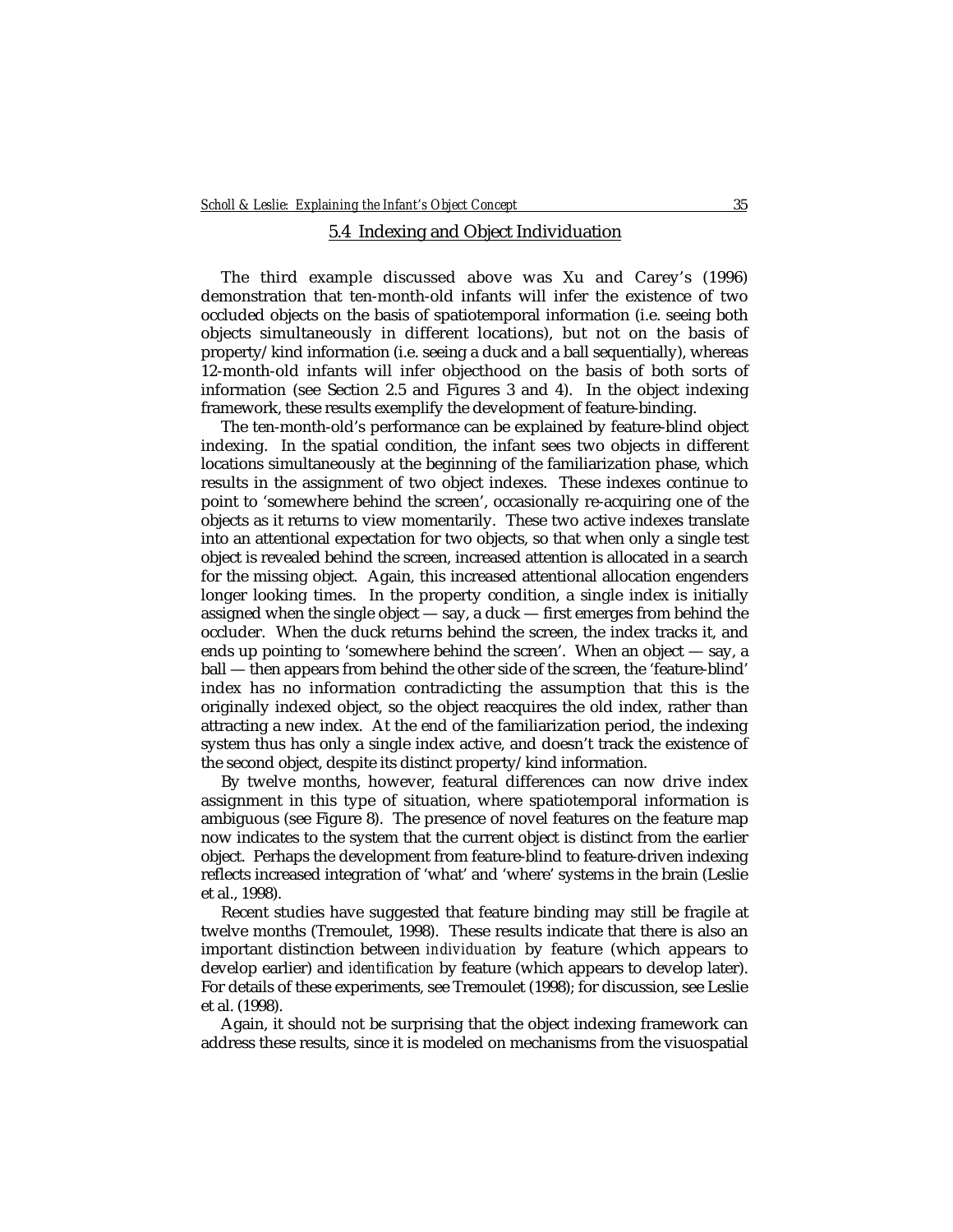attention literature which are specifically posited to do just the sorts of things that infants seem to be doing in these experiments. In developing the object file framework, for instance, Treisman and her colleagues were motivated by the necessity (a) to individuate objects solely on the basis of spatiotemporal information when there is no featural information available, and (b) to maintain a continuing representation of objecthood on the basis of spatiotemporal factors, even when featural information is in flux. Thus, again: "Two identical red squares in successive fields may be perceived as distinct objects if the spatial/temporal gap between them cannot be bridged, but the transformation of frog into prince is seen as a change in a single visual object" (Kahneman et al., 1992, p. 179). Ten-month-old infants in Xu and Carey's (1996) experiment responded precisely in accord with these motivations: (a) they cognized two objects when they saw the objects appear simultaneously, while (b) they did not cognize the existence of two objects when two featurallydissimilar objects were presented sequentially.

In the preceding pages, we have attempted to motivate the idea that the object indexing framework provides a useful way to think about some spatiotemporal aspects of the infant's object concept. In the following section, we highlight some of the challenges that the theory faces.

### 5.5 Challenges for Object Indexing

Work on visuospatial attention and cognitive development has uncovered surprisingly parallel phenomena concerning the relationship between the spatiotemporal individuation and featural identification of objects. This suggests that similar mechanisms may be at work in both cases. At this stage, however, we present the object indexing model primarily as a framework to guide research in both fields, and to emphasize the theoretical importance of several open questions. We have left it an open question as to the precise relationship between object indexes and the analogous entities from visuospatial attention such as visual indexes and object files (see Leslie et al., 1998). While it may be that these are merely analogous mechanisms and ideas, it is also possible that the FINST and object file frameworks are continuous with object indexing (Scholl, 1997). At least in this strong form, the proposal faces several challenges, which we identify below.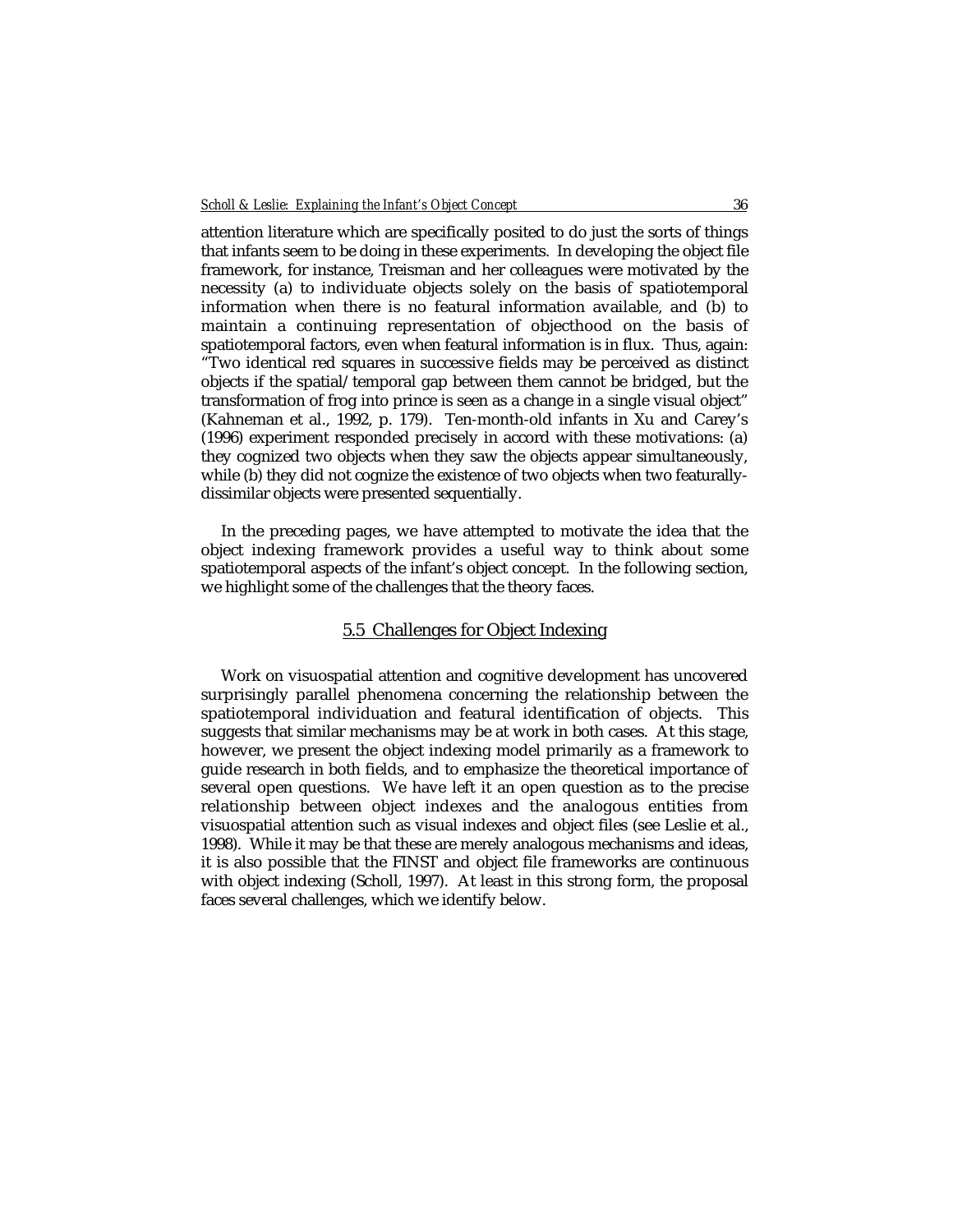• Reconciling Time Scales

The crucial events in looking-time experiments with infants typically take on the order of tens of seconds. The experiments of Wynn (1992) and Xu and Carey (1996), for instance, typically involve objects which are occluded for several seconds at a time. The time-scales at work in the attentional experiments, in contrast, are often on the order of tens or hundreds of milliseconds (e.g. the latency between spatiotemporal individuation and featural identification, or the 'reviewing' process for object files). Further work is necessary to determine if these time-scales can be reconciled. For instance, it would be worthwhile to determine exactly how long an object file stays 'open' when its object goes behind a screen and doesn't emerge. Object files are thought to remain active for "at least 600 - 700 ms, and perhaps much longer" (Kahneman et al., 1992, p. 208), but an upper bound on the persistence of object files has yet to be determined (Treisman, personal communication, 1997).

• Cognitive Penetrability

Since object indexing is thought to be driven by parts of cognitive architecture which are not maximally central, we might predict that only limited kinds of information influence indexing. We might predict, in other words, that at least in some cases object indexing will be *cognitively impenetrable* (Pylyshyn, 1980, 1984). Some contact-mechanical judgments about objects' behavior do seem to be cognitively penetrable. In Baillargeon's 'drawbridge' experiments (Baillargeon et al., 1985), for instance, infants look longer at a drawbridge which impossibly rotates 'through' a solid object, but this pattern of looking does not occur if infants are given evidence that the object is compressible and not rigid (Bailllargeon, 1987). Do such cases exist for the spatiotemporal aspects of the infant's object concept? We are not aware of any. Indeed, it may be that the spatiotemporal-individuation vs. property-based-identification distinction marks an architectural distinction in terms of '*top-down influences'*, including cognitive penetrability (e.g. Heller, 1997; Scholl, 1999).

• Cross-Modality

An interesting challenge to the object indexing framework comes from cross-modal aspects of the object concept (see Spelke, 1988b). Some contact-mechanical aspects of the object concept, at least, do seem to be cross-modally sensitive (e.g. Streri & Spelke, 1988; Streri, Spelke, & Rameix, 1993), and the same may hold for spatiotemporal aspects (cf. Starkey et al, 1990; Wynn, 1996). In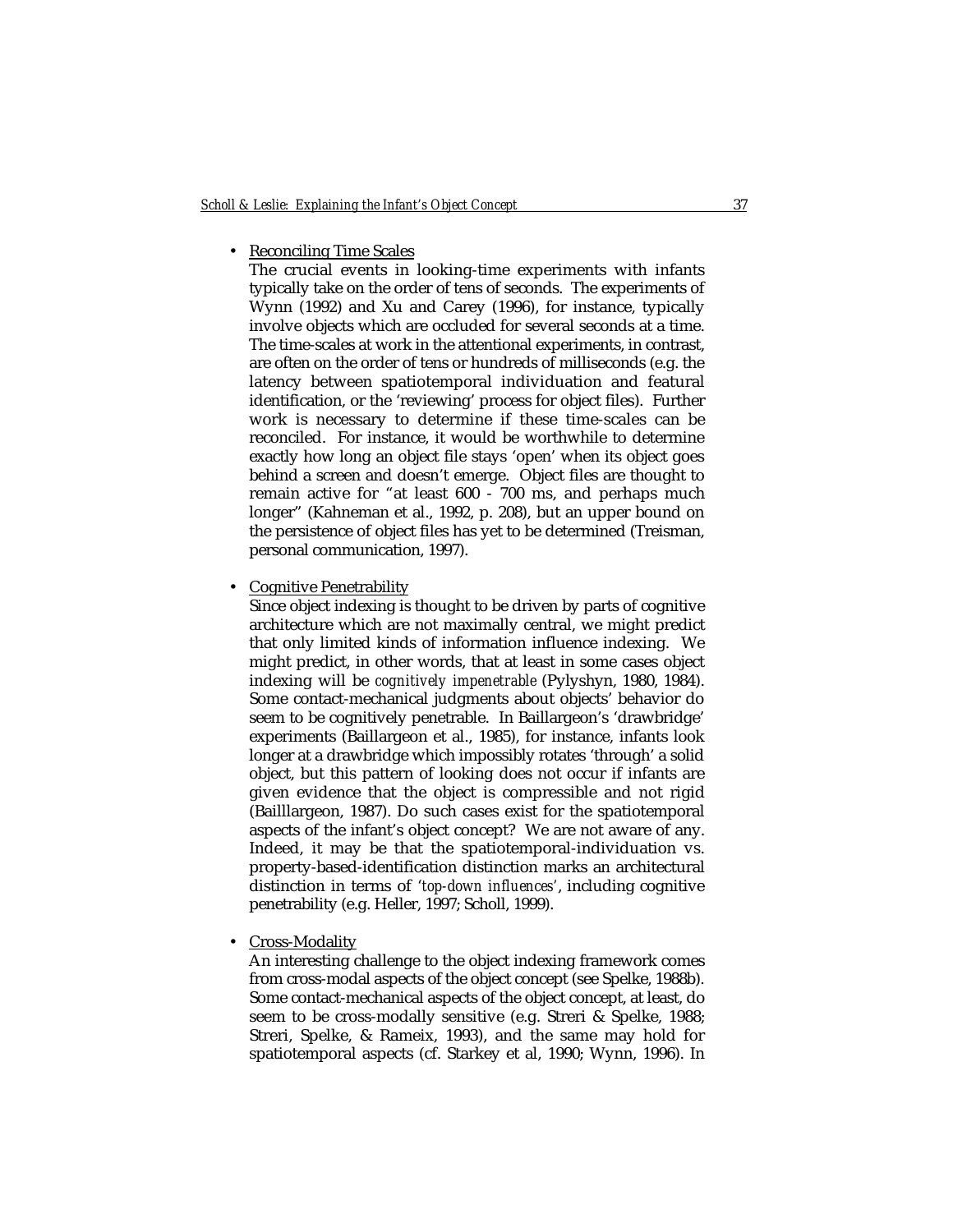general: "Objects do not appear to be apprehended by separate visual and haptic mechanisms but by a single mechanism that operates on representations arising either through vision or through touch" (Spelke, 1988a, p. 175). The apparent conflict lies in the fact that mechanisms of object-based attention have primarily been proposed to function over only a *visual* domain, and to be somewhat distinct from other modalities. Of course, nothing precludes similar mechanisms existing in other modalities: it has often been noted that visual and auditory processing, for instance, share several surprisingly similar mechanisms (e.g. Julesz, 1980). In addition, although the visual aspects of Pylyshyn's visual indexing framework that have received the most experimental attention, visual indexes are primarily intended to be part of a visuo-*spatial* system, and Pylyshyn's model explicitly includes a proprioceptive component (Pylyshyn, 1989). It is possible that object indexing operates in a single cross-modal space, but this is not a necessary aspect of our model.

• Other Spatiotemporal Explananda?

We have aimed the object indexing framework only at those noncontact-mechanical, 'spatiotemporal' aspects of the infant's object concept, and have discussed how it might address several relevant experiments. Are there nevertheless other 'spatiotemporal' aspects of the object concept which resist explanation via object indexing? Certainly there are many other sorts of spatiotemporally-based initial knowledge which we have not examined in this chapter, but at first blush many of them seem like excellent candidates for an explanation in terms of object indexing. One such example is Kellman and Spelke's demonstrations that infants will use common motion to infer the *unity* of dynamic partially-occluded objects, but at the same time (and unlike adults) they will not use static featural information to infer the existence of two separate objects (Kellman & Spelke, 1983; Kellman, Spelke, & Short, 1986; see also Johnson & Aslin, 1995, 1996). Another example is inferring object unity from successive dynamic displays (van de Walle & Spelke, 1996). Are there any examples which do not seem to fall within the domain of object indexing — perhaps involving sensitivity to objects' *heights* (e.g. Baillargeon & Graber, 1987; Baillargeon & DeVos, 1991)? (Are properties like 'height' spatiotemporal or featural in nature?)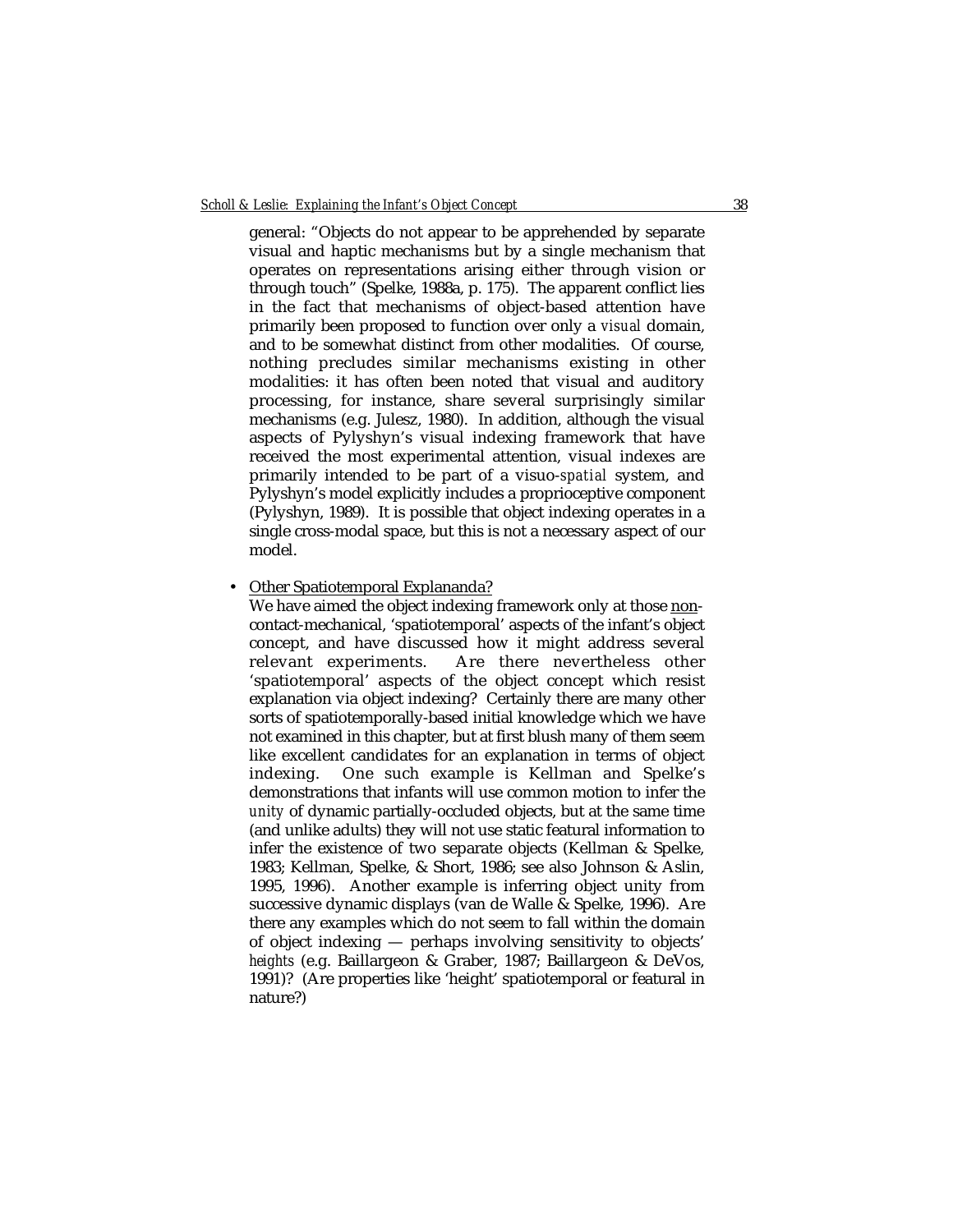### • Language and the Object Concept

One final potential challenge to the object indexing framework may be a link to *language learning*. Xu and Carey (1996, Experiments 4 and 5) reported some provocative preliminary evidence suggesting that infants will individuate objects on the basis of property/kind information only when they know the words which name those objects. Of course, as Xu and Carey note, one cannot infer any causal relation from this pattern. Nevertheless: "The correspondence in time of the two developments — the ability to use the differences between a ball and a bottle to individuate objects and the ability to comprehend nouns such as 'ball' and 'bottle' — raises the question of the relation between the two achievements" (Xu & Carey, 1996, p. 145). Object indexing, as presented, contains no explicit (much less necessary) link to language-learning, and thus could only account for this type of result by appeal to ad-hoc additions to the theory. On the other hand, the same might be said for many other explanations of the object concept, which has traditionally been thought to be functionally divorced from language acquisition. Spelke, for instance, has suggested in the past that "language plays no important role in the spontaneous elaboration of physical knowledge" (Spelke, 1988a, p. 181). It may be that noticing an object kind is a prelude to learning a verbal label for it. A mature object indexing system may in turn be required before a given object can be noticed.

### 5.6 Summary

Despite  $-$  and because of  $-$  these challenges, we believe that object indexing provides a refreshing way to think about spatiotemporal aspects of the infant's object concept. We have tried with the object indexing framework to bring together two literatures which have previously been developed independently. The surprising parallels between recent results in cognitive developmental psychology and the study of object-based visuospatial attention suggest that the two areas of inquiry may have something to do with each other, and we have tried to flesh out this intuition in our framework. While our theory is intended at present simply as a framework to guide research into these analogies, we have tried to present a plausible story of how such a theory could actually begin to address some of the experiments which have been used to characterize the infant's object concept.

It seems to be the case, as Spelke suggests, that we come into our initial knowledge of the object concept in ways quite different from how we come to know about an object's properties (e.g. its color and form), but it may also be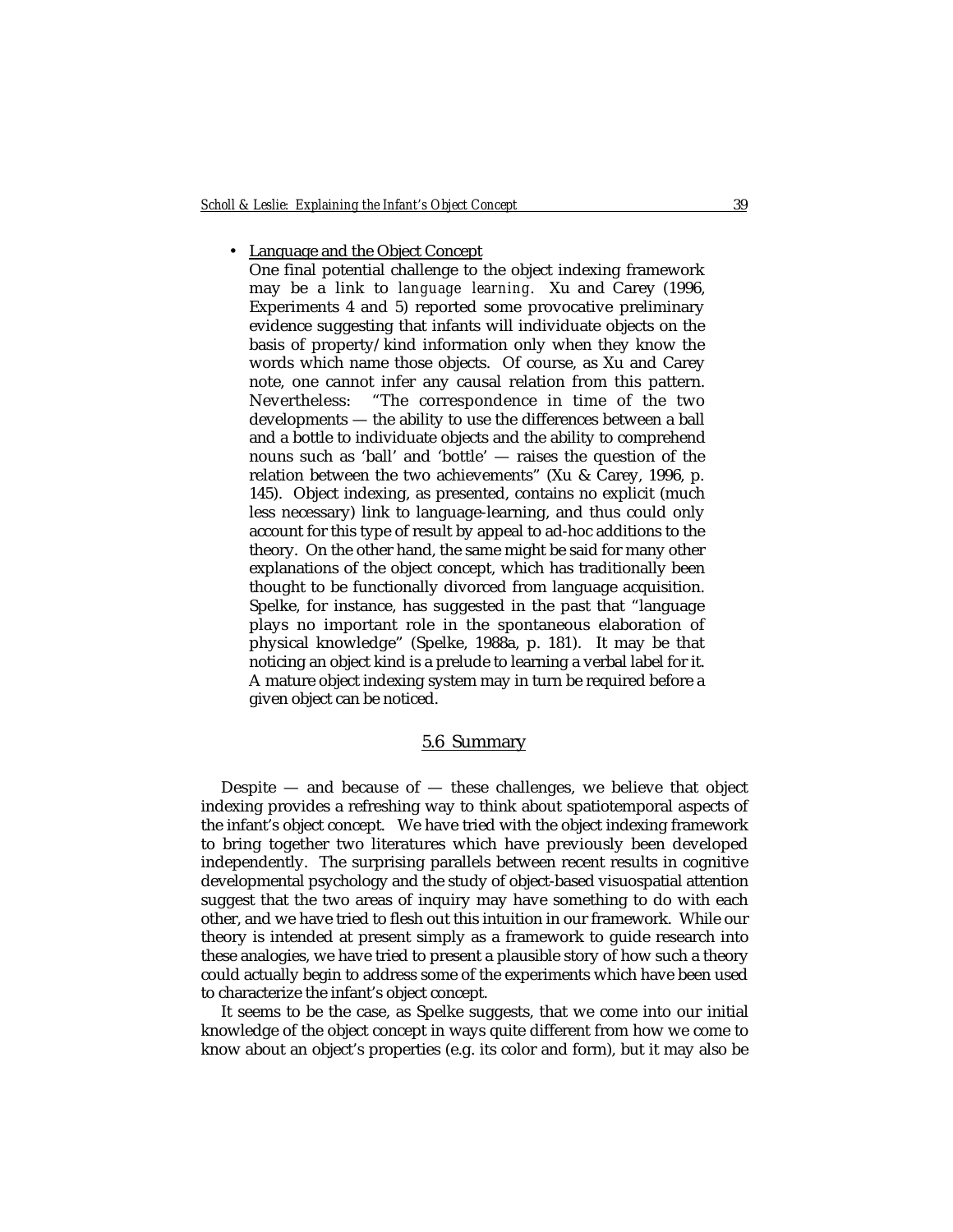the case that we acquire initial knowledge about objects in ways quite different from "those by which we come to know about its material composition or its market value" (Spelke, 1988b, p. 198). Our earliest knowledge of objecthood may involve not undifferentiated arrays of sensations (as in maximally sensory views), and not explicitly represented principles about object types (as in maximally central views) but rather a kind of inherently abstract mental 'pointing' at a 'this' or a 'that'.

In any case, the object indexing framework is an example of a theory which attempts to escape the traditional bounds of the perception/cognition dichotomy, to a more motivated middle ground, at the attentional interface.

### **6. Related Theories**

In this section we briefly relate both the perception/cognition dichotomy and the object indexing framework to several other recent related accounts of the infant's object concept.

#### 6.1 Simon's 'Non-Numerical' Account of Numerical Competence

Simon (1997) has offered an account of Wynn's 'arithmetic' experiments (see Section 2.4) which in some respects the object indexing framework finds congenial. Simon argues that the patterns of looking times in Wynn's experiments do not require any specifically numerical abilities, but only domain-general abilities which are being co-opted for a purpose for which they were not specifically designed. These abilities include (1) "the ability to remember and compare items from a previously viewed collection", (2) the ability "to make discriminations between collections of up to four objects", (3) "the ability to form representations that generalize over some or all of the perceptual details of the actual items involved", and (4) the ability to notice the disappearance of an occluded object (Simon, 1997, p. 361). Simon argues that these sorts of general abilities are sufficient to account for Wynn's results, and that in particular no additional ability to compute ordinal relationships is needed. Simon's strategy is to catalog this minimal set of necessary abilities, and then to cite evidence that each ability exists. (Simon, in press, also presents a straightforward computational model of this pattern of abilities, and uses the model to emulate the results of the infants in Simon et al, 1995.)

Like object indexing, Simon's account appears to be neither maximally central nor maximally sensory in nature. There are, however, a number of salient differences between our approaches. First, Simon's theory is intended only to account for the results concerning initial knowledge of number and arithmetic, whereas object indexing addresses all spatiotemporally-based initial knowledge. Even within the domain of number, however, our approaches differ on several counts. While Simon does mention mechanisms like FINSTs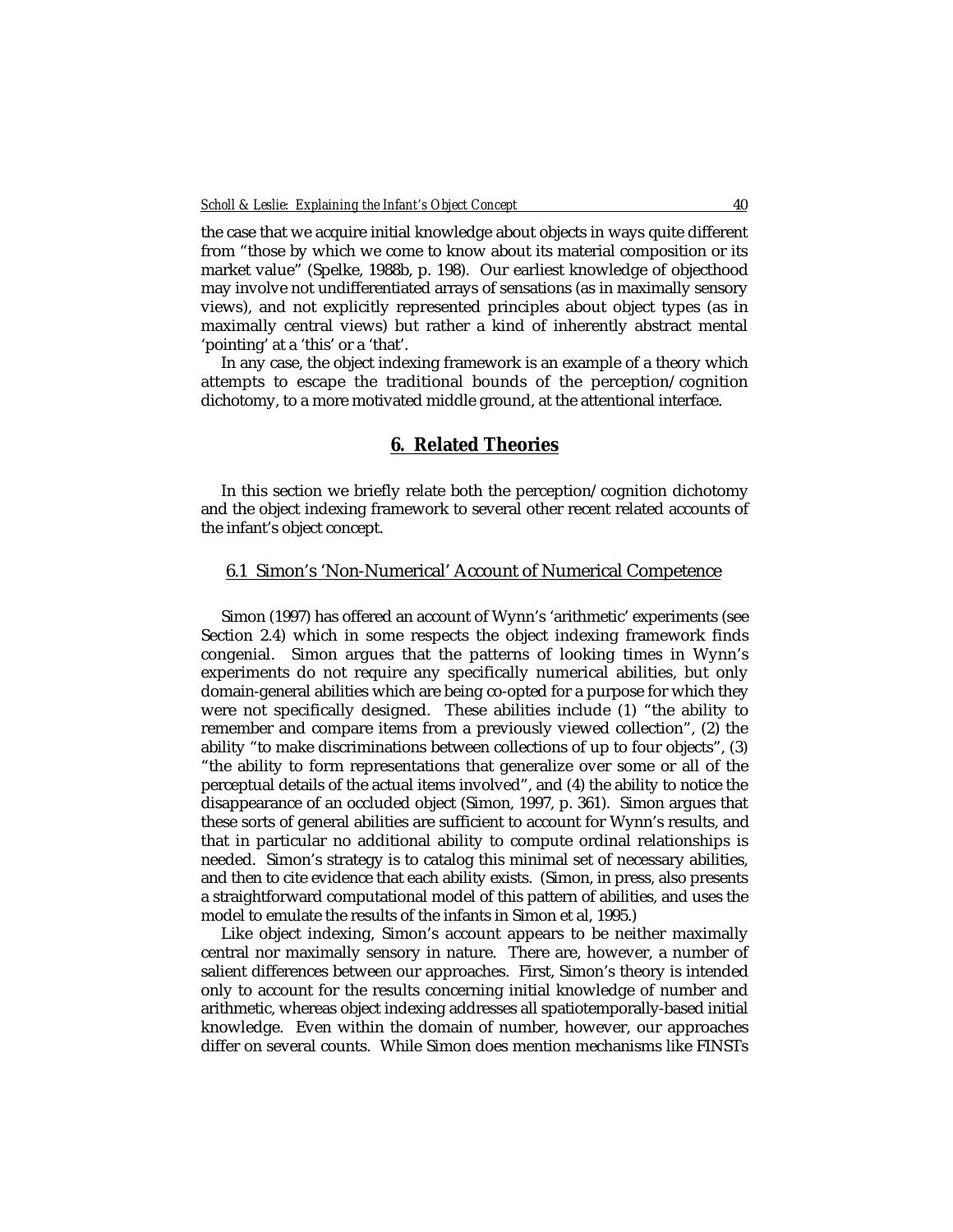and object files, his theory is primarily based on an analysis of the *abilities* required to give rise to the relevant patterns of looking-times, without proposing specific mechanisms. Object indexing, in contrast, is focused directly on the responsible *mechanisms* of cognitive architecture, and thus draws together all of these otherwise-unrelated abilities into a single coherent explanation. For example, Simon appeals to the abilities to subitize and to generalize over perceptual features, whereas we appeal to a specific architectural system which explains these abilities (viz. the visual indexing system; see Section 4.2). Simon has clearly recognized the analogies between the visual attention and cognitive development literatures, however, and it may be possible to read our theory as an architectural explanation of the abilities present in Simon's theory. Again, however, the scope of our indexing theory is greater and is not restricted to the domain of number and arithmetic — only one of the types of initial knowledge addressed by object indexing.

### 6.2 Sortal Concepts and the Object-First Hypothesis

Xu and Carey (1996) have offered a theory of the infant's object concept based on the notion of *sortal concepts* (e.g. Hirsch, 1982; Wiggins, 1980; Xu, 1997). A sortal, to a first approximation, is a concept that provides criteria for determining object individuation and identification. As an example, Xu and Carey (1996) ask us to consider the question 'How many are there in a deck of cards?'. This question has no well-defined answer, since it doesn't specify what is to be individuated and counted (cards? suits? particles of matter?). As this example suggests, sortal concepts are typically lexicalized as count nouns, at least in those languages which employ a count-noun/mass-noun distinction..

Xu and Carey (1996) explain their results (see section 2.5) by appeal to the notion of sortal concepts, along with the '*object-first' hypothesis*. Xu and Carey argue that infants employ the sortal concept BOUNDED PHYSICAL OBJECT before they represent any other more specific sortals.**12** This explains why tenmonth-olds only expect two objects behind the final screen when given appropriate spatiotemporal information — because that is the only type of information embodied in their only sortal concept. By twelve months, in contrast, other sortal concepts (e.g. BOTTLE, TRUCK) have begun to develop (along with *language*; see Section 5.5), so that the older infant is able to use these additional sortals to succeed in property/kind conditions, where the spatiotemporal information is ambiguous.

We're intrigued by this proposal because BOUNDED PHYSICAL OBJECT is just the sort of necessarily-abstract representation afforded by object

**<sup>12</sup>**Xu and Carey (1996) do not claim that the BOUNDED PHYSICAL OBJECT sortal is lexicalized for the infant, or indeed in the language at all, but they do claim that it is psychologically real for the infant (Xu & Carey, 1996, fn. 1). For critical discussion of the notion of a PHYSICAL OBJECT sortal, see Xu (1997) and commentaries by Ayers (1997), Hirsch (1997), and Wiggins (1997).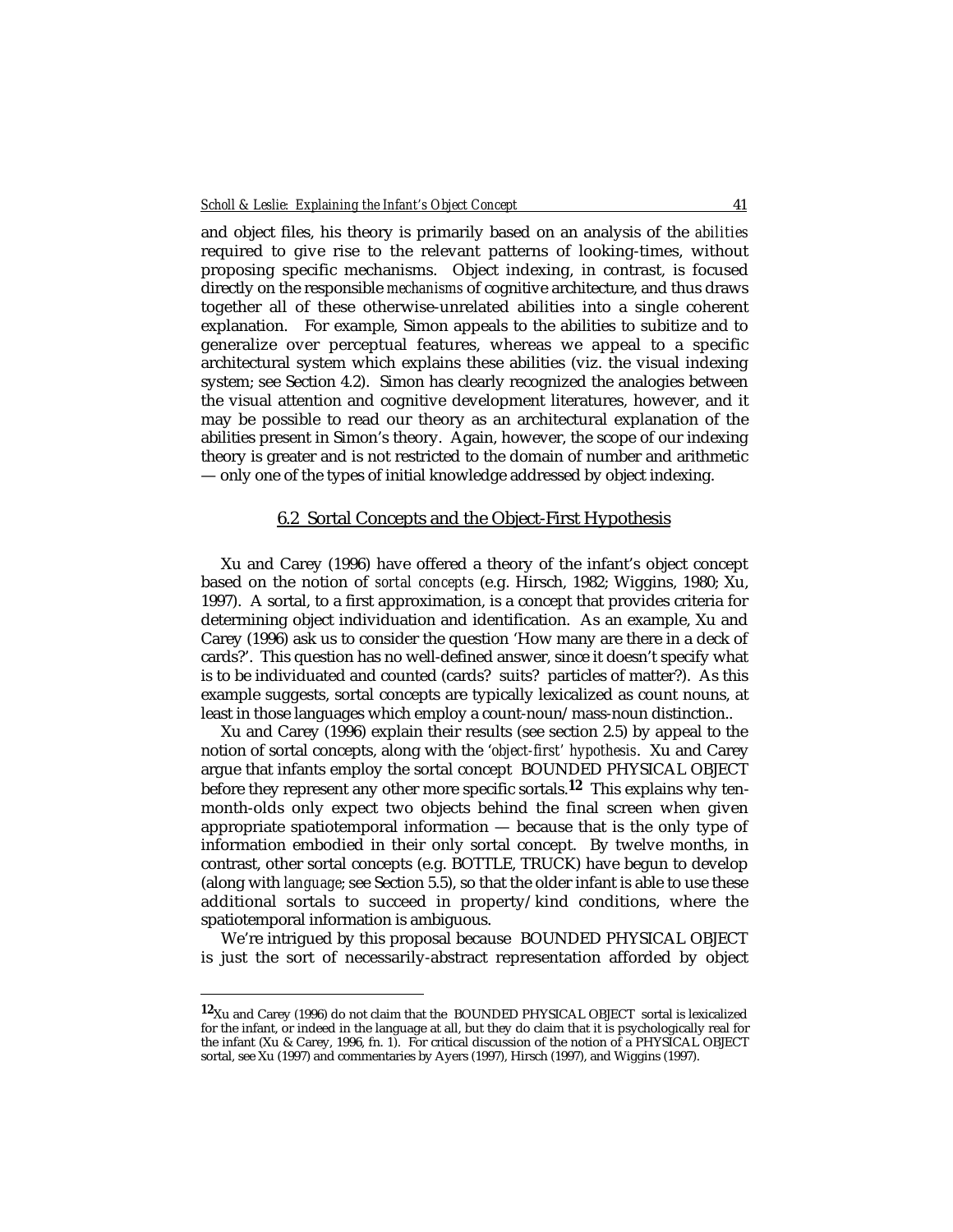indexing. However, we are not yet sure that this idea is best explained by appeal to sortal concepts. One way to characterize our preference here is in terms of *falsifiability*. Consider what the two theories could have said if the relevant experiments had come out the other way for the 10-month-olds success in property condition (Figure 4), but failure in spatiotemporal condition (Figure 3). The sortal framework could have just as easily accounted for this pattern of results — Xu and Carey could simply posit an '*object-last' hypothesis* instead of the object-first hypothesis. Object indexing, in contrast, motivated independently by object-based mechanisms of visuospatial attention, has no such recourse. In other words, object indexing *must* predict these Xu and Carey (1996) results, whereas the sortals framework can easily be accommodated to fit nearly any pattern of results. This is an explanatory advantage of the object indexing account.

### 6.3 Contemporary Empiricist Accounts of the Object Concept

There is always a temptation to group all non-maximally-central views of the object concept together as deflationary tendencies, toward the maximally sensory extreme. However, we also reject the other extreme, and have proposed that the appropriate explanation lies at the attentional interface between perception and cognition. In an effort to clarify the distinction between empiricist sensory views and the attentional/indexing view, we briefly discuss two examples of other recent non-maximally-central theories.

Bogartz et al. (1997) explicitly reject maximally central explanations of the object concept, and argue that the relevant patterns of infant looking times can be explained by appeal to 'perceptual processing', adopting the other extreme: "We assume that young infants cannot reason, draw inferences, or have beliefs" (p. 411). Bogartz and his colleagues replicated a study by Baillargeon and Graber (1987) which they suggest had previously been interpreted in maximally central terms. Baillargeon and Graber's study, which we have not discussed, involved a sensitivity to the *height* of an occluded object. Infants were habituated to both a 'short' and a 'tall' toy rabbit passing behind a tall solid screen, and were then tested with a screen which had a high 'window' cut out of its center. Infants dishabituated to a 'tall' rabbit which did not appear through this high 'window' while passing behind the screen, but did not dishabituate to a 'short' rabbit which did not appear in the same high 'window' while passing behind the same screen. These results were interpreted in terms of initial knowledge of spatiotemporal continuity and how it interacts with the *heights* of objects. (See also Baillargeon & DeVos, 1991, and Section 5.5 of this chapter.) Bogartz et al. (1997) replicated this experiment using a more complex experimental design and statistical analysis (involving regression rather than the analysis of variance), and concluded: "The results show unambiguously that the impossibility of the rabbit not showing up in the window played no role in the looking times of these infants" (p. 418). They take this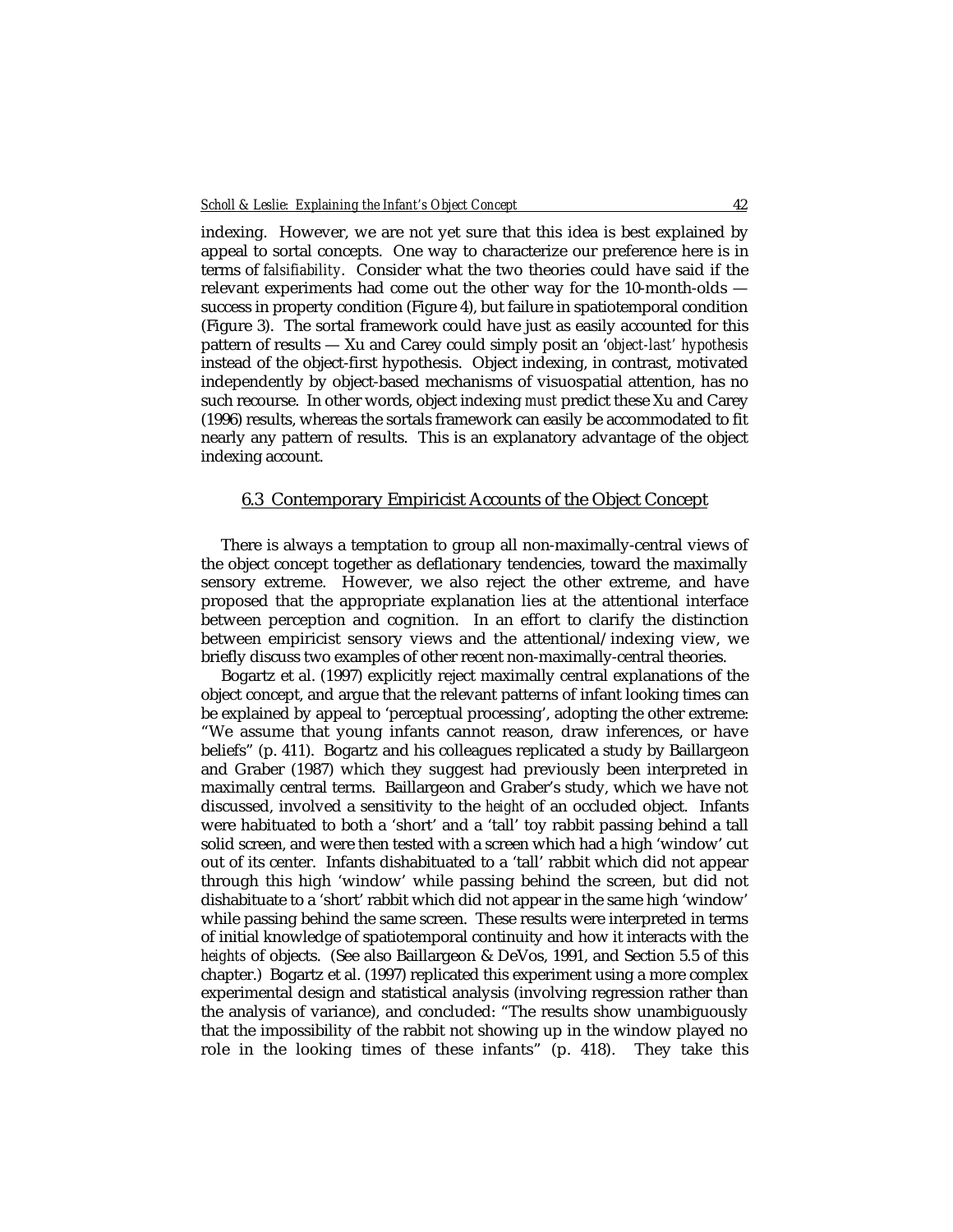demonstration to support what they call their 'perceptual processing' view of the infant's object concept. (See Bogartz & Shinskey, 1998, 1999, for recent applications of this view to other experiments.)

Bogartz and his colleagues enthusiastically adopt the dichotomy between 'perception' and 'cognition', noting the potential 'over-interpretation' involved in maximally central, 'cognitive' interpretations, and opposing this with a 'perceptual' story. While we agree with their careful treatment of maximally central views, we find 'perceptual' approaches to be inadequate as well, for all the reasons discussed above in Section 3.

We find it hard to discern what exactly Bogartz et al. mean by 'perception' and how the distinction between 'perception' and 'cognition' is to be drawn. All they tell us is that, "Perceptual processing consists of analysis of the immediate representations of events, the construction in associative memory of transformations of these immediate representations, abstraction of their forms, and the comparison of immediate perceptual representations to the representations stored in memory" (p. 411). They then offer the '*modifiable videotape'* metaphor: "The young infant is primarily engaged in making 'videotapes' of events in the world and storing these tapes for access and updating. When new events are perceived, they are compared with the closest tape in the library. If there is a match, nothing new is entered into the library. If there is a discrepancy, either a new tape is created or the old tape is modified to include the new representation as a permissible variation" (p. 411 fn). Without a serious account of the nature of these representations, the proposal is largely empty. For example, in order to avoid circularity, Bogartz et al. need to characterize 'representations of events' that are 'immediate' independently of characterizing 'perceptual processing'. In any case, how could perceptual processes possibly do *all* these things? Unfortunately, aside from a single allusion to visual mental imagery, Bogartz et al. do not provide a single reference to work on perception or vision supporting the claim that perceptual systems have these abilities. It remains to be seen whether their notion of 'perceptual processing' can be made concrete enough to be useful or falsifiable and whether their operations of 'transformation', 'abstraction', and 'comparison' can really be distinguished from 'cognition'. In contrast to these proposals, object indexing theory makes a set of specific empirical claims about how spatiotemporally-based initial knowledge is embodied in infants and adults at the attentional interface between perception and cognition.**13** (These comments, however, do not impugn the novel methodology employed by Bogartz et al., 1997, which we view as a tremendous improvement over traditional methods.)

**<sup>13</sup>**In a similar vein, Melkman and Rabinovitch (1998) suggest that the results of Spelke et al. (1995) can be explained by appeal only to "sensory or perceptual understanding" (p. 258). However, they do not say what they mean by this, and, like Bogartz et al. (1997), they do not provide a single reference to the vision or perception literature to substantiate their dubious claims about the abilities of 'vision' and 'perception'.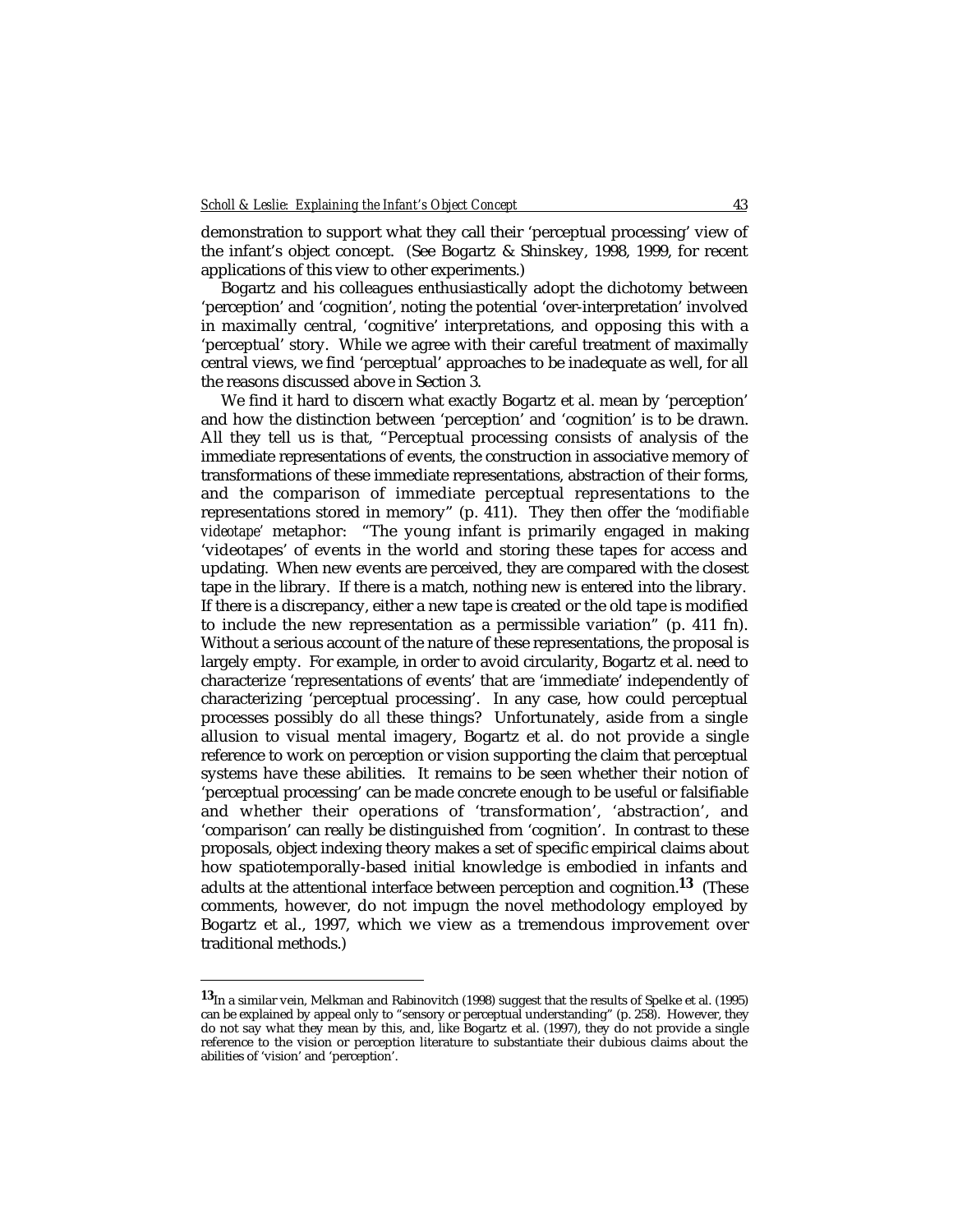Munakata et al. (1997) also reject maximally central explanations of the object concept, and favor instead an approach based on parallel distributed processing. Munakata et al. focus on the question of why certain types of initial knowledge manifest themselves in some tasks but not in others. In particular, they focus on the fact that looking-time measures seem to reveal accurate representations of the locations of occluded objects, while reaching measures seem to indicate that infants do not possess such representations (e.g. the 'Anot-B error'; Piaget, 1954). They suggest that a maximally central view of the object concept (what they call a 'principle-based approach') is not necessary to explain this pattern of results, since they can be adequately modeled in a connectionist network. Munakata and her colleagues have attempted to model infants' looking and reaching behaviors in a computer simulation by employing two sets of output units. To account for the delay between looking and reaching competence, they simply delayed training on one set of outputs, and used a reduced learning rate. They call this set of outputs 'reaching', and thus model the developmental sequence. The relevant 'knowledge' isn't simply present or absent, but rather exists to different *degrees* in different systems: "the ability to represent occluded objects depends on the connections among relevant neurons and . . . the ability is acquired through a process of strengthening these connections" (p. 689). The idea is basically that a 'weak' internal representation in the network may suffice to guide looking, but may not be strong enough to drive reaching.

These are interesting ideas, though we think the connectionist modeling plays little useful role in the explanation. Suppose the infant had been organized such that initial knowledge was revealed by reaching behaviors *before* being revealed by looking times. This would imply a very different architectural arrangement in the infant, but the Munakata et al. model could accommodate this simply by changing the *label* on the delayed set of outputs from 'reaching' to 'looking'!

Object indexing theory does not yet address the issue of why reaching behaviors show delayed initial knowledge relative to looking times. Bertenthal (1996) has argued for the relevance to infancy of a distinction between 'perception for action' and 'perception for cognition', a distinction motivated independently by findings with adults (e.g. Goodale, 1995). One possibility is that these distinct systems employ different indexing mechanisms. In any case, both object indexing and Munakata's approach agree that the infant's object concept is not maximally central.

# **7. Concluding Thoughts**

In this chapter we have focused on the mechanisms of cognitive architecture which underwrite and explain parts of the infant's object concept. Our project is continuous with those of other researchers such as Carey, Spelke, and Wynn, who have demonstrated a wide array of initial knowledge in infancy. The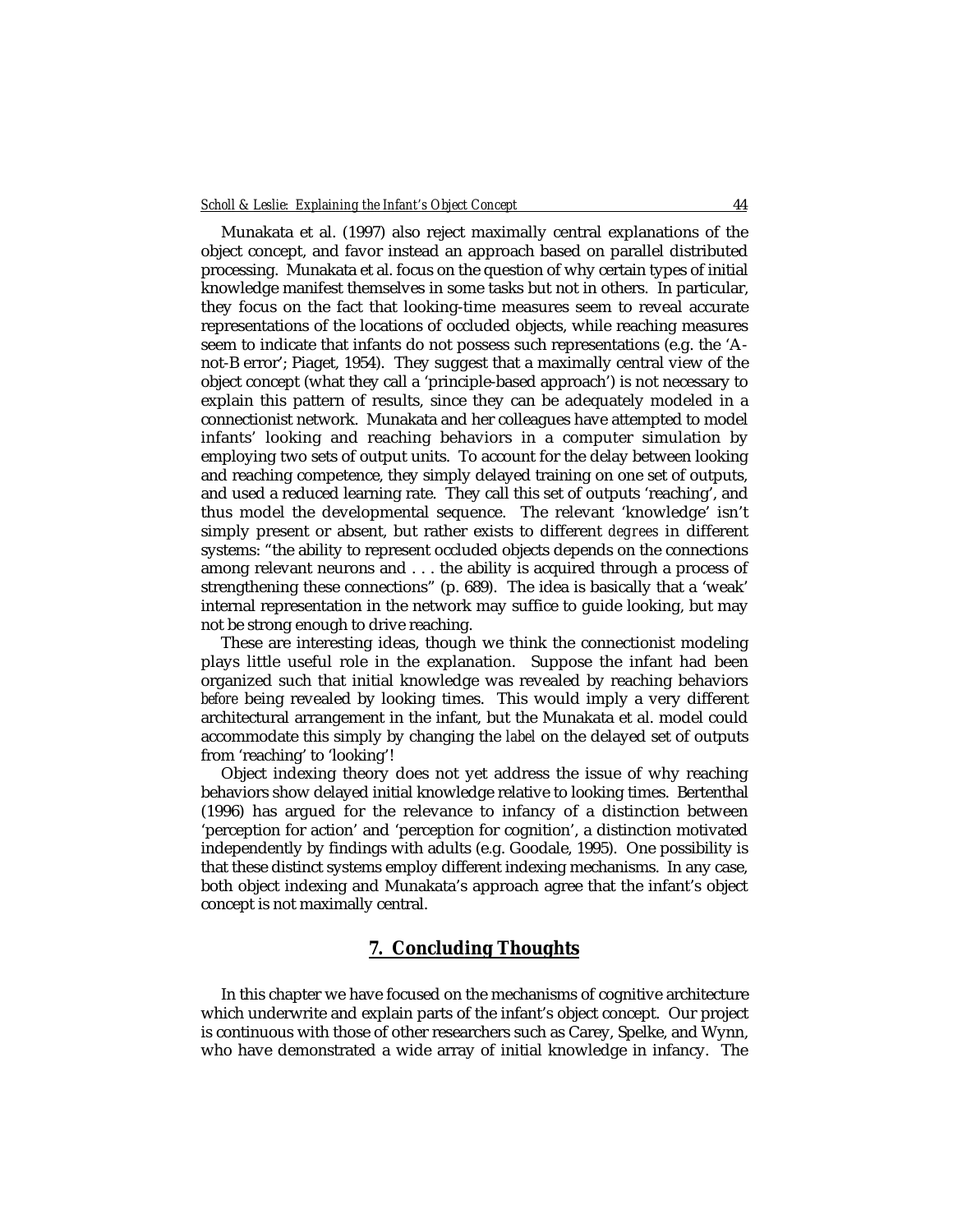interesting question is what this initial knowledge amounts to in terms of the underlying cognitive architecture. Traditionally, these issues have been viewed in terms of a sharp dichotomy between 'perception' and 'cognition'. Some theorists have rejected explanations involving 'initial knowledge', and have attempted to explain the discriminative abilities of infants solely in terms of low-level perceptual systems. Other researchers have argued that 'perception' lacks several crucial properties (e.g. object-directedness, and the ability to survive occlusion), and that the responsible mechanisms must therefore be mechanisms of maximally central thought.

 We reject these extreme approaches, and instead have explored the idea that the origins of the object concept lie at the attentional interface between perception and cognition. In an attempt to further motivate this type of explanation beyond mere possibility, we have offered our *Object Indexing* framework as a potential incarnation of this type of explanation, and have discussed several other sorts of competing theories. In so doing, we have highlighted the facts that the range of possible architectural interpretations of this exciting research is wider than is sometimes thought, and that there are intriguing parallels between research on the infant's object concept, and research on the nature of object-based visuospatial attention in adults. We welcome the vigorous debate that is clearly beginning about the underlying cognitive mechanisms, since for us this is the point of the whole endeavor.

> *Rutgers Center for Cognitive Science Rutgers University*

### **References**

- Antell, S., & Keating, D. (1983). Perception of numerical invariance in neonates. *Child Development, 54*, 695 - 701.
- Ayers, M. (1997). Is *physical object* a sortal concept? A reply to Xu. *Mind & Language*, 393 405.
- Baillargeon, R. (1987). Young infants' reasoning about the physical and spatial properties of a hidden object. *Cognitive Development*, 2, 179 - 200.
- Baillargeon, R. (1994). How do infants learn about the physical world? *Current Directions in Psychological Science, 3*, 133 - 140.
- Baillargeon, R. (1995). Physical reasoning in infancy. In M. S. Gazzaniga (Ed.), *The cognitive neurosciences* (pp. 181 - 204)*.* Cambridge, MA: MIT Press.
- Baillargeon, R., & DeVos, J. (1991). Object permanence in young infants: Further evidence. *Child Development, 62*, 1227 - 1246.

Baillargeon, R., & Graber, M. (1987). Where is the rabbit? 5.5-month-old infants' representation of the height of a hidden object. *Cognitive Development, 2*, 375 - 392.

Baillargeon, R., Spelke, E., & Wasserman, S. (1985). Object permanence in 5-month-old infants. *Cognition, 20*, 191 - 208.

Baylis, G., & Driver, J. (1993). Visual attention and objects: Evidence for hierarchical coding of location. *Journal of Experimental Psychology: Human Perception and Performance, 19*, 451 - 470.

Behrmann, M., & Tipper, S. (1994). Object-based visual attention: Evidence from unilateral neglect. In C. Umilta & M. Moscovitch (Eds.), *Attention and performance 15: Conscious and nonconscious processing and cognitive functioning* (pp. 351 - 375). Cambridge, MA: MIT Press.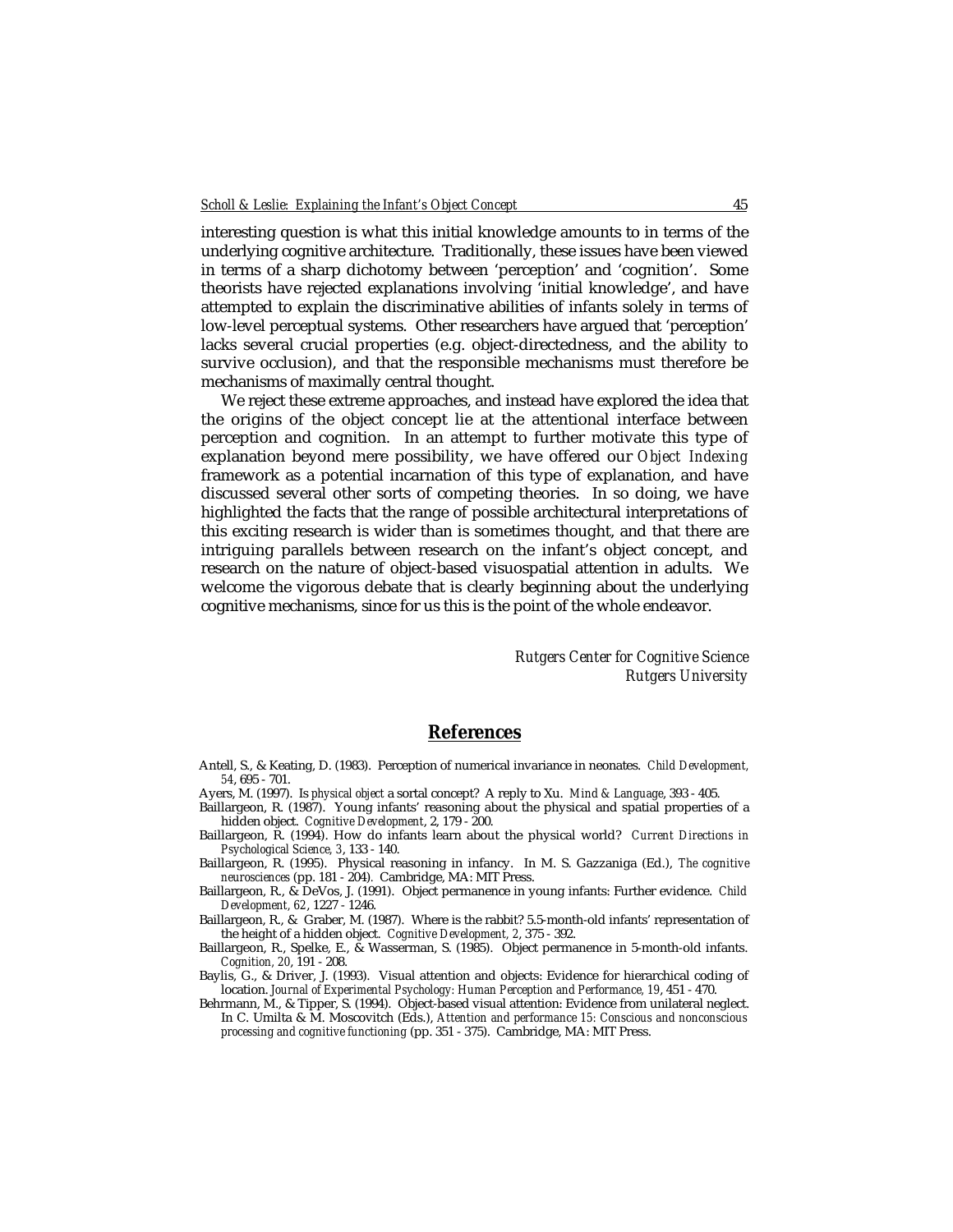- Bogartz, R. S., & Shinskey, J. L. (1998). On perception of a partially occluded object in 6-montholds. *Cognitive Development*, *13*, 141-163.
- Bogartz, R. S., Shinskey, J. L., & Schilling, T. (1999). Object permanence in five-and-a-half month old infants? Manuscript in preparation.
- Bogartz, R., Shinskey, J., & Speaker, C. (1997). Interpreting infant looking: The event set × event set design. *Developmental Psychology, 33*, 408 - 422.
- Bower, T. (1974). *Development in infancy*. San Francisco: W. H. Freeman.
- Burkell, J., & Pylyshyn, Z. W. (1997). Searching through selected subsets of visual displays: A test of the FINST indexing hypothesis. *Spatial Vision, 11*, 225 - 258.
- Carey, S. (1995). Continuity and discontinuity in cognitive development. In E. Smith & D. Osherson (Eds.), *Thinking*, Vol. 3 of *An invitation to cognitive science*, 2nd Ed. (pp. 101 - 130). Cambridge, MA: MIT Press.
- Chun, M., & Cavanagh, P. (1997). Seeing two as one: Linking apparent motion and repetition blindness. *Psychological Science, 8*, 74 - 79.
- Davis, G., & Driver, J. (1994). Parallel detection of Kanizsa subjective figures in the human visual system. *Nature, 371*, 791 - 793.
- Downing, C., & Pinker, S. (1985). The spatial structure of visual attention. In M. Posner & O. S. M. Marin (Eds.), *Attention and Performance XI* (pp. 171 - 187). London: Erlbaum.
- Driver, J., & Halligan, P. (1991). Can visual neglect operate in object-centered coordinates? An affirmative single case study. *Cognitive Neuropsychology, 8*, 475 - 494.

Duncan, J. (1984). Selective attention and the organization of visual information. *Journal of Experimental Psychology: General, 113*, 501 - 517.

- Egeth, H. E., & Yantis, S. (1997). Visual attention: Control, representation, and time course. *Annual Review of Psychology, 48*, 269 - 297.
- Egly, R., Driver, J., & Rafal, R. (1994). Shifting visual attention between objects and locations: Evidence for normal and parietal lesion subjects. *Journal of Experimental Psychology: General, 123*, 161 - 177.
- Enns, J., & Rensink, R. (1991). Preattentive recovery of three-dimensional orientation from line drawings. *Psychological Review, 98*, 335 - 351.
- Enns, J., & Rensink, R. (1998). Early completion of occluded objects. *Vision Research*, *38*, 2489 2505. Eriksen, C. W., & Hoffman, J. E. (1972). Temporal and spatial characteristics of selective encoding from visual displays. *Perception & Psychophysics, 12*, 201 - 204.
- Eriksen, C. W., & St. James, J. D. (1986). Visual attention within and around the field of focal attention: A zoom lens model. *Perception & Psychophysics, 40*, 225 - 240.
- Goodale, M. (1995). The cortical organization of visual perception and visuomotor control. In S. Kosslyn & D. Osherson (Eds.), *Visual Cognition*, Vol. 2 of *An Invitation to Cognitive Science*, 2nd Ed (pp. 167 - 214). Cambridge, MA: MIT Press.

Gopnik, A., & Meltzoff, A. (1997). *Words, thoughts, and theories*. Cambridge, MA: MIT Press.

- He, Z., & Nakayama, K. (1994). Perceiving textures: Beyond filtering. *Vision Research, 34,* 151 162.
- Heller, M. (1997). Gaps in perception. *Perception, 26*, 1481 1484.
- Hirsch, E. (1982). *The concept of identity*. New York: Oxford University Press.
- Hirsch, E. (1997). Basic objects: A reply to Xu. *Mind & Language*, *12*, 406 412.
- Intriligator, J. M. (1997). The spatial resolution of visual attention. Unpublished doctoral dissertation, Harvard University.
- Johnson, A., & Aslin, R. (1995). Perception of object unity in 2-month-old infants. *Developmental Psychology, 31,* 739 - 745.
- Johnson, A., & Aslin, R. (1996). Perception of object unity in young infants: The roles of motion, depth, and orientation. *Cognitive Development, 11*, 161 - 180.
- Johnston, J., & Pashler, H. (1990). Close binding of identity and location in visual feature perception. *Journal of Experimental Psychology: Human Perception & Performance, 16*, 843 - 856.
- Julesz, B. (1980). Spatial frequency channels in one-, two-, and three-dimensional vision: Variations on an auditory theme by Bekesy. In C. Harris (Ed.), *Visual coding and adaptability* (pp. 263 - 316). Hillsdale, NJ: Erlbaum.
- Julesz, B. (1990). Early vision is bottom-up, except for focal attention. In *Cold Spring Harbor Symposia on Quantitative Biology - The Brain*, *55*, 973 - 978. New York: cold Spring Harbor Laboratory Press.

Bertenthal, B. (1996). Origins and early development of perception, action, and representation. *Annual Review of Psychology, 47*, 431 - 459.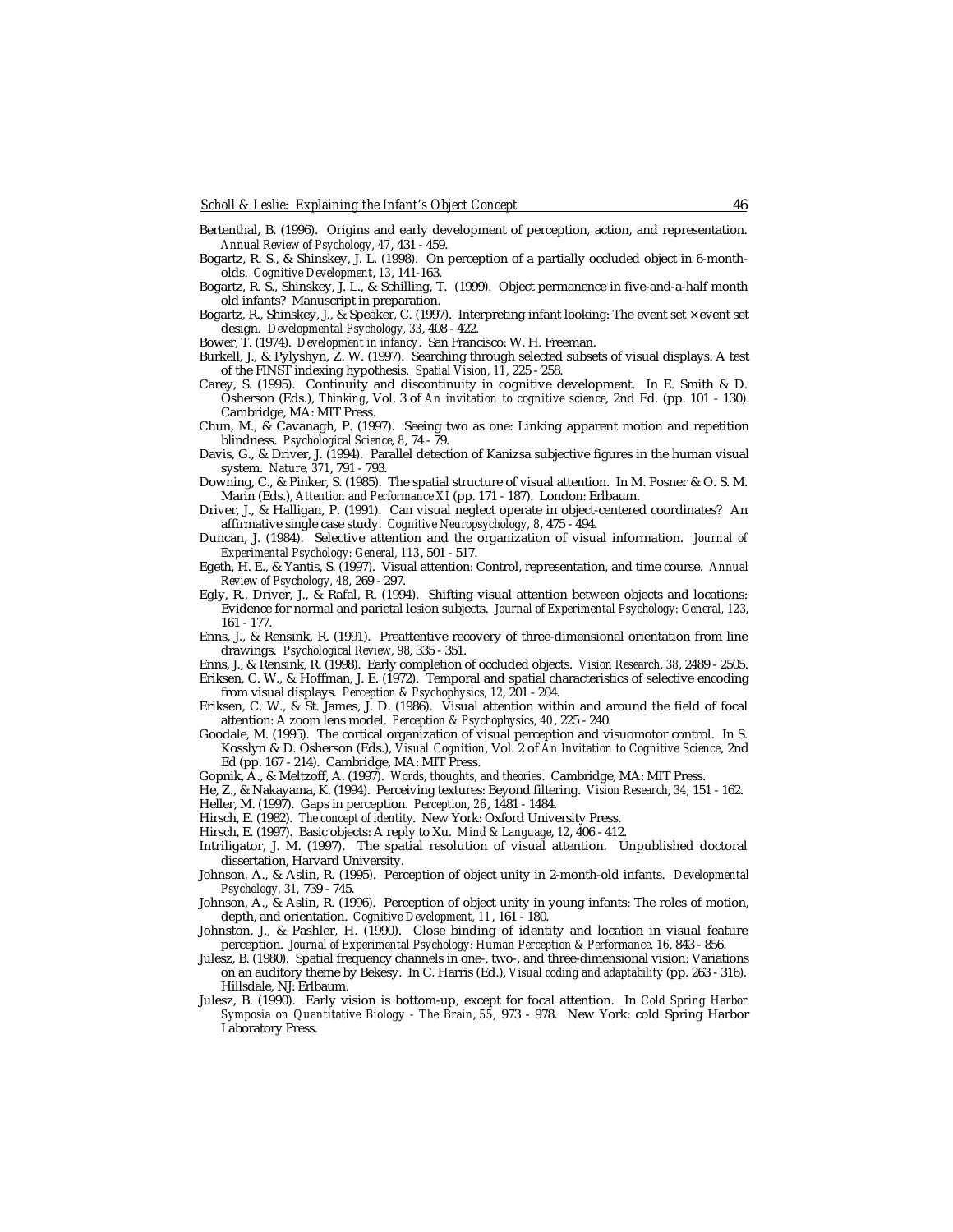- Kahneman, D., & Treisman, A. (1984). Changing views of attention and automaticity. In R. Parasuraman & D. R. Davies (Eds.), *Varieties of attention* (pp. 29 - 61). New York: Academic Press.
- Kahneman, D., Treisman, A., & Gibbs, B. J. (1992). The reviewing of object files: Object-specific integration of information. *Cognitive Psychology, 24,* 174 - 219.
- Kanwisher, N. (1987). Repetition blindness: Type recognition without token individuation. *Cognition, 27*, 117 - 143.
- Kanwisher, N., and Driver, J. (1992). Objects, attributes, and visual attention: Which, what, and where. *Current Directions in Psychological Science, 1*, 26 - 31.
- Kellman, P. (1988). Theories of perception and research in perceptual development. In A. Yonas (Ed.), *Perceptual development in infancy* (pp. 267 - 281). Vol. 20 of the Minnesota Symposium on Child Psychology. Hillsdale, NJ: Erlbaum.
- Kellman, P., & Spelke, E. (1983). Perception of partly occluded objects in infancy. *Cognitive Psychology, 15*, 483 - 524.
- Kellman, P., Spelke, E., & Short, K. (1986). Infant perception of object unity from translatory motion in depth and vertical translation. *Child Development, 57*, 72 - 86.
- Kim, I., & Spelke, E. (1992). Infants' sensitivity to effects of gravity on object motion. *Journal of Experimental Psychology: Human Perception and Performance, 18*, 385 - 393.
- Leslie, A. M. (1984). Spatiotemporal continuity and the perception of causality in infants. *Perception, 13*, 287 - 305.
- Leslie, A. M. (1986). Getting development off the ground: Modularity and the infant's perception of causality. In P. van Geert (Ed.), *Theory building in development* (pp. 405 - 437). North Holland: Amsterdam.
- Leslie, A. M. (1988). The necessity of illusion: Perception and thought in infancy. In L. Weiskrantz (Ed.), *Thought without language* (pp. 185 - 210). Oxford: Oxford Science Publications.
- Leslie, A. M. (1994). ToMM, ToBy, and agency: Core architecture and domain specificity. In L. A. Hirschfield & S. A. Gelman (Eds.), *Mapping the mind: Domain specificity in cognition and culture* (pp. 119 - 148). Cambridge, Cambridge University Press.
- Leslie, A. M., & Keeble, S. (1987). Do six-month-old infants perceive causality? *Cognition, 25*, 265 288.
- Leslie, A. M., Xu, F., Tremoulet, P., & Scholl, B. J. (1998). Indexing and the object concept: Developing 'what' and 'where' systems. *Trends in Cognitive Sciences, 2(1),* 10 - 18.
- Maunsell, J. (1995). The brain's visual world: Representation of visual targets in cerebral cortex. *Science, 270*, 764 - 768.
- Melkman, R., & Rabinovitch, L. (1998). Children's perception of continuous and discontinuous movement. *Developmental Psychology, 34*, 258 - 263.
- Moore, M., Borton, R., & Darby, B. (1978). Visual tracking in young infants: Evidence for object identity or object permanence? *Journal of Experimental Child Psychology, 25*, 183 - 198.
- Munakata, Y., McClelland, J. L., Johnson, M. H., & Siegler, R. S. (1997). Rethinking infant knowledge: Toward an adaptive process account of successes and failures in object permanence tasks. *Psychological Review, 104*, 686 - 713.
- Nakayama, K., & Shimojo, S. (1990). Toward a neural understanding of visual surface representation. In *Cold Spring Harbor Symposia on Quantitative Biology - The Brain, 55*, 911 - 924. New York: Cold Spring Harbor Laboratory Press.
- Nakayama, K., He, Z., & Shimojo, S. (1995). Visual surface representation: A critical link between lower-level and higher-level vision. In S. M. Kosslyn & D. Osherson (Eds.), *Visual Cognition*, Vol 2. of *An Invitation to Cognitive Science*, 2nd Ed (pp. 1 - 70). Cambridge, MA: MIT Press.
- Needham, A., & Baillargeon, R. (1993). Intuitions about support in 4.5-month old infants. *Cognition*, *47*, 121 - 148.
- Neisser, U., & Becklen, R. (1975). Selective looking: Attending to visually specified events. *Cognitive Psychology, 7*, 480 - 494.
- Piaget, J. (1954). *The construction of reality in the child*. New York: Basic Books.
- Posner, M., Snyder, C., & Davidson, B. (1980). Attention and the detection of signals. *Journal of Experimental Psychology: General, 109*, 160 - 174.
- Pylyshyn, Z. W. (1980). Computation and cognition: Issues in the foundations of cognitive science. *Behavioral and Brain Sciences, 3*, 111 - 169.
- Pylyshyn, Z. W. (1984). *Computation and cognition: Towards a foundation for cognitive science*. Cambridge, MA: MIT Press.
- Pylyshyn, Z. W. (1989). The role of location indexes in spatial perception: A sketch of the FINST spatial index model. *Cognition, 32,* 65 - 97.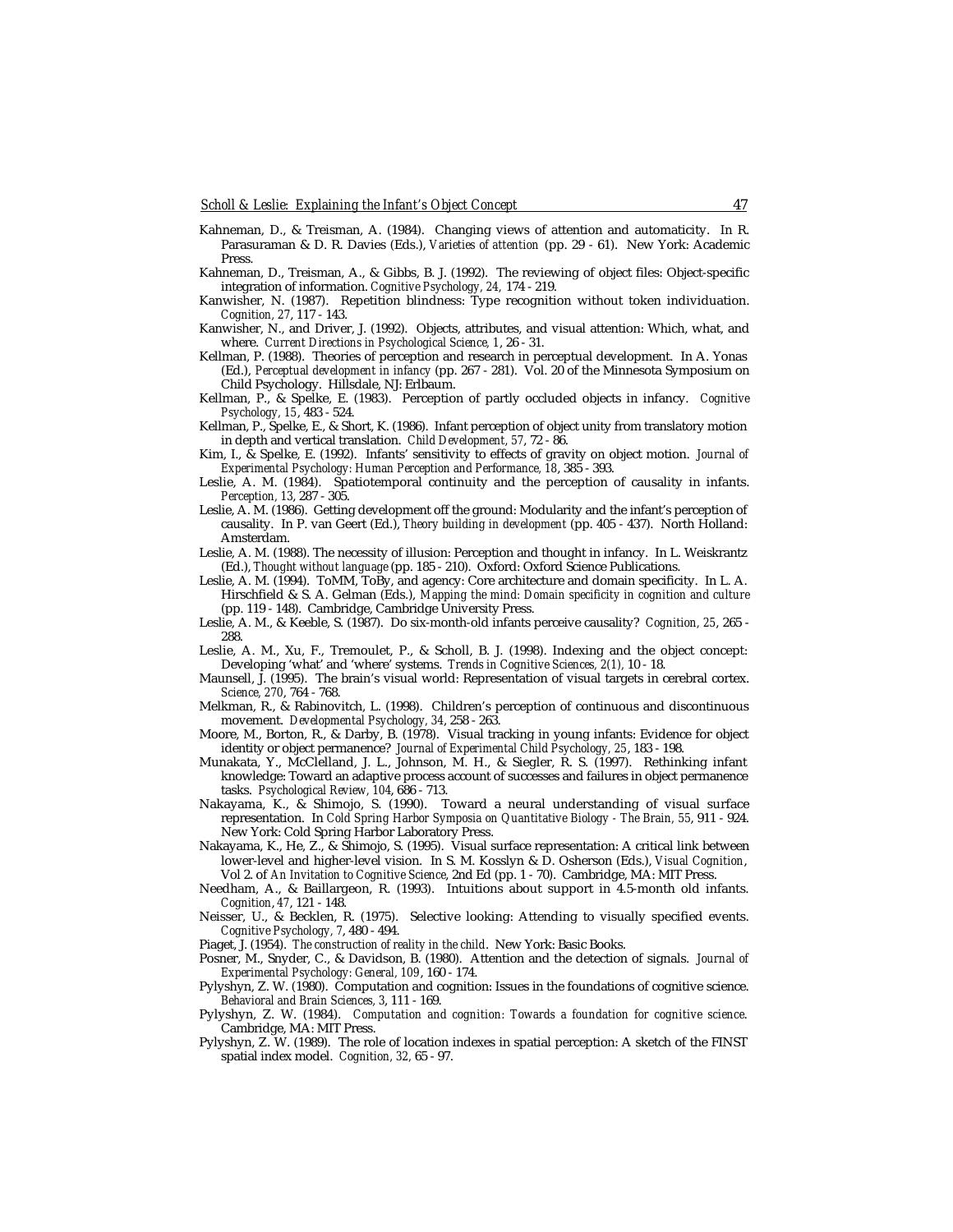Pylyshyn, Z. W. (1994). Some primitive mechanisms of spatial attention. *Cognition, 50,* 363 - 384.

Pylyshyn, Z. W. (in press). Is vision continuous with cognition? The case for impenetrability of visual perception. *Behavioral and Brain Sciences*.

Pylyshyn, Z. W. (1999). *Seeing: An essay on vision and mind*. Manuscript in preparation.

- Pylyshyn, Z. W., & Storm, R. W. (1988). Tracking multiple independent targets: Evidence for a parallel tracking mechanism. *Spatial Vision, 3,* 179 - 197.
- Pylyshyn, Z. W., Burkell, J., Fisher, B., Sears, C., Schmidt, W., & Trick, L. (1994). Multiple parallel access in visual attention. *Canadian Journal of Experimental Psychology, 48,* 260 - 283.
- Quinlan, P. T. (1998). The recovery of identity and relative position from visual input: Further evidence for the independence of processing of what and where. *Perception & Psychophysics, 60*, 303 - 318.
- Rafal, R. D. (1997). Balint syndrome. In T. Feinberg & M. Farah (Eds.), *Behavioral neurology and neuropsychology* (pp. 337 - 356). New York: McGraw-Hill.
- Rock, I., & Gutman, D. (1981). The effect of inattention and form perception. *Journal of Experimental Psychology: Human Perception and Performance, 7,* 275 - 285.
- Sagi, D., & Julesz, B. (1985). Detection versus discrimination of visual orientation. *Perception, 14*, 619 - 628.
- Schmidt, W. C., Fisher, B. D., & Pylyshyn, Z. W. (1998). Multiple-location access in vision: Evidence from illusory line motion. *Journal of Experimental Psychology: Human Perception & Performance, 24*, 505 - 525.
- Scholl, B. J. (1997). Cognitive development and cognitive architecture: Two senses of 'surprise'. Paper read at the 23rd annual meeting of the Society for Philosophy and Psychology, New York, 5/5/97.
- Scholl, B. J. (1999). Varieties of 'top-down processing' in perception. Manuscript in preparation.
- Scholl, B. J., & Pylyshyn, Z. W. (in press). Tracking multiple items through occlusion: Clues to visual objecthood. *Cognitive Psychology*
- Sears, C. R., & Pylyshyn, Z. W. (in press). Multiple object tracking and attentional processing. *Canadian Journal of Experimental Psychology*.
- Shimojo, S., & Nakayama, K. (1990). Amodal presence of partially occluded surfaces determines apparent motion. *Perception, 19*, 285 - 299.
- Simon, T. J. (1997). Reconceptualizing the origins of number knowledge: A 'non-numerical' account. *Cognitive Development, 12*, 349 - 372.
- Simon, T. J. (1998). Computational evidence for the foundations of numerical competence. *Developmental Science, 1,* 71 - 77.
- Simon, T., Hespos, S., & Rochat, P. (1995). Do infants understand simple arithmetic? A replication of Wynn (1992). *Cognitive Development, 10*, 253 - 269.
- Spelke, E. (1988a). The origins of physical knowledge. In L. Weiskrantz (Ed.), *Thought without language* (pp. 168 - 184). Oxford: Oxford Science Publications.
- Spelke, E. (1988b). Where perceiving ends and thinking begins: The apprehension of objects in infancy. In A. Yonas (Ed.), *Perceptual development in infancy* (pp. 197 - 234). Hillsdale, NJ: Erlbaum.
- Spelke, E. (1994). Initial knowledge: Six suggestions. *Cognition, 50*, 431 445.
- Spelke, E. and Kestenbaum, R. (1986). Les origines du concept d'objet. *Psychologie Franciase, 31*, 67 72.
- Spelke, E., Breinlinger, K., Macomber, J. and Jacobson, K. (1992). Origins of knowledge. *Psychological Review, 99*, 605 - 632.
- Spelke, E., Gutheil, G., & Van de Walle, G. (1995). The development of object perception. In S. Kosslyn & D. Osherson (Eds.), *Visual Cognition*, Vol. 2 of *An Invitation to Cognitive Science*, 2nd Ed (pp. 297 - 330). Cambridge, MA: MIT Press.

Spelke, E., Katz, G., Purcell, S., Erlich, S., & Breinlinger, K. (1994). Early knowledge of object motion: Continuity and inertia. *Cognition, 51*, 131 - 176.

- Spelke, E., Kestenbaum, R., Simons, D. J. and Wein, D. (1995). Spatiotemporal continuity, smoothness of motion and object identity in infancy. *British Journal of Developmental Psychology, 13,* 113 - 142.
- Spelke, E., Vishton, P., & Von Hofsten, C. (1995). Object perception, object-directed action, and physical knowledge in infancy. In M. S. Gazzaniga (Ed.), *The cognitive neurosciences* (pp. 165 - 179). Cambridge, MA: MIT Press.
- Starkey, P., & Cooper, R. (1980). Perception of numbers by human infants. *Science, 210*, 1033 1035. Starkey, P., Spelke, E., & Gelman, R. (1990). Numerical abstraction by human infants. *Cognition, 36*, 97 - 128.